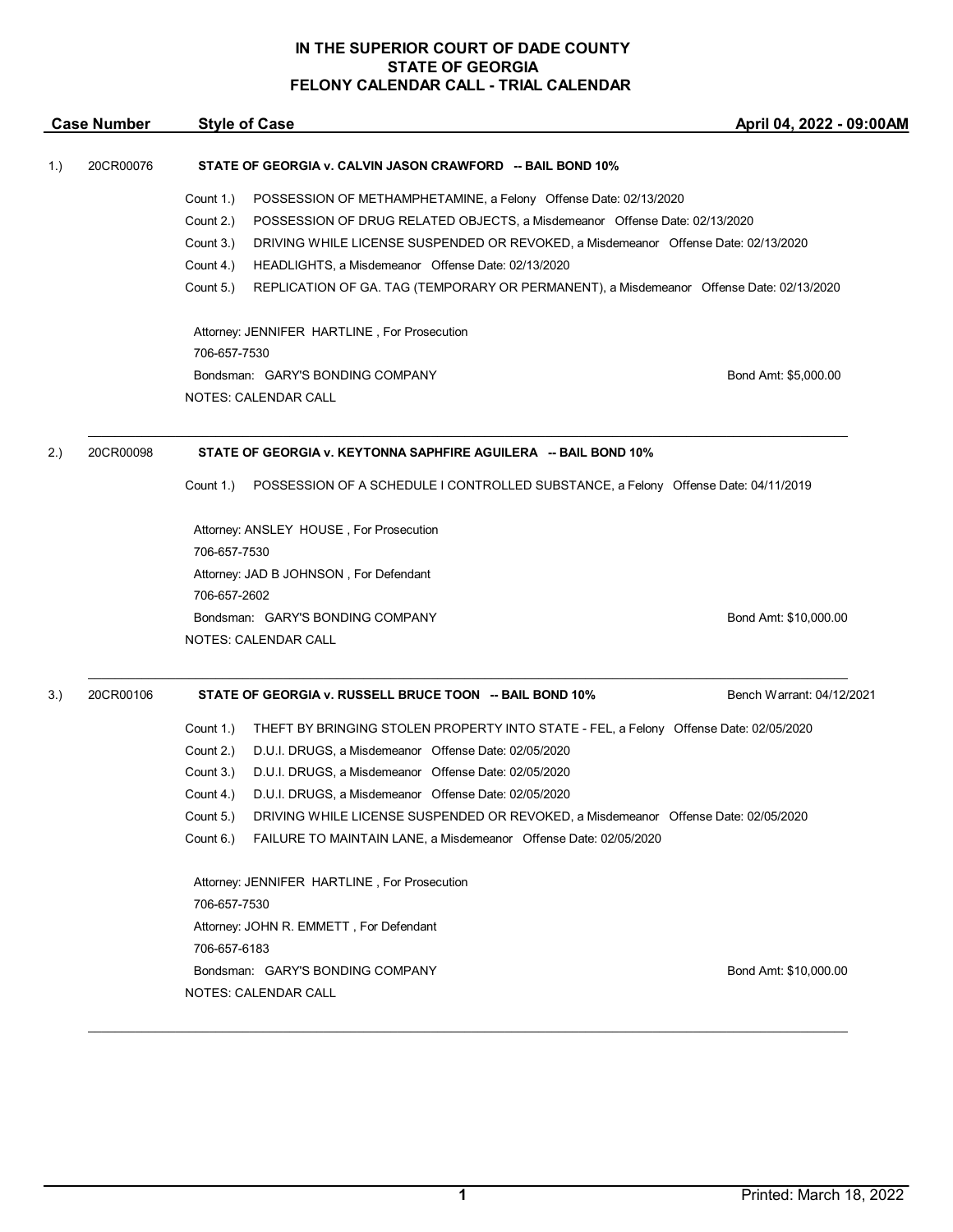| <b>Case Number</b> |           | <b>Style of Case</b>                                                                                                                                                                                                                                                                                                                                                              | April 04, 2022 - 09:00AM  |  |
|--------------------|-----------|-----------------------------------------------------------------------------------------------------------------------------------------------------------------------------------------------------------------------------------------------------------------------------------------------------------------------------------------------------------------------------------|---------------------------|--|
| 4.)                | 20CR00148 | STATE OF GEORGIA v. ZACHARY TOBIAS FREEMAN -- LAND OR REAL ESTATE BOND                                                                                                                                                                                                                                                                                                            |                           |  |
|                    |           | POSSESSION OF A SCHEDULE II CONTROLLED SUBSTANCE, a Felony Offense Date: 06/29/2019<br>Count 1.)<br>Count 2.)<br>D.U.I. DRUGS, a Misdemeanor Offense Date: 06/29/2019<br>Count 3.)<br>POSSESSION OF DRUG RELATED OBJECTS, a Misdemeanor Offense Date: 06/29/2019<br>Count 4.)<br>FAILURE TO MAINTAIN LANE, a Misdemeanor Offense Date: 06/29/2019                                 |                           |  |
|                    |           | Attorney: KEVIN BAUGH, For Prosecution<br>706-657-7530<br>Attorney: LLOYD A. LEVITT, For Defendant<br>423-266-7555<br>Bondsman: HAROLD CARSON FREEMAN JR                                                                                                                                                                                                                          | Bond Amt: \$8,000.00      |  |
|                    |           | <b>NOTES: CALENDAR CALL</b>                                                                                                                                                                                                                                                                                                                                                       |                           |  |
| 5.)                | 20CR00173 | STATE OF GEORGIA v. GARY LEE RAINES -- JAIL                                                                                                                                                                                                                                                                                                                                       |                           |  |
|                    |           | Count 1.)<br>THEFT BY BRINGING STOLEN PROPERTY INTO STATE - FEL, a Felony Offense Date: 07/12/2020<br>Count 2.)<br>POSSESSION OF METHAMPHETAMINE, a Felony Offense Date: 07/12/2020<br>Count 3.)<br>POSSESSION OF DRUG RELATED OBJECTS, a Misdemeanor Offense Date: 07/12/2020<br>Count 4.)<br>DRIVING WHILE LICENSE SUSPENDED OR REVOKED, a Misdemeanor Offense Date: 07/12/2020 |                           |  |
|                    |           | Attorney: JENNIFER HARTLINE, For Prosecution<br>706-657-7530<br>Attorney: GRANVILLE POWERS, For Defendant                                                                                                                                                                                                                                                                         |                           |  |
|                    |           | 706-657-2602<br>Bondsman: GARY'S BONDING COMPANY<br>NOTES: CALENDAR CALL                                                                                                                                                                                                                                                                                                          | Bond Amt: \$3,000.00      |  |
| 6.)                | 20CR00176 | STATE OF GEORGIA v. MICHAEL ADAM BAILEY -- BAIL BOND 10%                                                                                                                                                                                                                                                                                                                          | Bench Warrant: 04/12/2021 |  |
|                    |           | Count 1.)<br>POSSESSION OF METHAMPHETAMINE, a Felony Offense Date: 05/20/2020<br>Count 2.)<br>POSSESSION OF DRUG RELATED OBJECTS, a Misdemeanor Offense Date: 05/20/2020<br>Count 3.)<br>OBSTRUCTION OF OFFICERS-MISD, a Misdemeanor Offense Date: 05/20/2020                                                                                                                     |                           |  |
|                    |           | Attorney: JENNIFER HARTLINE, For Prosecution<br>706-657-7530<br>Attorney: GRANVILLE POWERS, For Defendant<br>706-657-2602                                                                                                                                                                                                                                                         |                           |  |
|                    |           | Bondsman: GARY'S BONDING COMPANY<br>NOTES: CALENDAR CALL                                                                                                                                                                                                                                                                                                                          | Bond Amt: \$5,000.00      |  |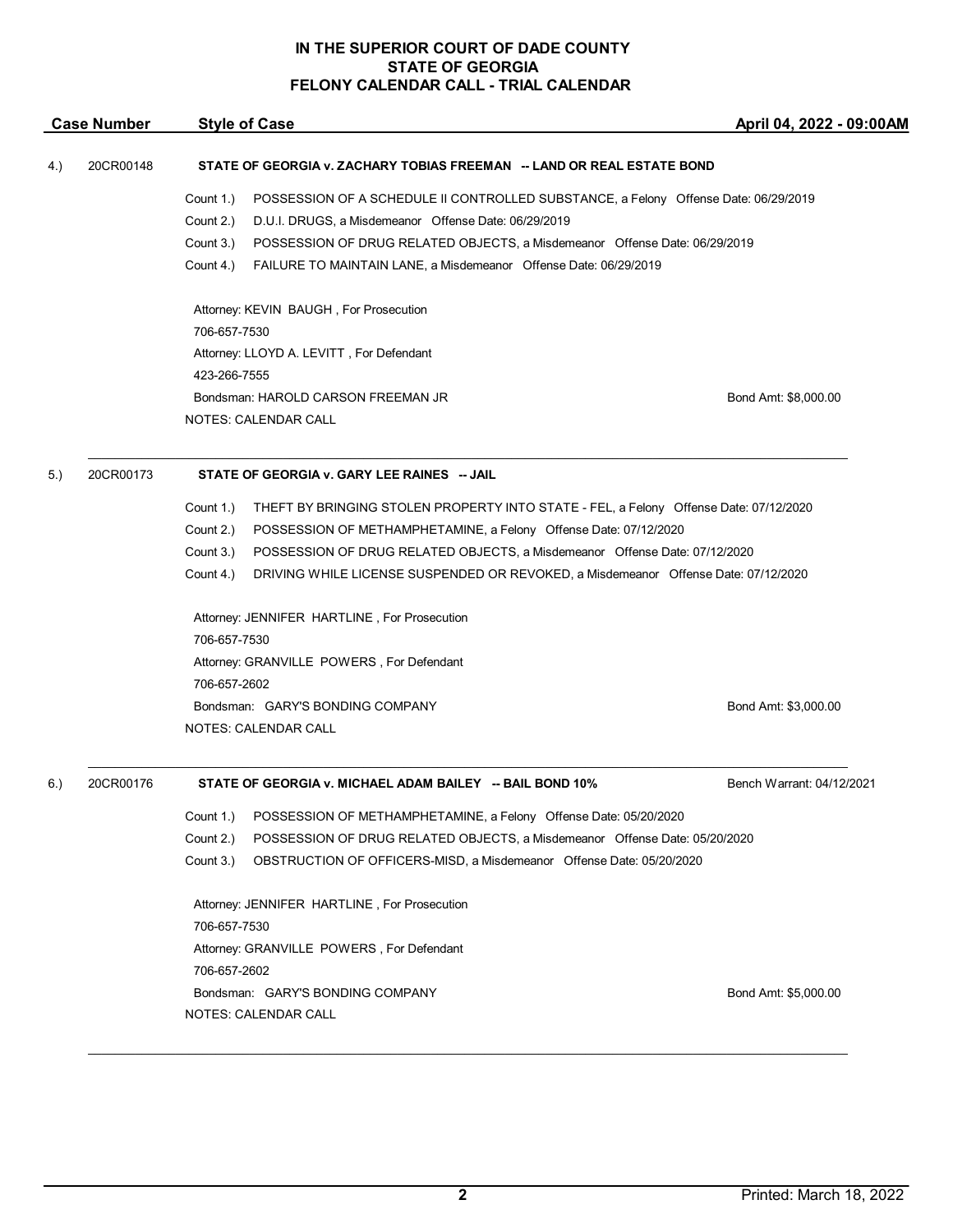| <b>Case Number</b> |           | <b>Style of Case</b> |                                                                                       | April 04, 2022 - 09:00AM  |
|--------------------|-----------|----------------------|---------------------------------------------------------------------------------------|---------------------------|
| 7.)                | 20CR00191 |                      | STATE OF GEORGIA v. NICHOLAS D BROOKS                                                 | Bench Warrant: 11/09/2020 |
|                    |           | Count 1.)            | FLEEING/ATTEMPTING ELUDE AN OFFICER FOR FELONY, a Felony Offense Date: 05/07/2017     |                           |
|                    |           | Count 2.)            | FLEEING/ATTEMPTING ELUDE AN OFFICER FOR FELONY, a Felony Offense Date: 05/07/2017     |                           |
|                    |           | Count 3.)            | FLEEING/ATTEMPTING ELUDE AN OFFICER FOR FELONY, a Felony Offense Date: 05/07/2017     |                           |
|                    |           | Count 4.)            | RECKLESS DRIVING, a Misdemeanor Offense Date: 05/07/2017                              |                           |
|                    |           | Count 5.)            | TAIL LIGHTS, a Misdemeanor Offense Date: 05/07/2020                                   |                           |
|                    |           |                      | Attorney: JENNIFER HARTLINE, For Prosecution                                          |                           |
|                    |           | 706-657-7530         |                                                                                       |                           |
|                    |           |                      | <b>NOTES: CALENDAR CALL</b>                                                           |                           |
| 8.)                | 20CR00192 |                      | STATE OF GEORGIA v. MICHAEL LANCE IRVIN -- BAIL BOND 10%                              | Bench Warrant: 12/17/2020 |
|                    |           | Count 1.)            | FLEEING/ATTEMPTING ELUDE AN OFFICER FOR FELONY, a Felony Offense Date: 04/25/2020     |                           |
|                    |           | Count 2.)            | THEFT BY BRINGING STOLEN PROPERTY INTO STATE - FEL, a Felony Offense Date: 04/25/2020 |                           |
|                    |           | Count 3.)            | OBSTRUCTION OF OFFICERS-MISD, a Misdemeanor Offense Date: 04/25/2020                  |                           |
|                    |           | Count 4.)            | FAILURE TO MAINTAIN LANE, a Misdemeanor Offense Date: 04/25/2020                      |                           |
|                    |           | Count 5.)            | DRIVING WHILE LICENSE SUSPENDED OR REVOKED, a Misdemeanor Offense Date: 04/25/2020    |                           |
|                    |           |                      | Attorney: JENNIFER HARTLINE, For Prosecution                                          |                           |
|                    |           | 706-657-7530         |                                                                                       |                           |
|                    |           |                      | Attorney: GRANVILLE POWERS, For Defendant                                             |                           |
|                    |           | 706-657-2602         |                                                                                       |                           |
|                    |           |                      | Bondsman: CRAWFORD BONDING COMPANY                                                    | Bond Amt: \$5,000.00      |
|                    |           |                      | <b>NOTES: CALENDAR CALL</b>                                                           |                           |
|                    |           |                      |                                                                                       |                           |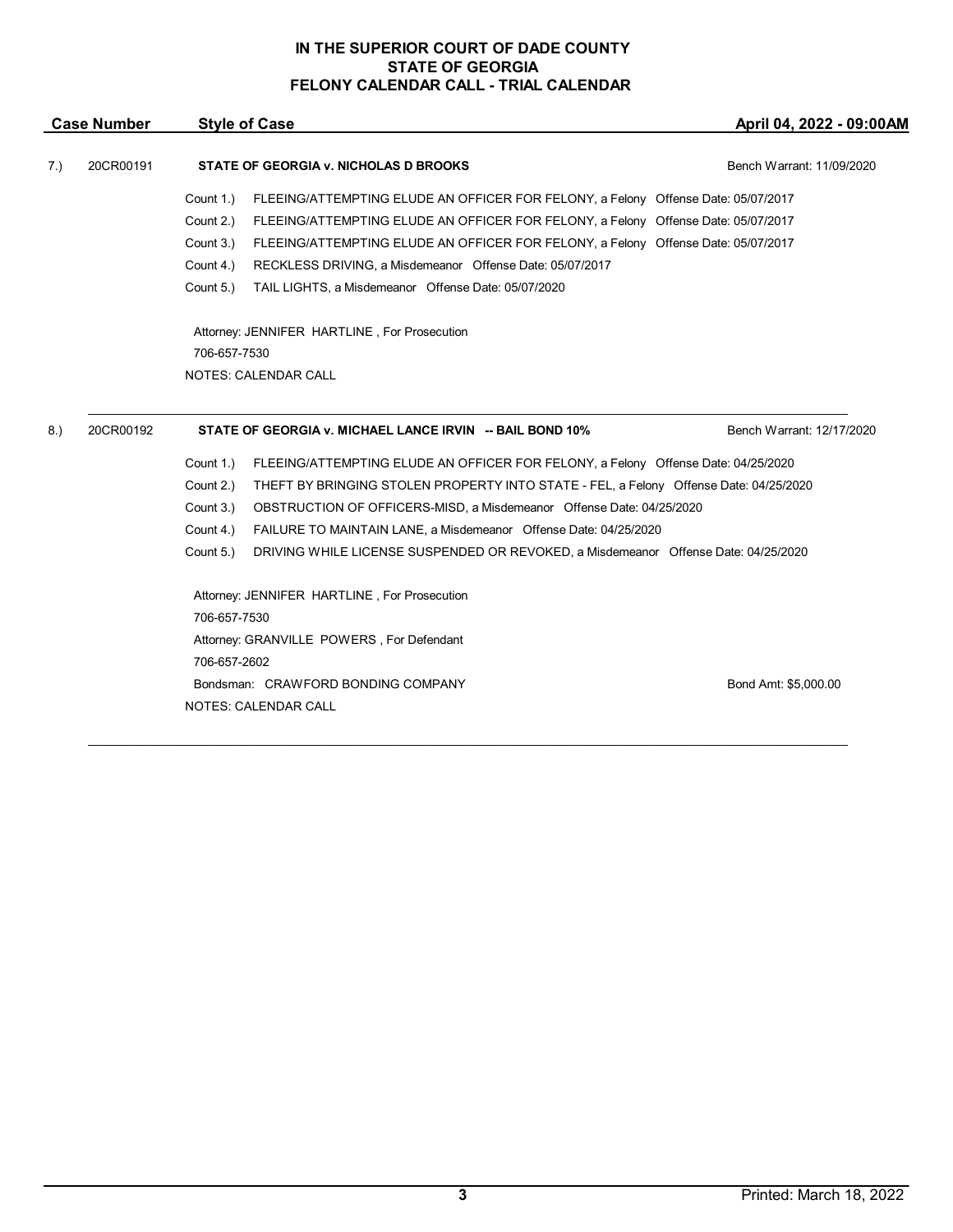|      | <b>Case Number</b> | <b>Style of Case</b>                                                                                     | April 04, 2022 - 09:00AM  |
|------|--------------------|----------------------------------------------------------------------------------------------------------|---------------------------|
| 9.)  | 20CR00195          | STATE OF GEORGIA v. KYLA MICHELLE WHITE                                                                  | Bench Warrant: 10/18/2021 |
|      |                    | Count 1.)<br>FLEEING/ATTEMPTING ELUDE AN OFFICER FOR FELONY, a Felony Offense Date: 12/09/2019           |                           |
|      |                    | Count 2.)<br>FLEEING/ATTEMPTING ELUDE AN OFFICER FOR FELONY, a Felony Offense Date: 12/09/2019           |                           |
|      |                    | Count 3.)<br>RECKLESS DRIVING, a Misdemeanor Offense Date: 12/09/2019                                    |                           |
|      |                    | Count 4.)<br>DUTY TO STOP AT SCENE OF ACCIDENT (HIT&RUN, LEAVE.), a Misdemeanor Offense Date: 12/09/2019 |                           |
|      |                    | Count 5.)<br>DUTY TO STOP AT SCENE OF ACCIDENT (HIT&RUN, LEAVE.), a Misdemeanor Offense Date: 12/09/2019 |                           |
|      |                    | Count 6.)<br>DRIVING ON WRONG SIDE OF ROADWAY, a Misdemeanor Offense Date: 12/09/2019                    |                           |
|      |                    | Count 7.)<br>FAILURE TO MAINTAIN LANE, a Misdemeanor Offense Date: 12/09/2019                            |                           |
|      |                    | Count 8.)<br>OBSTRUCTION OF OFFICERS-MISD, a Misdemeanor Offense Date: 12/09/2019                        |                           |
|      |                    | Attorney: ANSLEY HOUSE, For Prosecution                                                                  |                           |
|      |                    | 706-657-7530                                                                                             |                           |
|      |                    | Attorney: JENNIFER HARTLINE, For Prosecution                                                             |                           |
|      |                    | 706-657-7530                                                                                             |                           |
|      |                    | Attorney: TRAVIS JORDAN, For Defendant                                                                   |                           |
|      |                    | 706-657-2602                                                                                             |                           |
|      |                    | <b>NOTES: CALENDAR CALL</b>                                                                              |                           |
|      |                    |                                                                                                          |                           |
| 10.) | 20CR00199          | STATE OF GEORGIA v. BOBBIE LYNN TROUT -- BAIL BOND 10%                                                   |                           |
|      |                    | Count 1.)<br>TRAFFICKING METHAMPHETAMINE OR AMPHETAMINE, a Felony Offense Date: 01/10/2020               |                           |
|      |                    | Count 2.)<br>POSSESSION OF METHAMPHETAMINE WITH INTENT TO DISTR, a Felony Offense Date: 01/10/2020       |                           |
|      |                    | Count 3.)<br>POSSESSION OF METHAMPHETAMINE, a Felony Offense Date: 01/10/2020                            |                           |
|      |                    | Count 4.)<br>POSS OF FIREARM/KNIFE DURING CRIME/ATTEMPT CRIME, a Felony Offense Date: 01/10/2020         |                           |
|      |                    | Count 5.)<br>POSS OF FIREARM/KNIFE DURING CRIME/ATTEMPT CRIME, a Felony Offense Date: 01/10/2020         |                           |
|      |                    | Count 6.)<br>THEFT BY BRINGING STOLEN PROPERTY INTO STATE - FEL, a Felony Offense Date: 01/10/2020       |                           |
|      |                    | Count 7.)<br>POSSESSION OF DRUG RELATED OBJECTS, a Misdemeanor Offense Date: 01/10/2020                  |                           |
|      |                    | Count 8.)<br>POSSESSION OF DRUG RELATED OBJECTS, a Misdemeanor Offense Date: 01/10/2020                  |                           |
|      |                    | RECEIPT, POSSESSION OR TRANSFER OF FIREARM BY CON, a Felony Offense Date: 01/10/2020<br>Count 9.)        |                           |
|      |                    | Attorney: JENNIFER HARTLINE, For Prosecution                                                             |                           |
|      |                    | 706-657-7530                                                                                             |                           |
|      |                    | Attorney: CHRISTOPHER B RAWLS, For Defendant                                                             |                           |
|      |                    | 706-861-6003                                                                                             |                           |
|      |                    | Bondsman: CRAWFORD BONDING COMPANY                                                                       | Bond Amt: \$20,000.00     |
|      |                    | NOTES: CALENDAR CALL                                                                                     |                           |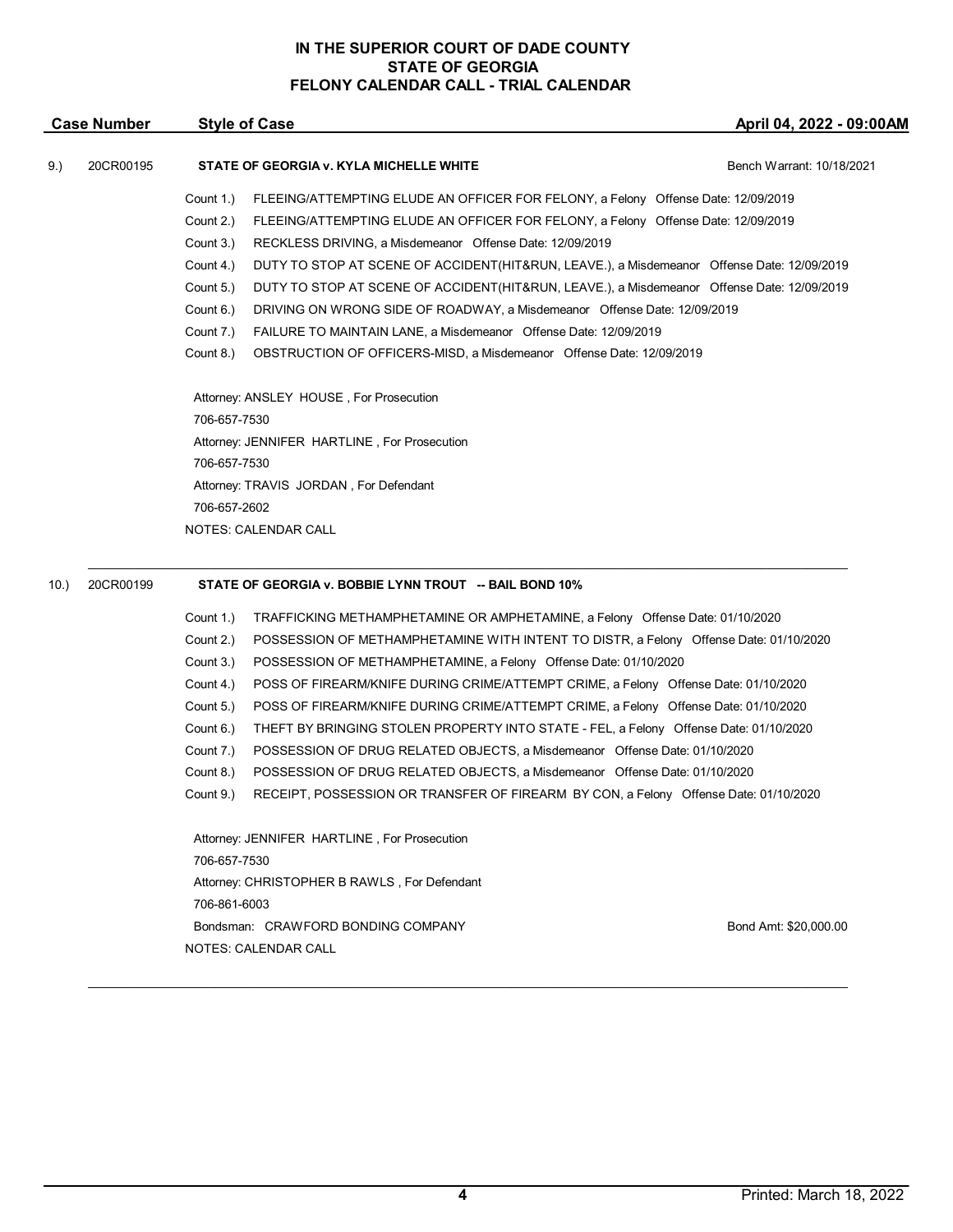| <b>Case Number</b> |           | <b>Style of Case</b>                                                                               | April 04, 2022 - 09:00AM  |  |
|--------------------|-----------|----------------------------------------------------------------------------------------------------|---------------------------|--|
| 11.)               | 20CR00200 | STATE OF GEORGIA v. MICHAEL ANDREW KOVACS -- BAIL BOND 10%                                         | Bench Warrant: 04/12/2021 |  |
|                    |           | Count 1.)<br>TRAFFICKING METHAMPHETAMINE OR AMPHETAMINE, a Felony Offense Date: 01/10/2020         |                           |  |
|                    |           | Count 2.)<br>POSSESSION OF METHAMPHETAMINE WITH INTENT TO DISTR, a Felony Offense Date: 01/10/2020 |                           |  |
|                    |           | Count 3.)<br>POSSESSION OF METHAMPHETAMINE, a Felony Offense Date: 01/10/2020                      |                           |  |
|                    |           | Count 4.)<br>POSS OF FIREARM/KNIFE DURING CRIME/ATTEMPT CRIME, a Felony Offense Date: 01/10/2020   |                           |  |
|                    |           | Count 5.)<br>POSS OF FIREARM/KNIFE DURING CRIME/ATTEMPT CRIME, a Felony Offense Date: 01/10/2020   |                           |  |
|                    |           | Count 6.)<br>THEFT BY BRINGING STOLEN PROPERTY INTO STATE - FEL, a Felony Offense Date: 01/10/2020 |                           |  |
|                    |           | Count 7.)<br>POSSESSION OF DRUG RELATED OBJECTS, a Misdemeanor Offense Date: 01/10/2020            |                           |  |
|                    |           | Count 8.)<br>POSSESSION OF DRUG RELATED OBJECTS, a Misdemeanor Offense Date: 01/10/2020            |                           |  |
|                    |           | Count 9.)<br>FAILURE TO WEAR SAFETY BELT-OCCUPANT, a Misdemeanor Offense Date: 01/10/2020          |                           |  |
|                    |           | Count 10.) FAILURE TO MAINTAIN LANE, a Misdemeanor Offense Date: 01/10/2020                        |                           |  |
|                    |           | Count 11.) RECEIPT, POSSESSION OR TRANSFER OF FIREARM BY CON, a Felony Offense Date: 01/10/2020    |                           |  |
|                    |           | Attorney: JENNIFER HARTLINE, For Prosecution                                                       |                           |  |
|                    |           | 706-657-7530                                                                                       |                           |  |
|                    |           | Attorney: JAD B JOHNSON, For Defendant                                                             |                           |  |
|                    |           | 706-657-2602                                                                                       |                           |  |
|                    |           | Bondsman: CRAWFORD BONDING COMPANY                                                                 | Bond Amt: \$20,000.00     |  |
|                    |           | NOTES: CALENDAR CALL                                                                               |                           |  |
| 12.                | 21CR00001 | STATE OF GEORGIA v. RANDY JUNIOR PHILLIPS                                                          | Bench Warrant: 02/18/2021 |  |
|                    |           | Count 1.)<br>POSSESSION OF A SCHEDULE IV CONTROLLED SUBSTANCE, a Felony Offense Date: 11/01/2019   |                           |  |
|                    |           | Count 2.)<br>TAIL LIGHTS, a Misdemeanor Offense Date: 11/01/2019                                   |                           |  |
|                    |           | Attorney: JENNIFER HARTLINE, For Prosecution                                                       |                           |  |
|                    |           | 706-657-7530                                                                                       |                           |  |
|                    |           | Attorney: GRANVILLE POWERS, For Defendant                                                          |                           |  |
|                    |           | 706-657-2602                                                                                       |                           |  |
|                    |           | NOTES: CALENDAR CALL                                                                               |                           |  |
| (13.)              | 21CR00003 | STATE OF GEORGIA v. TYLER KENNEDY HANKS -- BAIL BOND 10%                                           | Bench Warrant: 02/18/2021 |  |
|                    |           |                                                                                                    |                           |  |
|                    |           | Count 1.)<br>POSSESSION OF METHAMPHETAMINE, a Felony Offense Date: 08/10/2020                      |                           |  |
|                    |           | Count 2.)<br>SIMPLE BATTERY, a Misdemeanor Offense Date: 08/10/2020                                |                           |  |
|                    |           | Attorney: JENNIFER HARTLINE, For Prosecution                                                       |                           |  |
|                    |           | 706-657-7530                                                                                       |                           |  |
|                    |           | Attorney: GRANVILLE POWERS, For Defendant                                                          |                           |  |
|                    |           | 706-657-2602                                                                                       |                           |  |
|                    |           | Bondsman: GARY'S BONDING COMPANY                                                                   | Bond Amt: \$5,000.00      |  |
|                    |           | NOTES: CALENDAR CALL                                                                               |                           |  |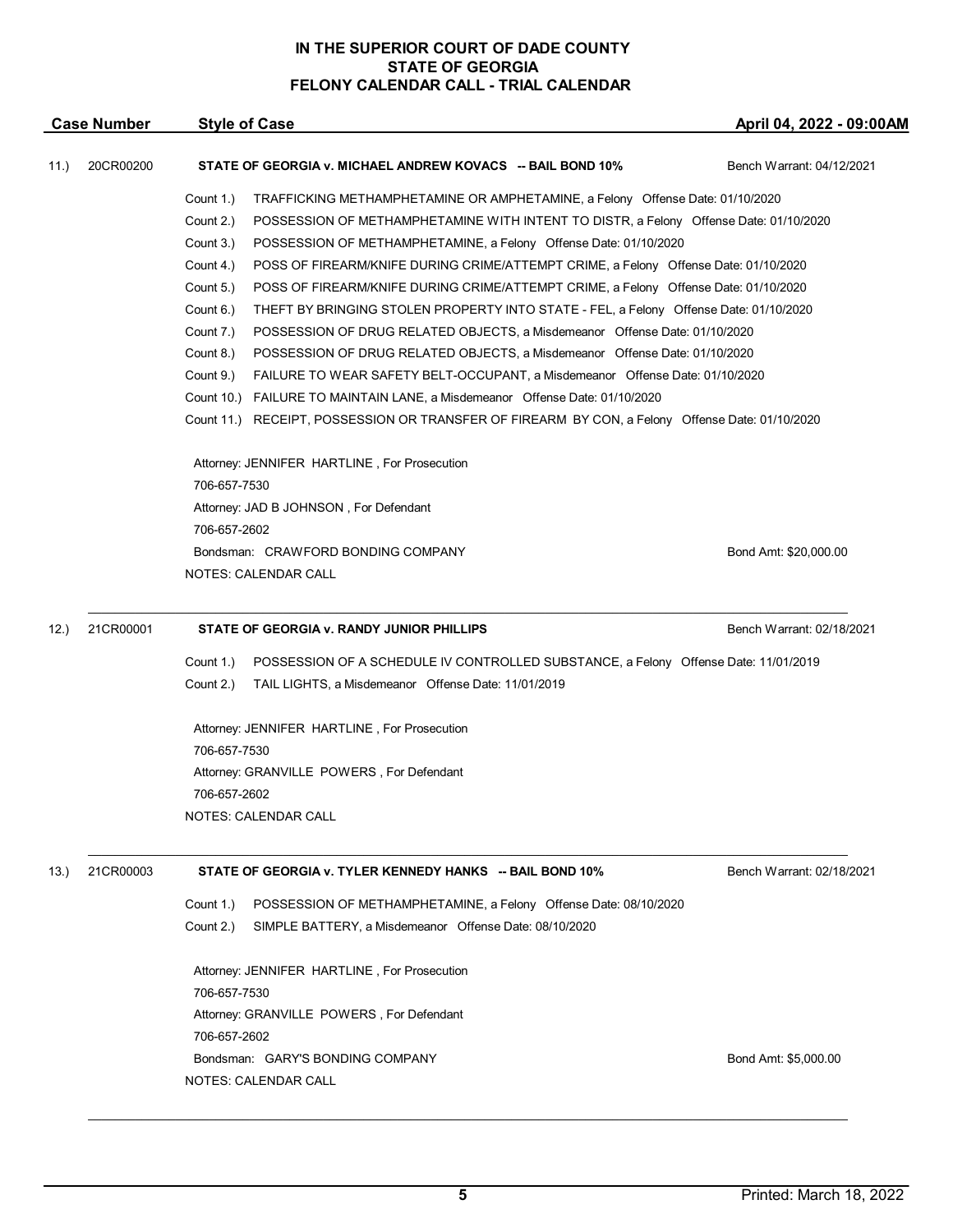| <b>Case Number</b> |           | <b>Style of Case</b>                                                                                 | April 04, 2022 - 09:00AM  |
|--------------------|-----------|------------------------------------------------------------------------------------------------------|---------------------------|
| 14.)               | 21CR00007 | STATE OF GEORGIA v. KALI MARIE KING -- BAIL BOND 10%                                                 |                           |
|                    |           | Count 1.)<br>POSSESSION OF METHAMPHETAMINE, a Felony Offense Date: 08/25/2020                        |                           |
|                    |           | Count 2.)<br>POSSESSION OF DRUG RELATED OBJECTS, a Misdemeanor Offense Date: 08/25/2020              |                           |
|                    |           | Attorney: ANSLEY HOUSE, For Prosecution                                                              |                           |
|                    |           | 706-657-7530                                                                                         |                           |
|                    |           | Attorney: GRANVILLE POWERS, For Defendant                                                            |                           |
|                    |           | 706-657-2602                                                                                         |                           |
|                    |           | Bondsman: GARY'S BONDING COMPANY                                                                     | Bond Amt: \$5,000.00      |
|                    |           | <b>NOTES: CALENDAR CALL</b>                                                                          |                           |
| 15.)               | 21CR00020 | STATE OF GEORGIA v. JENNY SIMS -- BAIL BOND 10%                                                      |                           |
|                    |           | Count 1.)<br>POSSESSION OF A SCHEDULE I OR II CONTROLLED SUBSTA, a Felony Offense Date: 11/12/2020   |                           |
|                    |           | POSSESSION OF HYDROCODONE, a Felony Offense Date: 11/12/2020<br>Count 2.)                            |                           |
|                    |           | Count 3.)<br>DRUGS TO BE KEPT IN ORIGINAL CONTAINER, a Misdemeanor Offense Date: 11/12/2020          |                           |
|                    |           | Attorney: JENNIFER HARTLINE, For Prosecution                                                         |                           |
|                    |           | 706-657-7530                                                                                         |                           |
|                    |           | Attorney: MARTIN J LEVITT, For Defendant                                                             |                           |
|                    |           | 423-266-7555                                                                                         |                           |
|                    |           | Bondsman: GARY'S BONDING COMPANY                                                                     | Bond Amt: \$2,500.00      |
|                    |           | <b>NOTES: CALENDAR CALL</b>                                                                          |                           |
| 16.                | 21CR00022 | STATE OF GEORGIA v. THOMAS GLENN HUDSON                                                              | Bench Warrant: 04/12/2021 |
|                    |           | Count 1.)<br>POSSESSION OF METHAMPHETAMINE, a Felony Offense Date: 09/11/2020                        |                           |
|                    |           | Count 2.)<br>REPLICATION OF GA. TAG (TEMPORARY OR PERMANENT), a Misdemeanor Offense Date: 09/11/2020 |                           |
|                    |           | Attorney: JENNIFER HARTLINE, For Prosecution                                                         |                           |
|                    |           | 706-657-7530                                                                                         |                           |
|                    |           | Attorney: ALAN C NORTON, For Defendant                                                               |                           |
|                    |           | 423-756-5034                                                                                         |                           |
|                    |           | <b>NOTES: CALENDAR CALL</b>                                                                          |                           |
|                    |           |                                                                                                      |                           |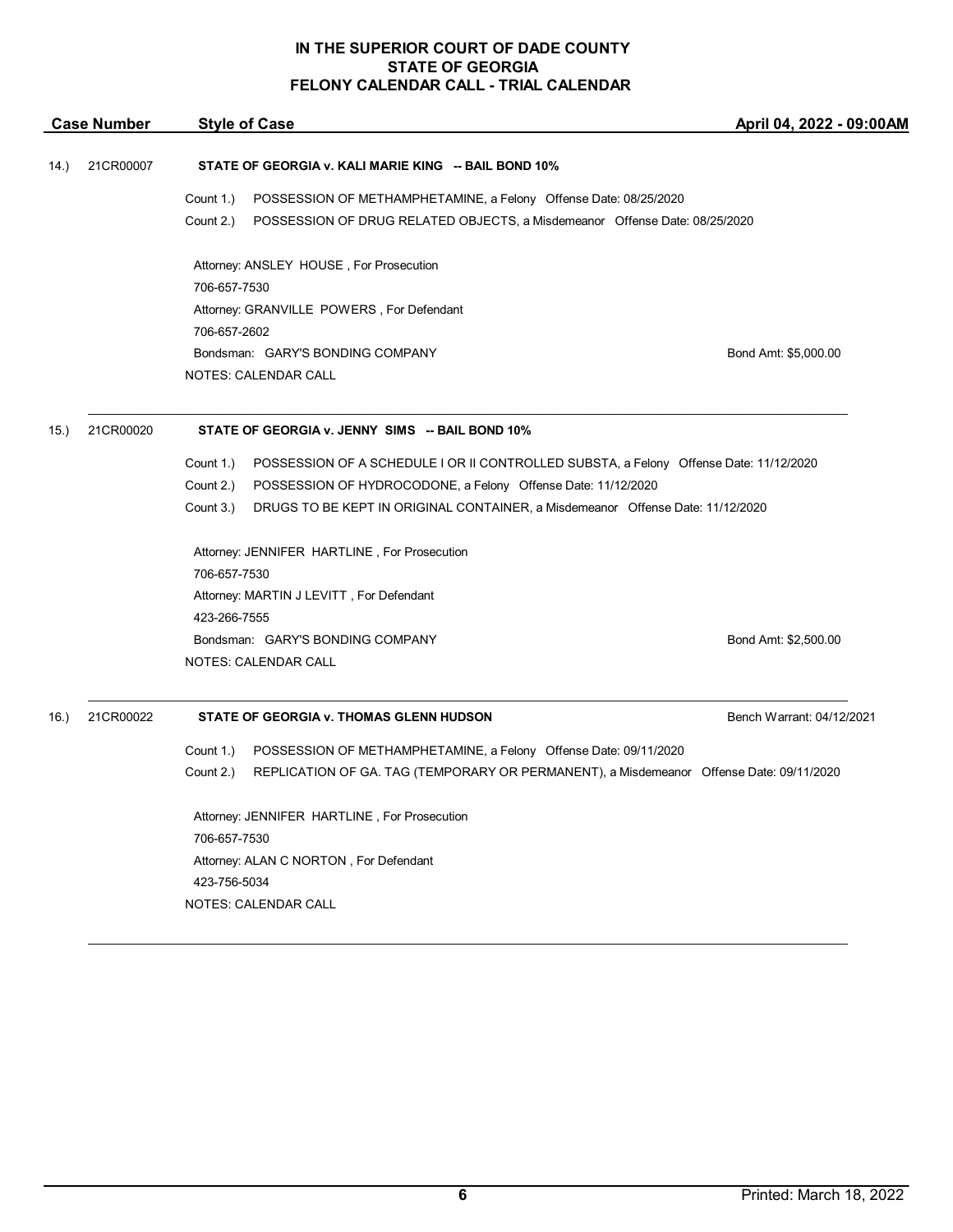| <b>Case Number</b> |           | <b>Style of Case</b>                                                                                    | April 04, 2022 - 09:00AM  |  |
|--------------------|-----------|---------------------------------------------------------------------------------------------------------|---------------------------|--|
| (17.)              | 21CR00023 | STATE OF GEORGIA v. DONNA JEAN HUDSON -- BAIL BOND 10%                                                  |                           |  |
|                    |           | Count 1.)<br>POSSESSION OF METHAMPHETAMINE, a Felony Offense Date: 09/11/2020                           |                           |  |
|                    |           | Attorney: JENNIFER HARTLINE, For Prosecution<br>706-657-7530                                            |                           |  |
|                    |           | Attorney: CHRISTOPHER B RAWLS, For Defendant                                                            |                           |  |
|                    |           | 706-861-6003                                                                                            |                           |  |
|                    |           | Bondsman: GARY'S BONDING COMPANY                                                                        | Bond Amt: \$5,000.00      |  |
|                    |           | NOTES: CALENDAR CALL                                                                                    |                           |  |
| 18.)               | 21CR00024 | STATE OF GEORGIA v. NEIL QUEINTIS PRICE -- BAIL BOND 10%                                                | Bench Warrant: 02/18/2021 |  |
|                    |           | Count 1.)<br>POSSESSION OF METHAMPHETAMINE, a Felony Offense Date: 09/11/2020                           |                           |  |
|                    |           | Count 2.)<br>GIVING FALSE NAME, ADDRESS, BIRTHDATE TO LAW ENF.O, a Misdemeanor Offense Date: 09/11/2020 |                           |  |
|                    |           | Attorney: JENNIFER HARTLINE, For Prosecution                                                            |                           |  |
|                    |           | 706-657-7530                                                                                            |                           |  |
|                    |           | Attorney: TRAVIS JORDAN, For Defendant                                                                  |                           |  |
|                    |           | 706-657-2602<br>Bondsman: GARY'S BONDING COMPANY                                                        | Bond Amt: \$2,500.00      |  |
|                    |           | NOTES: CALENDAR CALL                                                                                    |                           |  |
| 19.)               | 21CR00032 | STATE OF GEORGIA v. AMBER LYNN ROBB -- BAIL BOND 10%                                                    | Bench Warrant: 10/18/2021 |  |
|                    |           | Count 1.)<br>POSSESSION OF A SCHEDULE I CONTROLLED SUBSTANCE, a Felony Offense Date: 08/17/2019         |                           |  |
|                    |           | Attorney: KEVIN BAUGH, For Prosecution                                                                  |                           |  |
|                    |           | 706-657-7530                                                                                            |                           |  |
|                    |           | Attorney: JAD B JOHNSON, For Defendant                                                                  |                           |  |
|                    |           | 706-657-2602                                                                                            |                           |  |
|                    |           | Bondsman: GARY'S BONDING COMPANY                                                                        | Bond Amt: \$2,500.00      |  |
|                    |           | NOTES: CALENDAR CALL                                                                                    |                           |  |
| 20.)               | 21CR00089 | STATE OF GEORGIA v. SHAWN DOUGLAS ADKINS                                                                | Bench Warrant: 06/02/2021 |  |
|                    |           | FALSE STATEMENTS/WRITINGS, CONCEALMENT OF FACTS, a Felony Offense Date: 05/19/2019<br>Count 1.)         |                           |  |
|                    |           | Count 2.)<br>GIVING FALSE NAME, ADDRESS, BIRTHDATE TO LAW ENF.O, a Misdemeanor Offense Date: 05/19/2019 |                           |  |
|                    |           | Attorney: JENNIFER HARTLINE, For Prosecution                                                            |                           |  |
|                    |           | 706-657-7530                                                                                            |                           |  |
|                    |           | Attorney: GRANVILLE POWERS, For Defendant                                                               |                           |  |
|                    |           | 706-657-2602<br><b>NOTES: CALENDAR CALL</b>                                                             |                           |  |
|                    |           |                                                                                                         |                           |  |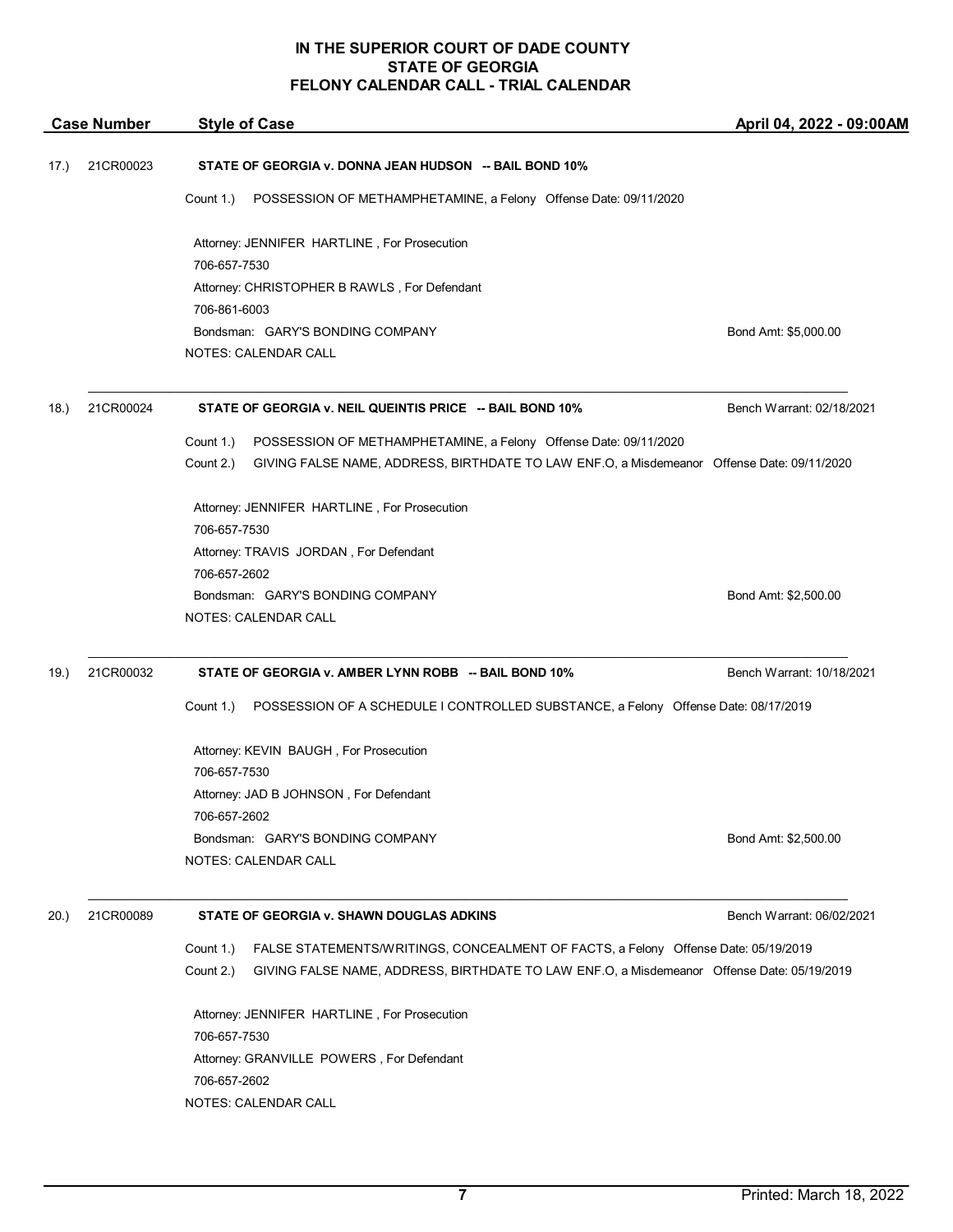|      | <b>Case Number</b> | <b>Style of Case</b>                                                                                    | April 04, 2022 - 09:00AM  |
|------|--------------------|---------------------------------------------------------------------------------------------------------|---------------------------|
| 21.) | 21CR00090          | STATE OF GEORGIA v. DYLAN TIMOTHY SUTTON -- BAIL BOND 10%                                               | Bench Warrant: 10/18/2021 |
|      |                    | Count 1.)<br>FLEEING/ATTEMPTING ELUDE AN OFFICER FOR FELONY, a Felony Offense Date: 12/12/2020          |                           |
|      |                    | Count 2.)<br>FLEEING/ATTEMPTING ELUDE AN OFFICER FOR FELONY, a Felony Offense Date: 12/12/2020          |                           |
|      |                    | Count 3.)<br>THEFT BY BRINGING STOLEN PROPERTY INTO STATE - FEL, a Felony Offense Date: 12/12/2020      |                           |
|      |                    | Count 4.)<br>RECKLESS DRIVING, a Misdemeanor Offense Date: 12/12/2020                                   |                           |
|      |                    | Count 5.)<br>SPEEDING, a Misdemeanor Offense Date: 12/12/2020                                           |                           |
|      |                    | Count 6.)<br>FAILURE TO MAINTAIN LANE, a Misdemeanor Offense Date: 12/12/2020                           |                           |
|      |                    | Count 7.)<br>CROSSING MEDIAN IN DIVIDED HIGHWAY, a Misdemeanor Offense Date: 12/12/2020                 |                           |
|      |                    | Count 8.)<br>DRIVING ON WRONG SIDE OF ROADWAY, a Misdemeanor Offense Date: 12/12/2020                   |                           |
|      |                    | Count 9.)<br>OBSTRUCTION OF OFFICERS-MISD, a Misdemeanor Offense Date: 12/12/2020                       |                           |
|      |                    | Attorney: JENNIFER HARTLINE, For Prosecution                                                            |                           |
|      |                    | 706-657-7530                                                                                            |                           |
|      |                    | Attorney: GRANVILLE POWERS, For Defendant                                                               |                           |
|      |                    | 706-657-2602                                                                                            |                           |
|      |                    | Bondsman: GARY'S BONDING COMPANY                                                                        | Bond Amt: \$10,000.00     |
|      |                    | <b>NOTES: CALENDAR CALL</b>                                                                             |                           |
| 22.) | 21CR00091          | STATE OF GEORGIA v. TABITHA SHONTA ALLEN                                                                |                           |
|      |                    | FRAUD- FINANCIAL IDENTITY, a Felony Offense Date: 06/25/2018<br>Count 1.)                               |                           |
|      |                    | Attorney: JENNIFER HARTLINE, For Prosecution                                                            |                           |
|      |                    | 706-657-7530                                                                                            |                           |
|      |                    | Attorney: DANIEL D MORGAN, For Defendant                                                                |                           |
|      |                    | 706-346-1813                                                                                            |                           |
|      |                    | <b>NOTES: CALENDAR CALL</b>                                                                             |                           |
| 23.) | 21CR00092          | STATE OF GEORGIA v. JACKIE LEE WEBB                                                                     | Bench Warrant: 06/02/2021 |
|      |                    | Count 1.)<br>POSSESSION OF METHAMPHETAMINE, a Felony Offense Date: 08/13/2020                           |                           |
|      |                    | Count 2.)<br>POSSESSION OF DRUG RELATED OBJECTS, a Misdemeanor Offense Date: 08/13/2020                 |                           |
|      |                    | Count 3.)<br>POSSESSION OF DRUG RELATED OBJECTS, a Misdemeanor Offense Date: 08/13/2020                 |                           |
|      |                    | Count 4.)<br>GIVING FALSE NAME, ADDRESS, BIRTHDATE TO LAW ENF.O, a Misdemeanor Offense Date: 08/13/2020 |                           |
|      |                    | Attorney: JENNIFER HARTLINE, For Prosecution                                                            |                           |
|      |                    | 706-657-7530                                                                                            |                           |
|      |                    | Attorney: JOSHUA J SMITH, For Defendant                                                                 |                           |
|      |                    | 706-217-2095                                                                                            |                           |
|      |                    | NOTES: CALENDAR CALL                                                                                    |                           |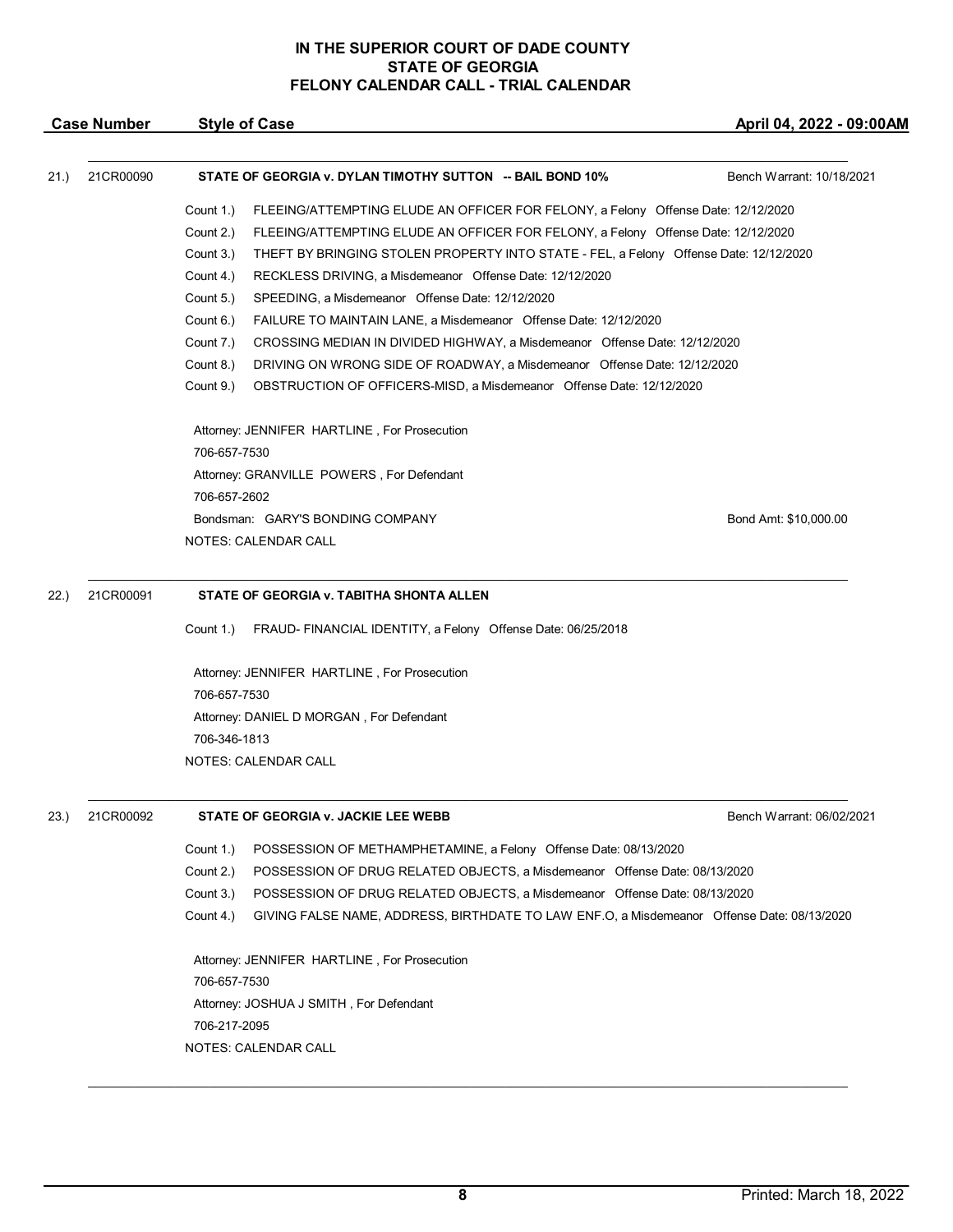| <b>Case Number</b> |           | <b>Style of Case</b>                                                                             | April 04, 2022 - 09:00AM  |
|--------------------|-----------|--------------------------------------------------------------------------------------------------|---------------------------|
| 24.)               | 21CR00094 | STATE OF GEORGIA v. CANIESHA ZHANE YOUNG -- BAIL BOND 10%                                        |                           |
|                    |           | Count 1.)<br>POSS/MFG/DIST/SALE/ETC OF MARIJUANA, a Felony Offense Date: 01/28/2020              |                           |
|                    |           | Count 2.)<br>POSS/MFG/DIST/SALE/ETC OF MARIJUANA, a Felony Offense Date: 01/28/2020              |                           |
|                    |           | Count 3.)<br>POSSESSION OF A SCHEDULE II CONTROLLED SUBSTANCE, a Felony Offense Date: 01/28/2020 |                           |
|                    |           | Count 4.)<br>POSS OF FIREARM/KNIFE DURING CRIME/ATTEMPT CRIME, a Felony Offense Date: 01/28/2020 |                           |
|                    |           | Attorney: JENNIFER HARTLINE, For Prosecution                                                     |                           |
|                    |           | 706-657-7530                                                                                     |                           |
|                    |           | Attorney: GRANVILLE POWERS, For Defendant                                                        |                           |
|                    |           | 706-657-2602                                                                                     |                           |
|                    |           | Bondsman: GARY'S BONDING COMPANY                                                                 | Bond Amt: \$20,000.00     |
|                    |           | NOTES: CALENDAR CALL                                                                             |                           |
| 25.)               | 21CR00095 | STATE OF GEORGIA v. FREDRICK CANTRELL YATES -- BAIL BOND 10%                                     | Bench Warrant: 10/18/2021 |
|                    |           | Count 1.)<br>POSS/MFG/DIST/SALE/ETC OF MARIJUANA, a Felony Offense Date: 01/28/2020              |                           |
|                    |           | Count 2.)<br>POSS/MFG/DIST/SALE/ETC OF MARIJUANA, a Felony Offense Date: 01/28/2020              |                           |
|                    |           | Count 3.)<br>POSSESSION OF A SCHEDULE II CONTROLLED SUBSTANCE, a Felony Offense Date: 01/28/2020 |                           |
|                    |           | Count 4.)<br>POSS OF FIREARM/KNIFE DURING CRIME/ATTEMPT CRIME, a Felony Offense Date: 01/28/2020 |                           |
|                    |           | Attorney: JENNIFER HARTLINE, For Prosecution                                                     |                           |
|                    |           | 706-657-7530                                                                                     |                           |
|                    |           | Bondsman: GARY'S BONDING COMPANY                                                                 | Bond Amt: \$20,000.00     |
|                    |           | NOTES: CALENDAR CALL                                                                             |                           |
| 26.                | 21CR00098 | STATE OF GEORGIA v. ADAM RAY FRADY -- BAIL BOND 10%                                              |                           |
|                    |           | Count 1.)<br>POSSESSION OF METHAMPHETAMINE, a Felony Offense Date: 08/13/2020                    |                           |
|                    |           | Attorney: JENNIFER HARTLINE, For Prosecution                                                     |                           |
|                    |           | 706-657-7530                                                                                     |                           |
|                    |           | Attorney: GRANVILLE POWERS, For Defendant                                                        |                           |
|                    |           | 706-657-2602                                                                                     |                           |
|                    |           | Bondsman: GARY'S BONDING COMPANY                                                                 | Bond Amt: \$5,000.00      |
|                    |           | NOTES: CALENDAR CALL                                                                             |                           |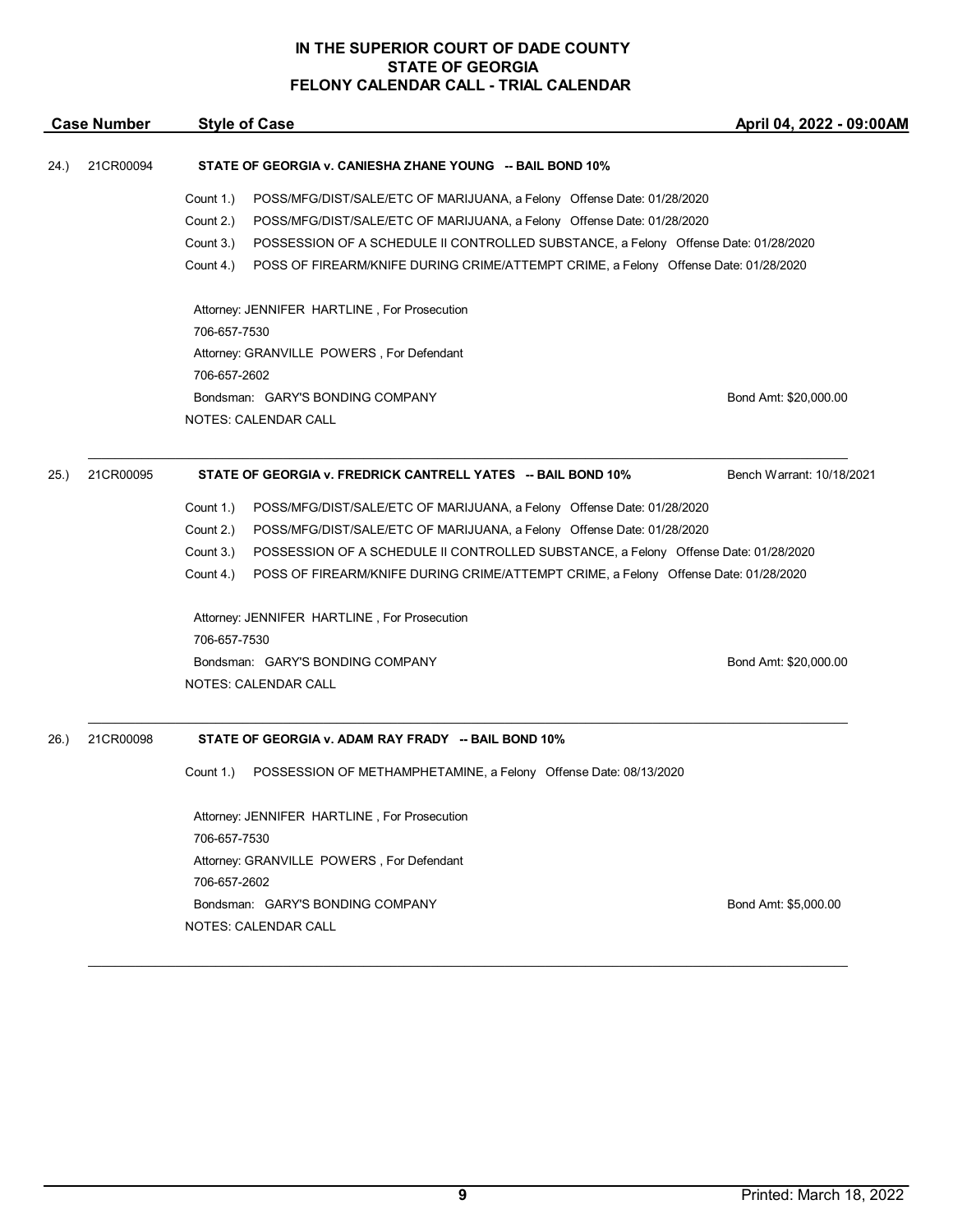|      | <b>Case Number</b> | <b>Style of Case</b>                                                                               | April 04, 2022 - 09:00AM  |
|------|--------------------|----------------------------------------------------------------------------------------------------|---------------------------|
| 27.) | 21CR00102          | STATE OF GEORGIA v. JAMES CHRISTOPHER ARSENAULT -- BAIL BOND 10%                                   | Bench Warrant: 10/18/2021 |
|      |                    | Count 1.)<br>FLEEING/ATTEMPTING ELUDE AN OFFICER FOR FELONY, a Felony Offense Date: 02/14/2020     |                           |
|      |                    | Count 2.)<br>FLEEING/ATTEMPTING ELUDE AN OFFICER FOR FELONY, a Felony Offense Date: 02/14/2020     |                           |
|      |                    | Count 3.)<br>THEFT BY BRINGING STOLEN PROPERTY INTO STATE - FEL, a Felony Offense Date: 02/14/2020 |                           |
|      |                    | Count 4.)<br>POSSESSION OF METHAMPHETAMINE, a Felony Offense Date: 02/14/2020                      |                           |
|      |                    | Count 5.)<br>RECKLESS DRIVING, a Misdemeanor Offense Date: 02/14/2020                              |                           |
|      |                    | Count 6.)<br>OBSTRUCTION OF OFFICERS-MISD, a Misdemeanor Offense Date: 02/14/2020                  |                           |
|      |                    | Count 7.)<br>DRIVING WHILE LICENSE SUSPENDED OR REVOKED, a Misdemeanor Offense Date: 02/14/2020    |                           |
|      |                    | Count 8.)<br>FAILURE TO STOP FOR STOP SIGN, a Misdemeanor Offense Date: 02/14/2020                 |                           |
|      |                    | Count 9.)<br>DRIVING ON WRONG SIDE OF ROADWAY, a Misdemeanor Offense Date: 02/14/2020              |                           |
|      |                    | Count 10.) FAILURE TO MAINTAIN LANE, a Misdemeanor Offense Date: 02/14/2020                        |                           |
|      |                    | Attorney: JENNIFER HARTLINE, For Prosecution                                                       |                           |
|      |                    | 706-657-7530                                                                                       |                           |
|      |                    | Attorney: GRANVILLE POWERS, For Defendant                                                          |                           |
|      |                    | 706-657-2602                                                                                       |                           |
|      |                    | Bondsman: GARY'S BONDING COMPANY                                                                   | Bond Amt: \$10,000.00     |
|      |                    | <b>NOTES: CALENDAR CALL</b>                                                                        |                           |
| 28.  | 21CR00112          | STATE OF GEORGIA v. GLEN PAUL TOWNSEND -- BAIL BOND 10%                                            |                           |
|      |                    | Count 1.)<br>AGGRAVATED ASSAULT, a Felony Offense Date: 08/05/2020                                 |                           |
|      |                    | Attorney: JENNIFER HARTLINE, For Prosecution                                                       |                           |

706-657-7530 Attorney: JAD B JOHNSON , For Defendant 706-657-2602 Bondsman: GARY'S BONDING COMPANY Bond Amt: \$5,000.00 NOTES: CALENDAR CALL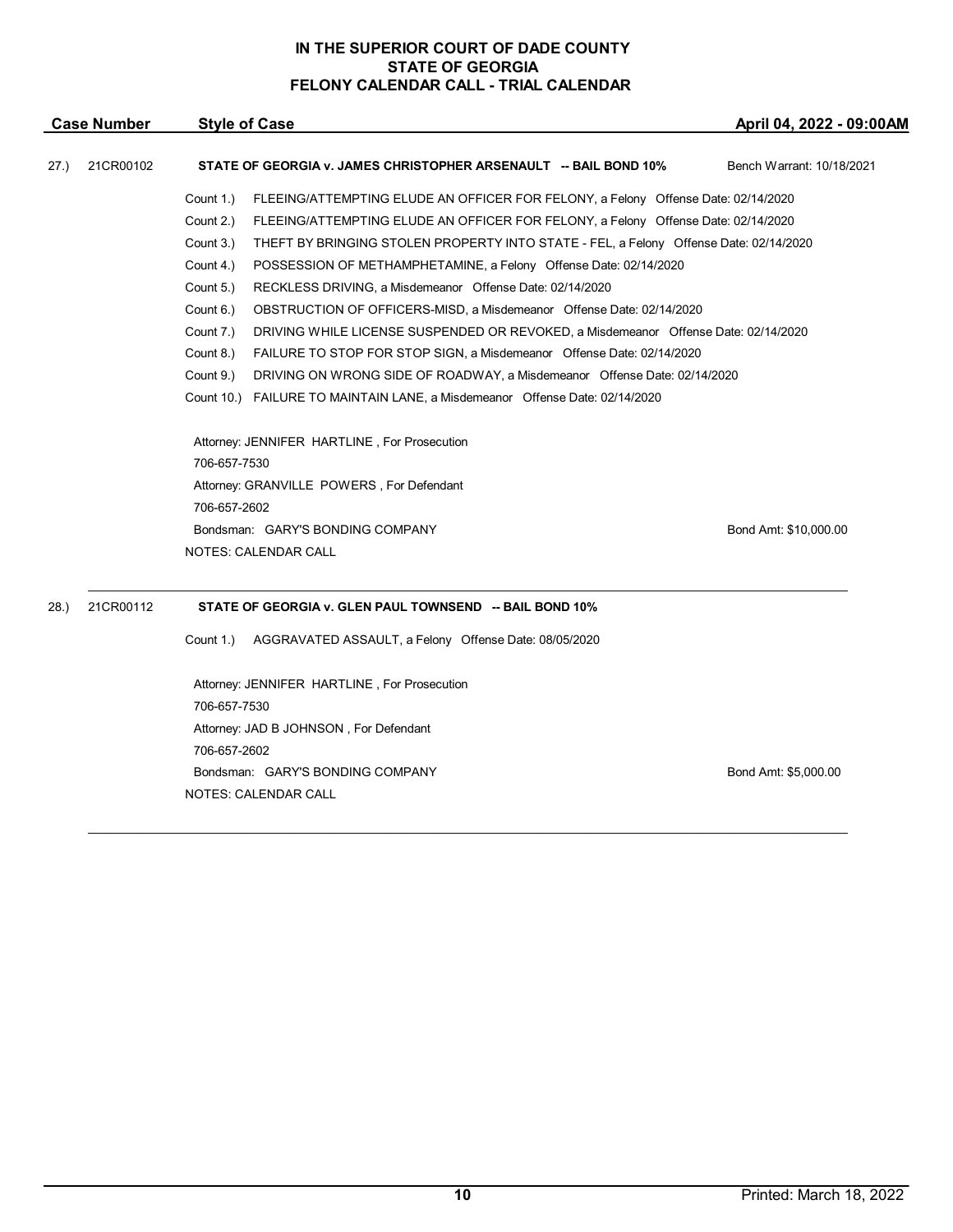|      | <b>Case Number</b> |              | <b>Style of Case</b>                                                    | April 04, 2022 - 09:0 |
|------|--------------------|--------------|-------------------------------------------------------------------------|-----------------------|
| 29.) | 21CR00114          |              | STATE OF GEORGIA v. LOGAN CHRISTOPHER GORDY -- LAND OR REAL ESTATE BOND |                       |
|      |                    | Count 1.)    | HOMICIDE BY VEHICLE IN 1ST DEGREE, a Felony Offense Date: 10/03/2019    |                       |
|      |                    | Count 2.)    | SERIOUS INJURY BY VEHICLE, a Felony Offense Date: 10/03/2019            |                       |
|      |                    | Count 3.)    | SERIOUS INJURY BY VEHICLE, a Felony Offense Date: 10/03/2019            |                       |
|      |                    | Count 4.)    | SERIOUS INJURY BY VEHICLE, a Felony Offense Date: 10/03/2019            |                       |
|      |                    | Count 5.)    | SERIOUS INJURY BY VEHICLE, a Felony Offense Date: 10/03/2019            |                       |
|      |                    | Count 6.)    | SERIOUS INJURY BY VEHICLE, a Felony Offense Date: 10/03/2019            |                       |
|      |                    | Count 7.)    | RECKLESS DRIVING, a Misdemeanor Offense Date: 10/03/2019                |                       |
|      |                    | Count 8.)    | FAILURE TO MAINTAIN LANE, a Misdemeanor Offense Date: 10/03/2019        |                       |
|      |                    |              | Attorney: JENNIFER HARTLINE, For Prosecution                            |                       |
|      |                    | 706-657-7530 |                                                                         |                       |
|      |                    |              | Attorney: DAVID JAMES DUNN JR., For Defendant                           |                       |
|      |                    | 706-857-3421 |                                                                         |                       |
|      |                    |              | Attorney: C SUTTON CONNELLY, For Defendant                              |                       |
|      |                    | 706-867-3421 |                                                                         |                       |
|      |                    |              | Bondsman: TIFFANY ROBERTSON                                             | Bond Amt: \$20,000.00 |
|      |                    |              | <b>NOTES: CALENDAR CALL</b>                                             |                       |
|      |                    |              |                                                                         |                       |
|      |                    |              |                                                                         |                       |

#### 30.) 21CR00115 **STATE OF GEORGIA v. DAVID TYLER JOHNSON -- RECOGNIZANCE RELEASE (O/R)**

Count 1.) SERIOUS INJURY BY VEHICLE, a Felony Offense Date: 04/15/2020

Count 2.) FLEEING/ATTEMPTING ELUDE AN OFFICER FOR FELONY, a Felony Offense Date: 04/15/2020

- Count 3.) FLEEING/ATTEMPTING ELUDE AN OFFICER FOR FELONY, a Felony Offense Date: 04/11/2020
- Count 4.) RECKLESS DRIVING, a Misdemeanor Offense Date: 04/15/2020
- Count 5.) DRIVING WITHOUT A VALID LICENSE, a Misdemeanor Offense Date: 04/15/2020
- Count 6.) IMPROPER LEFT OR RIGHT TURN, a Misdemeanor Offense Date: 04/15/2020
- Count 7.) FAILURE TO USE CORRECT SIGNAL, a Misdemeanor Offense Date: 04/15/2020
- Count 8.) FAILURE TO MAINTAIN LANE, a Misdemeanor Offense Date: 04/15/2020
- Count 9.) PASSING IN A NO PASSING ZONE, a Misdemeanor Offense Date: 04/15/2020
- Count 10.) IMPROPER LANE CHANGE, a Misdemeanor Offense Date: 04/15/2020
- Count 11.) DRIVING ON WRONG SIDE OF ROADWAY, a Misdemeanor Offense Date: 04/11/2020
- Count 12.) TOO FAST FOR CONDITIONS, a Misdemeanor Offense Date: 04/15/2020

Attorney: KEVIN BAUGH , For Prosecution 706-657-7530 Attorney: GRANVILLE POWERS , For Defendant 706-657-2602 NOTES: CALENDAR CALL

\_\_\_\_\_\_\_\_\_\_\_\_\_\_\_\_\_\_\_\_\_\_\_\_\_\_\_\_\_\_\_\_\_\_\_\_\_\_\_\_\_\_\_\_\_\_\_\_\_\_\_\_\_\_\_\_\_\_\_\_\_\_\_\_\_\_\_\_\_\_\_\_\_\_\_\_\_\_\_\_\_\_\_\_\_\_\_\_\_\_\_\_\_\_\_\_\_\_\_\_\_\_\_\_\_\_\_\_\_\_\_\_\_

**April 04, 2022 - 09:00AM**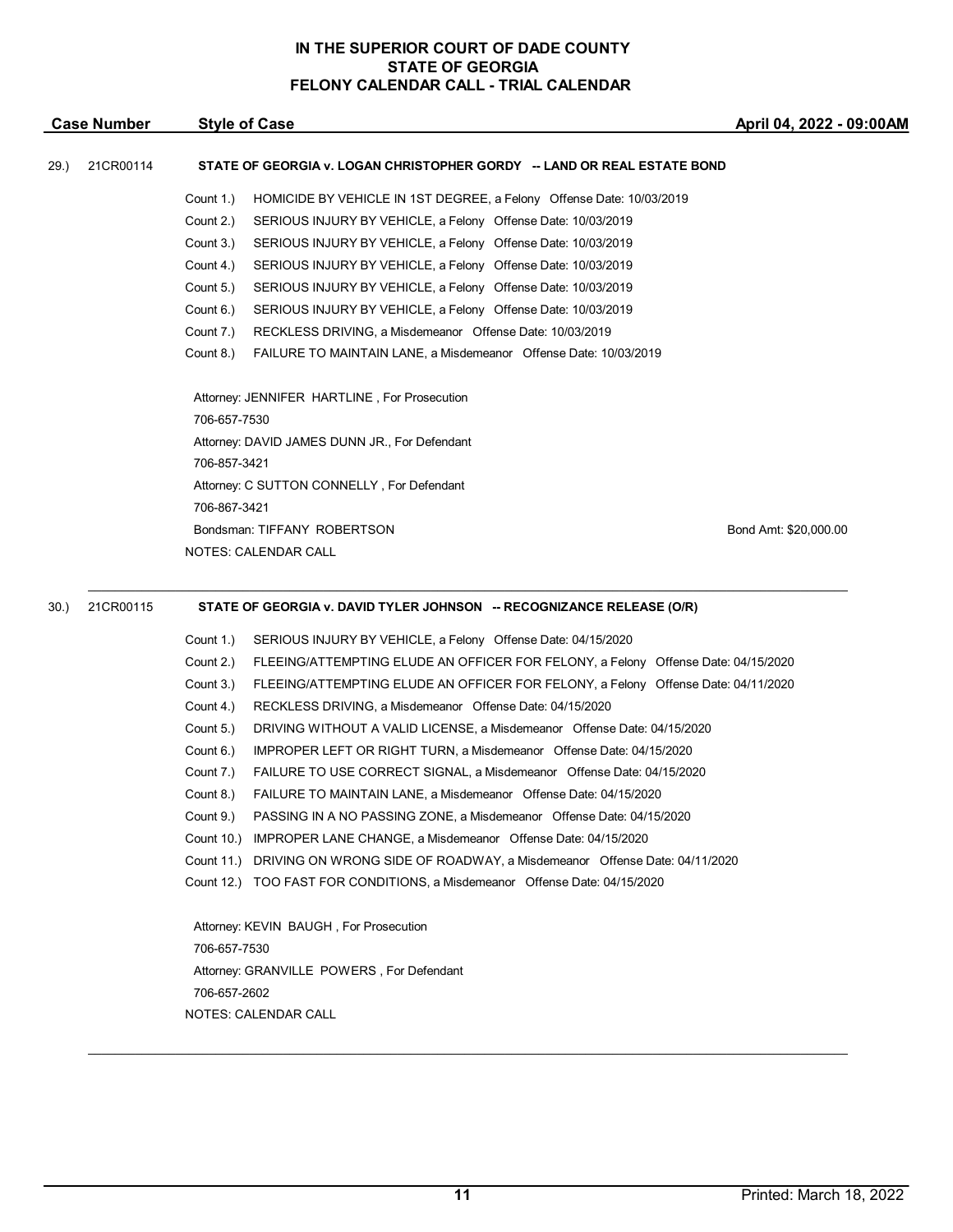|      | <b>Case Number</b> | <b>Style of Case</b>                                                                               | April 04, 2022 - 09:00AM  |
|------|--------------------|----------------------------------------------------------------------------------------------------|---------------------------|
| 31.) | 21CR00139          | STATE OF GEORGIA v. CHRISTOPHER DEWAYNE COLLINS -- BAIL BOND 10%                                   | Bench Warrant: 06/28/2021 |
|      |                    | Count 1.)<br>POSSESSION OF HYDROCODONE, a Felony Offense Date: 11/02/2020                          |                           |
|      |                    | Count 2.)<br>DRUGS TO BE KEPT IN ORIGINAL CONTAINER, a Misdemeanor Offense Date: 11/02/2020        |                           |
|      |                    | Count 3.)<br>DRIVING WITHOUT A VALID LICENSE, a Misdemeanor Offense Date: 11/02/2020               |                           |
|      |                    | Count 4.)<br>WINDSHIELD AND WIPER REQUIREMENTS, a Misdemeanor Offense Date: 11/02/2020             |                           |
|      |                    | Count 5.)<br>NO PROOF OF INSURANCE, a Misdemeanor Offense Date: 11/02/2020                         |                           |
|      |                    | Attorney: JENNIFER HARTLINE, For Prosecution                                                       |                           |
|      |                    | 706-657-7530                                                                                       |                           |
|      |                    | Bondsman: GARY'S BONDING COMPANY<br>NOTES: CALENDAR CALL                                           | Bond Amt: \$3,000.00      |
|      |                    |                                                                                                    |                           |
| 32.) | 21CR00144          | STATE OF GEORGIA v. ANTHONY WAYNE THOMAS -- JAIL                                                   |                           |
|      |                    | Count 1.)<br>POSSESSION OF METHAMPHETAMINE WITH INTENT TO DISTR, a Felony Offense Date: 12/02/2019 |                           |
|      |                    | Count 2.)<br>POSSESSION OF METHAMPHETAMINE, a Felony Offense Date: 12/02/2019                      |                           |
|      |                    | Count 3.)<br>POSS OF FIREARM/KNIFE DURING CRIME/ATTEMPT CRIME, a Felony Offense Date: 12/02/2019   |                           |
|      |                    | Count 4.)<br>POSSESSION OF DRUG RELATED OBJECTS, a Misdemeanor Offense Date: 12/02/2019            |                           |
|      |                    | Count 5.)<br>POSSESSION OF DRUG RELATED OBJECTS, a Misdemeanor Offense Date: 12/02/2019            |                           |
|      |                    | Count 6.)<br>RECEIPT, POSSESSION OR TRANSFER OF FIREARM BY CON, a Felony Offense Date: 12/02/2019  |                           |
|      |                    | Count 7.)<br>RECEIPT, POSSESSION OR TRANSFER OF FIREARM BY CON, a Felony Offense Date: 12/02/2019  |                           |
|      |                    | Attorney: KEVIN BAUGH, For Prosecution<br>706-657-7530                                             |                           |
|      |                    | Attorney: GRANVILLE POWERS, For Defendant                                                          |                           |
|      |                    | 706-657-2602                                                                                       |                           |
|      |                    | Bondsman: CRAWFORD BONDING COMPANY                                                                 | Bond Amt: \$10,000.00     |
|      |                    | NOTES: CALENDAR CALL                                                                               |                           |
| 33.) | 21CR00145          | STATE OF GEORGIA v. SAMANTHA LYNNE HUDGINS -- BAIL BOND 10%                                        |                           |
|      |                    |                                                                                                    |                           |
|      |                    | Count 1.)<br>POSSESSION OF METHAMPHETAMINE WITH INTENT TO DISTR, a Felony Offense Date: 12/02/2019 |                           |
|      |                    | Count 2.)<br>POSSESSION OF METHAMPHETAMINE, a Felony Offense Date: 12/02/2019                      |                           |
|      |                    | Count 3.)<br>POSS OF FIREARM/KNIFE DURING CRIME/ATTEMPT CRIME, a Felony Offense Date: 12/02/2019   |                           |
|      |                    | Count 4.)<br>POSSESSION OF DRUG RELATED OBJECTS, a Misdemeanor Offense Date: 12/02/2019            |                           |
|      |                    | Count 5.)<br>POSSESSION OF DRUG RELATED OBJECTS, a Misdemeanor Offense Date: 12/02/2019            |                           |
|      |                    | Attorney: JENNIFER HARTLINE, For Prosecution<br>706-657-7530                                       |                           |
|      |                    | Bondsman: CRAWFORD BONDING COMPANY                                                                 | Bond Amt: \$5,000.00      |
|      |                    | NOTES: CALENDAR CALL                                                                               |                           |
|      |                    |                                                                                                    |                           |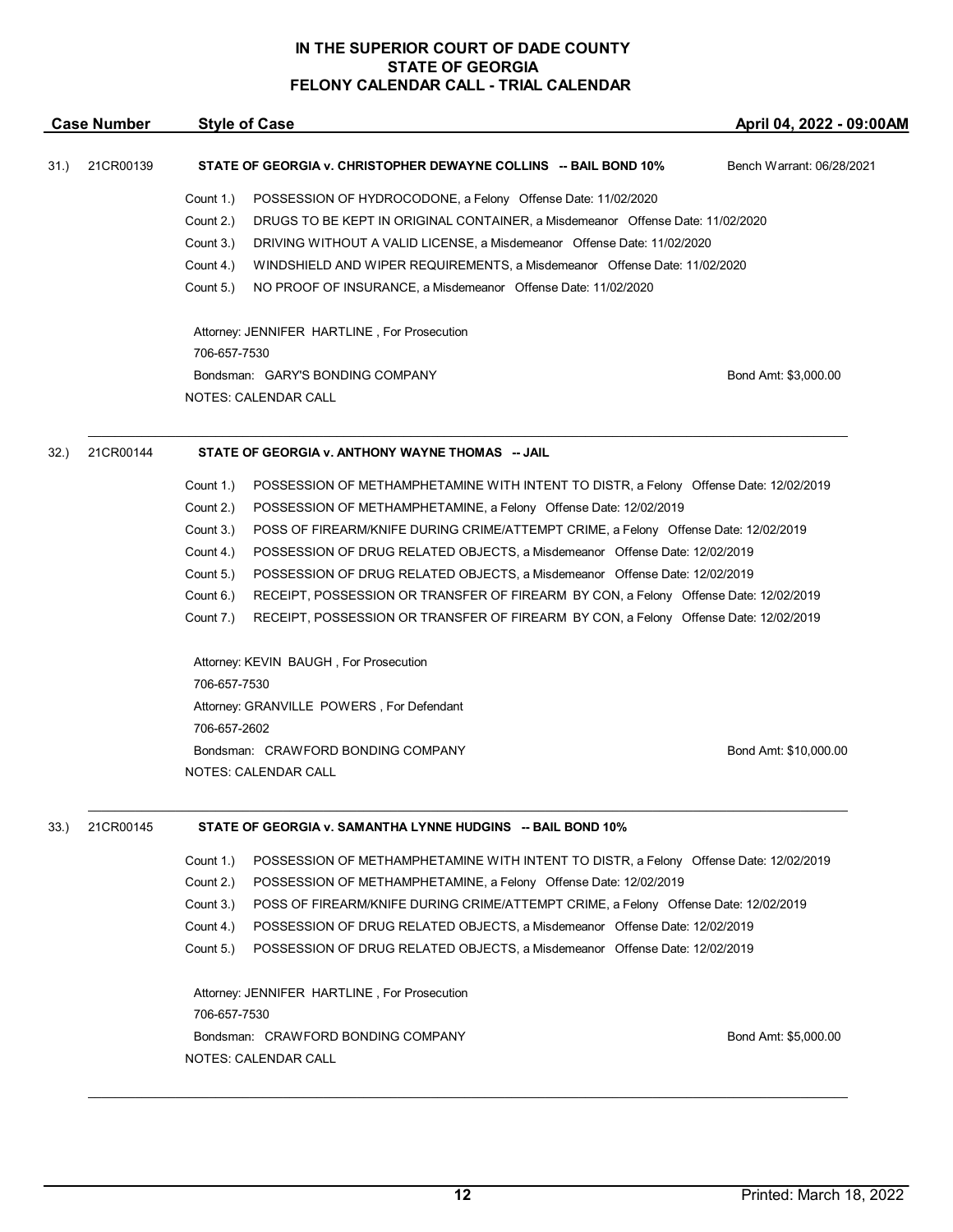|      | <b>Case Number</b> | <b>Style of Case</b>                                                                               | April 04, 2022 - 09:00AM  |  |
|------|--------------------|----------------------------------------------------------------------------------------------------|---------------------------|--|
| 34.) | 21CR00147          | STATE OF GEORGIA v. SAMMY TREVINO MUNGIA -- RECOGNIZANCE RELEASE (O/R)                             | Bench Warrant: 07/22/2021 |  |
|      |                    | Count 1.)<br>POSSESSION OF METHAMPHETAMINE, a Felony Offense Date: 02/24/2020                      |                           |  |
|      |                    | Count 2.)<br>POSSESSION OF DRUG RELATED OBJECTS, a Misdemeanor Offense Date: 02/24/2020            |                           |  |
|      |                    | Attorney: JENNIFER HARTLINE, For Prosecution                                                       |                           |  |
|      |                    | 706-657-7530                                                                                       |                           |  |
|      |                    | Attorney: GRANVILLE POWERS, For Defendant                                                          |                           |  |
|      |                    | 706-657-2602                                                                                       |                           |  |
|      |                    | <b>NOTES: CALENDAR CALL</b>                                                                        |                           |  |
| 35.) | 21CR00148          | STATE OF GEORGIA v. SHANNA FRANCHARLA HAMPTON -- LAND OR REAL ESTATE BOND                          |                           |  |
|      |                    | UNLAWFUL TO COME INSIDE GUARD LINES TO DELIVER TO, a Felony Offense Date: 11/23/2020<br>Count 1.)  |                           |  |
|      |                    | Count 2.)<br>INMATES; POSSESSION OF DRUGS OR WEAPONS, a Felony Offense Date: 11/23/2020            |                           |  |
|      |                    | Count 3.)<br>POSSESSION OF A SCHEDULE III, IV OR V CONTROLLED S, a Felony Offense Date: 11/23/2020 |                           |  |
|      |                    | Count 4.)<br>POSSESSION OF A SCHEDULE IV CONTROLLED SUBSTANCE, a Felony Offense Date: 11/23/2020   |                           |  |
|      |                    | Attorney: KEVIN BAUGH, For Prosecution                                                             |                           |  |
|      |                    | 706-657-7530                                                                                       |                           |  |
|      |                    | Attorney: STEVEN A MILLER, For Defendant                                                           |                           |  |
|      |                    | 706-822-0026                                                                                       |                           |  |
|      |                    | Bondsman: MORGAN EUGENE HAMPTON                                                                    | Bond Amt: \$2,500.00      |  |
|      |                    | <b>NOTES: CALENDAR CALL</b>                                                                        |                           |  |
| 36.) | 21CR00149          | STATE OF GEORGIA v. ROY LEE GALLOWAY JR -- BAIL BOND 10%                                           | Bench Warrant: 07/22/2021 |  |
|      |                    | REMOVE/FALSIFY IDENTIFYING # W/INTENT TO CONCEAL, a Felony Offense Date: 08/11/2020<br>Count 1.)   |                           |  |
|      |                    | Count 2.)<br>DRIVER'S LICENSE REQUIRED, a Misdemeanor Offense Date: 08/11/2020                     |                           |  |
|      |                    | Count 3.)<br>HEADLIGHTS ON 1/2 HR BEFORE & AFTER SUNSET, RAININ Offense Date: 08/11/2020           |                           |  |
|      |                    | Attorney: JENNIFER HARTLINE, For Prosecution                                                       |                           |  |
|      |                    | 706-657-7530                                                                                       |                           |  |
|      |                    | Bondsman: GARY'S BONDING COMPANY                                                                   | Bond Amt: \$3,000.00      |  |
|      |                    | <b>NOTES: CALENDAR CALL</b>                                                                        |                           |  |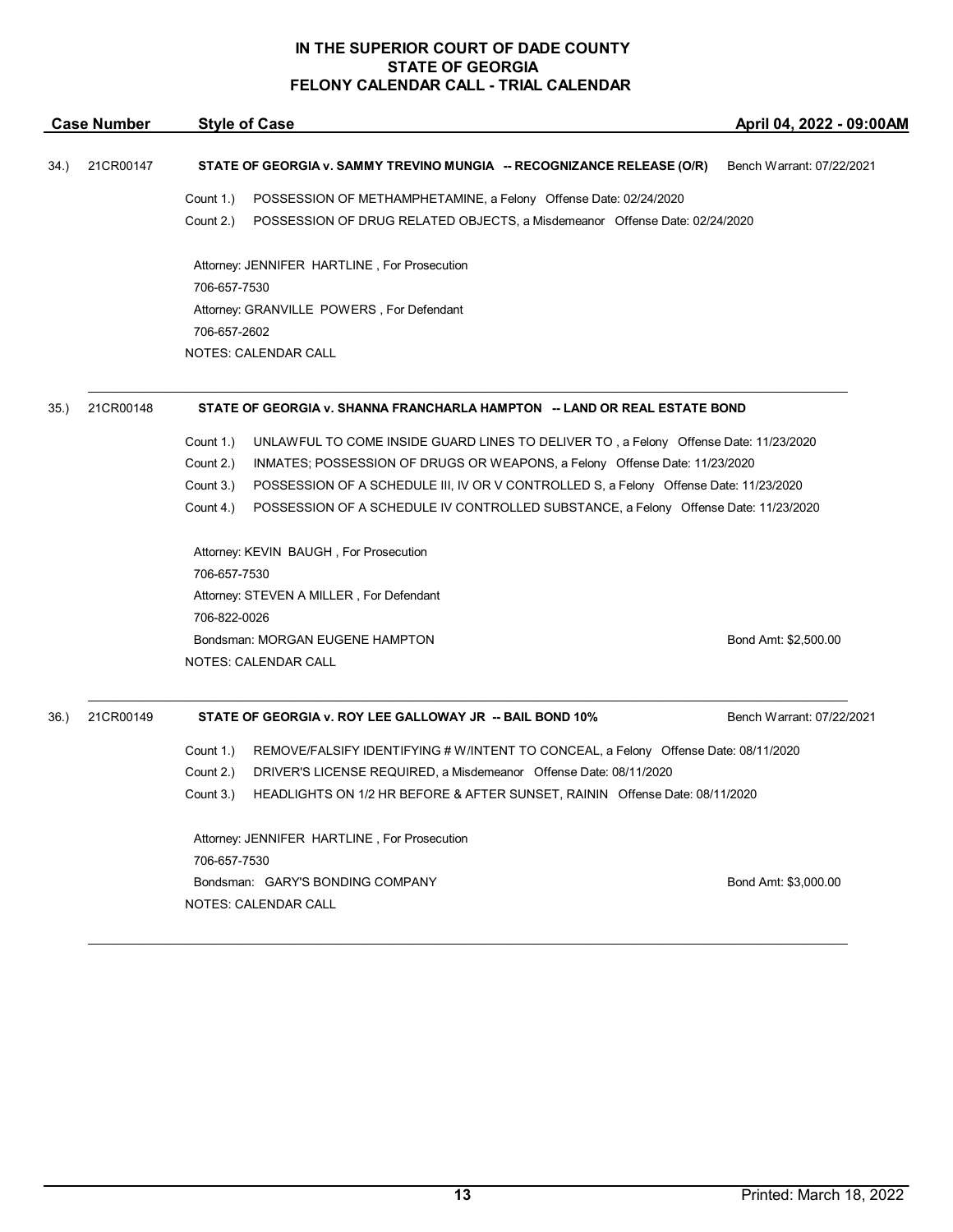| <b>Case Number</b> | <b>Style of Case</b> | April |
|--------------------|----------------------|-------|
|                    |                      |       |

# 37.) 21CR00173 **STATE OF GEORGIA v. GREGORY SCOTT SUMMERS -- BAIL BOND 10%**

- Count 1.) TRAFFICKING METHAMPHETAMINE OR AMPHETAMINE, a Felony Offense Date: 03/05/2021
- Count 2.) POSSESSION OF METHAMPHETAMINE WITH INTENT TO DISTR, a Felony Offense Date: 03/05/2021
- Count 3.) POSSESSION OF METHAMPHETAMINE, a Felony Offense Date: 03/05/2021
- Count 4.) POSSESSION OF DRUG RELATED OBJECTS, a Misdemeanor Offense Date: 03/05/2021

\_\_\_\_\_\_\_\_\_\_\_\_\_\_\_\_\_\_\_\_\_\_\_\_\_\_\_\_\_\_\_\_\_\_\_\_\_\_\_\_\_\_\_\_\_\_\_\_\_\_\_\_\_\_\_\_\_\_\_\_\_\_\_\_\_\_\_\_\_\_\_\_\_\_\_\_\_\_\_\_\_\_\_\_\_\_\_\_\_\_\_\_\_\_\_\_\_\_\_\_\_\_\_\_\_\_\_\_\_\_\_\_\_

Attorney: ANSLEY HOUSE , For Prosecution 706-657-7530 Attorney: CHRISTOPHER B RAWLS , For Defendant 706-861-6003 Bondsman: GARY'S BONDING COMPANY Bond Amt: \$10,000.00 NOTES: CALENDAR CALL

#### 38.) 21CR00174 **STATE OF GEORGIA v. MELANIE RENEE WHITE -- BAIL BOND 10%**

Count 1.) TRAFFICKING METHAMPHETAMINE OR AMPHETAMINE, a Felony Offense Date: 03/05/2021 Count 2.) POSSESSION OF METHAMPHETAMINE WITH INTENT TO DISTR, a Felony Offense Date: 03/05/2021 Count 3.) POSSESSION OF METHAMPHETAMINE, a Felony Offense Date: 03/05/2021 Count 4.) UNLAWFUL TO COME INSIDE GUARD LINES TO DELIVER TO , a Felony Offense Date: 03/05/2021 Count 5.) POSSESSION OF A SCHEDULE I CONTROLLED SUBSTANCE, a Felony Offense Date: 03/05/2021 Count 6.) POSSESSION OF DRUG RELATED OBJECTS, a Misdemeanor Offense Date: 03/05/2021 Count 7.) DRIVING WHILE LICENSE SUSPENDED OR REVOKED, a Misdemeanor Offense Date: 03/05/2021 Count 8.) DRIVING ON WRONG SIDE OF ROADWAY, a Misdemeanor Offense Date: 03/05/2021 Attorney: ANSLEY HOUSE , For Prosecution 706-657-7530 Attorney: GRANVILLE POWERS , For Defendant 706-657-2602 Bondsman: GARY'S BONDING COMPANY BOND AME: \$10,000.00

\_\_\_\_\_\_\_\_\_\_\_\_\_\_\_\_\_\_\_\_\_\_\_\_\_\_\_\_\_\_\_\_\_\_\_\_\_\_\_\_\_\_\_\_\_\_\_\_\_\_\_\_\_\_\_\_\_\_\_\_\_\_\_\_\_\_\_\_\_\_\_\_\_\_\_\_\_\_\_\_\_\_\_\_\_\_\_\_\_\_\_\_\_\_\_\_\_\_\_\_\_\_\_\_\_\_\_\_\_\_\_\_\_

NOTES: CALENDAR CALL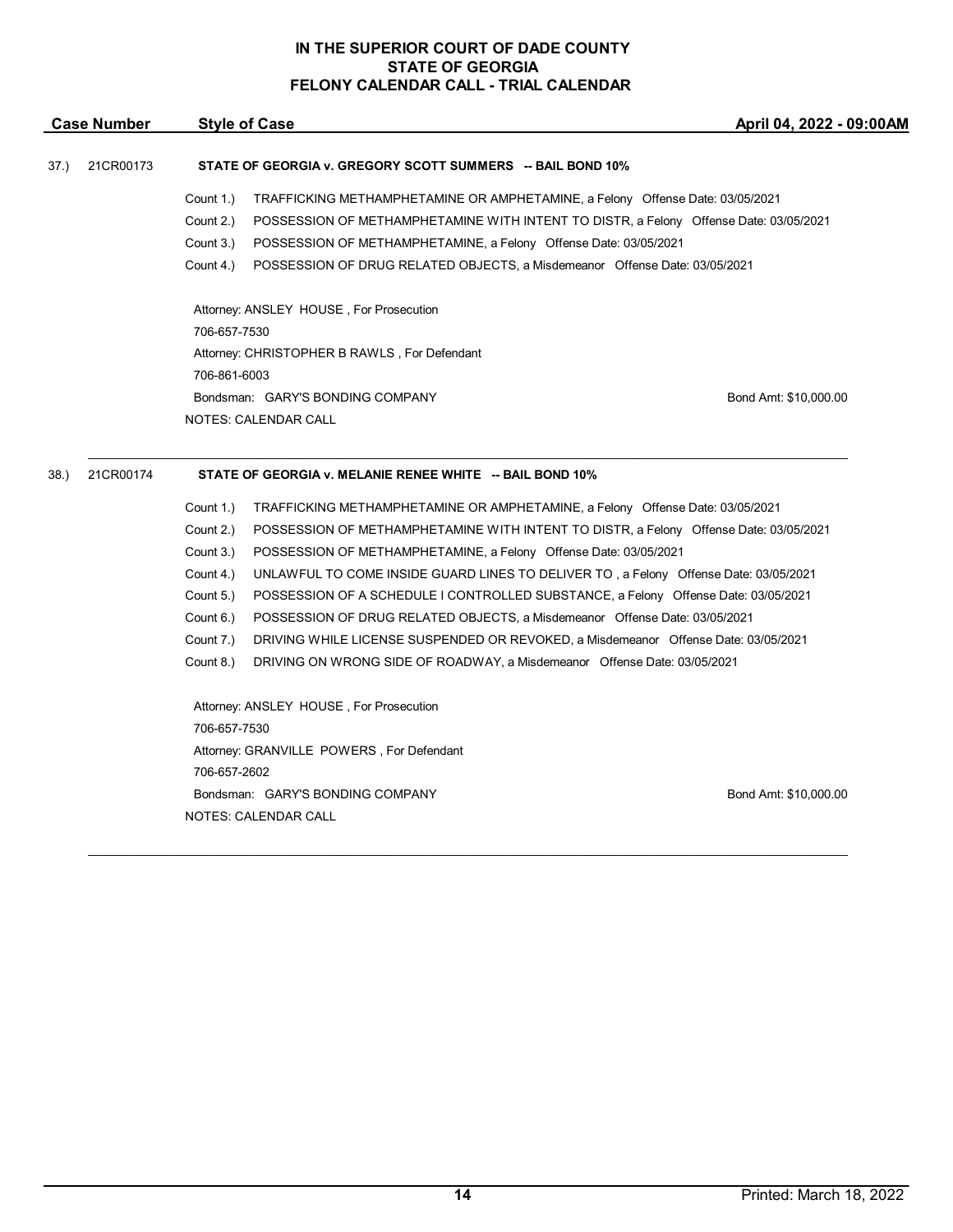| <b>Case Number</b> |           | <b>Style of Case</b>                                                              | April 04, 2022 - 09:00AM |  |
|--------------------|-----------|-----------------------------------------------------------------------------------|--------------------------|--|
| 39.)               | 21CR00179 | STATE OF GEORGIA v. ZACHARY TOBIAS FREEMAN -- JAIL                                |                          |  |
|                    |           | Count 1.)<br>AGGRAVATED STALKING, a Felony Offense Date: 03/22/2021               |                          |  |
|                    |           | Count 2.)<br>AGGRAVATED STALKING, a Felony Offense Date: 03/23/2021               |                          |  |
|                    |           | Count 3.)<br>AGGRAVATED STALKING, a Felony Offense Date: 03/25/2021               |                          |  |
|                    |           | Count 4.)<br>AGGRAVATED STALKING, a Felony Offense Date: 03/31/2021               |                          |  |
|                    |           | Count 5.)<br>AGGRAVATED STALKING, a Felony Offense Date: 04/01/2021               |                          |  |
|                    |           | Count 6.)<br>AGGRAVATED STALKING, a Felony Offense Date: 04/02/2021               |                          |  |
|                    |           | Count 7.)<br>AGGRAVATED STALKING, a Felony Offense Date: 04/04/2021               |                          |  |
|                    |           | Attorney: KEVIN BAUGH, For Prosecution                                            |                          |  |
|                    |           | 706-657-7530                                                                      |                          |  |
|                    |           | NOTES: CALENDAR CALL                                                              |                          |  |
| 40.)               | 21CR00188 | STATE OF GEORGIA v. ALLEN MORRELL HOLCOMB -- JAIL                                 |                          |  |
|                    |           | Count 1.)<br>OBSTRUCTION OF OFFICERS-FELONY, a Felony Offense Date: 04/29/2021    |                          |  |
|                    |           | Count 2.)<br>POSSESSION OF COCAINE, a Felony Offense Date: 04/29/2021             |                          |  |
|                    |           | Count 3.)<br>OBSTRUCTION OF OFFICERS-MISD, a Misdemeanor Offense Date: 04/24/2021 |                          |  |
|                    |           | Attorney: JENNIFER HARTLINE, For Prosecution                                      |                          |  |
|                    |           | 706-657-7530                                                                      |                          |  |
|                    |           | Attorney: GRANVILLE POWERS, For Defendant                                         |                          |  |
|                    |           | 706-657-2602                                                                      |                          |  |
|                    |           | NOTES: CALENDAR CALL                                                              |                          |  |
| 41.)               | 21CR00192 | STATE OF GEORGIA v. BRIANNA KATHLEEN DOVE -- BAIL BOND 10%                        |                          |  |
|                    |           | Count 1.)<br>POSSESSION OF METHAMPHETAMINE, a Felony Offense Date: 10/07/2020     |                          |  |
|                    |           | Attorney: KEVIN BAUGH, For Prosecution                                            |                          |  |
|                    |           | 706-657-7530                                                                      |                          |  |
|                    |           | Attorney: DANIEL D MORGAN, For Defendant                                          |                          |  |
|                    |           | 706-346-1813                                                                      |                          |  |
|                    |           | Bondsman: GARY'S BONDING COMPANY                                                  | Bond Amt: \$2,500.00     |  |
|                    |           | NOTES: CALENDAR CALL                                                              |                          |  |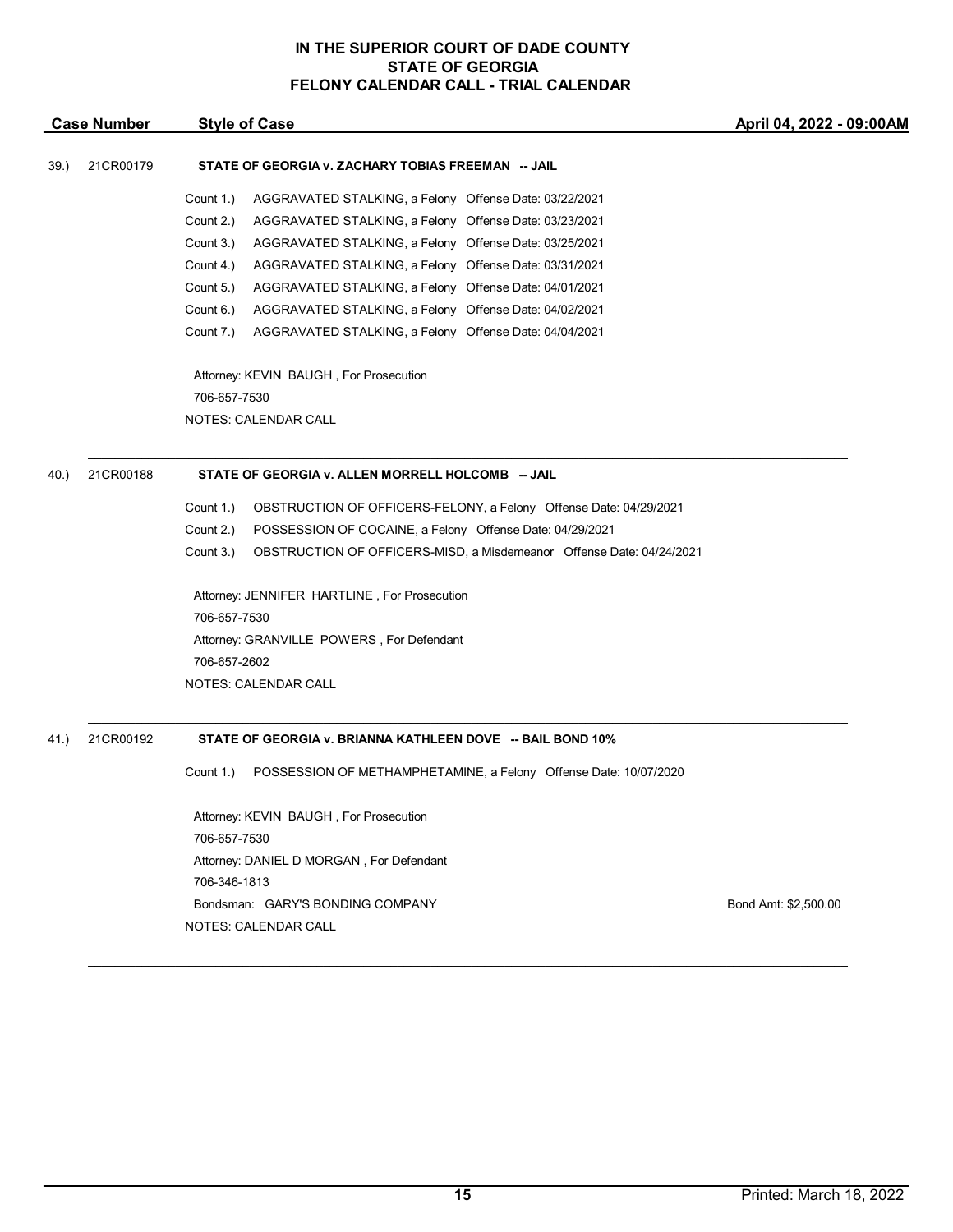| <b>Case Number</b> |           | <b>Style of Case</b>                                                                                                                                                                                                                                                                                                                                                           | April 04, 2022 - 09:00AM  |  |
|--------------------|-----------|--------------------------------------------------------------------------------------------------------------------------------------------------------------------------------------------------------------------------------------------------------------------------------------------------------------------------------------------------------------------------------|---------------------------|--|
| 42.)               | 21CR00195 | STATE OF GEORGIA v. LISA FAY MOORE -- BAIL BOND 10%                                                                                                                                                                                                                                                                                                                            |                           |  |
|                    |           | Count 1.)<br>EXPLOIT/INFLICT PAIN TO/DEPRIVE ESSENTIAL SERVICES, a Felony Offense Date: 05/01/2021<br>Count 2.)<br>BATTERY-FAMILY VIOLENCE (1ST OFFENSE), a Misdemeanor Offense Date: 05/01/2021<br>Count 3.)<br>SIMPLE BATTERY - FAMILY VIOLENCE, a Misdemeanor Offense Date: 05/01/2021<br>TERRORISTIC THREATS AND ACTS, a Misdemeanor Offense Date: 05/01/2021<br>Count 4.) |                           |  |
|                    |           | Attorney: ANSLEY HOUSE, For Prosecution<br>706-657-7530<br>Attorney: JAD B JOHNSON, For Defendant<br>706-657-2602<br>Bondsman: CRAWFORD BONDING COMPANY<br>NOTES: CALENDAR CALL                                                                                                                                                                                                | Bond Amt: \$2,500.00      |  |
|                    |           |                                                                                                                                                                                                                                                                                                                                                                                |                           |  |
| 43.)               | 21CR00197 | STATE OF GEORGIA v. ASHLEY OLIVIA ALEXANDER -- BAIL BOND 10%                                                                                                                                                                                                                                                                                                                   |                           |  |
|                    |           | POSSESSION OF COCAINE, a Felony Offense Date: 06/12/2019<br>Count 1.)                                                                                                                                                                                                                                                                                                          |                           |  |
|                    |           | Attorney: ANSLEY HOUSE, For Prosecution<br>706-657-7530<br>Attorney: LAWRENCE ALAN STAGG, For Defendant<br>706-937-8244<br>Bondsman: GARY'S BONDING COMPANY                                                                                                                                                                                                                    | Bond Amt: \$2,500.00      |  |
|                    |           | NOTES: JOINT TRIAL WITH CASSADY BEDFORD (21CR00198)                                                                                                                                                                                                                                                                                                                            |                           |  |
| 44.)               | 21CR00199 | STATE OF GEORGIA v. WILLIAM CODY BELL -- JAIL                                                                                                                                                                                                                                                                                                                                  |                           |  |
|                    |           | THEFT BY TAKING - FELONY, a Felony Offense Date: 05/29/2021<br>Count 1.)                                                                                                                                                                                                                                                                                                       |                           |  |
|                    |           | Attorney: KEVIN BAUGH, For Prosecution<br>706-657-7530<br><b>NOTES: CALENDAR CALL</b>                                                                                                                                                                                                                                                                                          |                           |  |
| 45.)               | 21CR00207 | STATE OF GEORGIA v. CARL RICHARD MORGAN -- JAIL                                                                                                                                                                                                                                                                                                                                | Bench Warrant: 12/03/2021 |  |
|                    |           | RECEIPT, POSSESSION OR TRANSFER OF FIREARM BY CON, a Felony Offense Date: 06/08/2021<br>Count 1.)                                                                                                                                                                                                                                                                              |                           |  |
|                    |           | Attorney: KEVIN BAUGH, For Prosecution<br>706-657-7530<br><b>NOTES: CALENDAR CALL</b>                                                                                                                                                                                                                                                                                          |                           |  |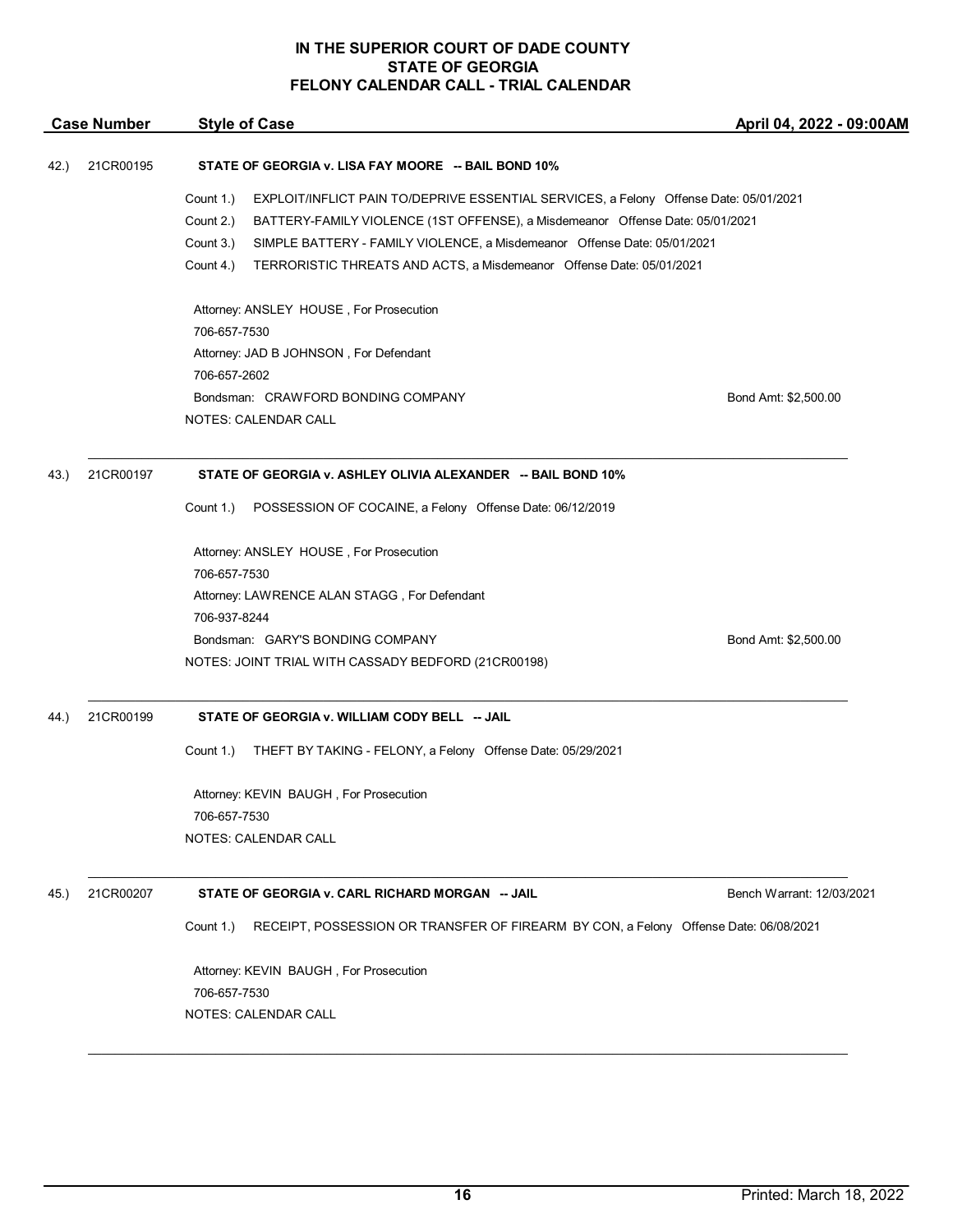| <b>Case Number</b> |           | <b>Style of Case</b>                                                                               | April 04, 2022 - 09:00AM  |
|--------------------|-----------|----------------------------------------------------------------------------------------------------|---------------------------|
| 46.)               | 21CR00211 | STATE OF GEORGIA v. ZACHARY CALEB LAMER -- JAIL                                                    |                           |
|                    |           | Count 1.)<br>AGGRAVATED SEXUAL BATTERY, a Felony Offense Date: 09/10/2021                          |                           |
|                    |           | Count 2.)<br>FALSE IMPRISONMENT, a Felony Offense Date: 09/10/2021                                 |                           |
|                    |           | Count 3.)<br>CRUELTY TO CHILDREN IN THE 3RD DEGREE 3RD OR SUBSE, a Felony Offense Date: 09/10/2021 |                           |
|                    |           | Attorney: JENNIFER HARTLINE, For Prosecution                                                       |                           |
|                    |           | 706-657-7530                                                                                       |                           |
|                    |           | Attorney: GRANVILLE POWERS, For Defendant                                                          |                           |
|                    |           | 706-657-2602                                                                                       |                           |
|                    |           | <b>NOTES: CALENDAR CALL</b>                                                                        |                           |
| 47.)               | 21CR00212 | STATE OF GEORGIA v. CLARENCE DANIEL BOLTON -- BAIL BOND 10%                                        | Bench Warrant: 12/03/2021 |
|                    |           | Count 1.)<br>FLEEING/ATTEMPTING ELUDE AN OFFICER FOR FELONY, a Felony Offense Date: 03/26/2021     |                           |
|                    |           | Count 2.)<br>D.U.I. ALCOHOL, a Misdemeanor Offense Date: 03/29/2021                                |                           |
|                    |           | Count 3.)<br>FAILURE TO MAINTAIN LANE Offense Date: 03/26/2021                                     |                           |
|                    |           | Count 4.)<br>OPEN CONTAINER, a Misdemeanor Offense Date: 03/26/2021                                |                           |
|                    |           | Count 5.)<br>SPEEDING, a Misdemeanor Offense Date: 03/26/2021                                      |                           |
|                    |           | Count 6.)<br>FAILURE TO WEAR SAFETY BELT-OCCUPANT, a Misdemeanor Offense Date: 03/26/2021          |                           |
|                    |           | Attorney: ANSLEY HOUSE, For Prosecution                                                            |                           |
|                    |           | 706-657-7530                                                                                       |                           |
|                    |           | Attorney: GRANVILLE POWERS, For Defendant                                                          |                           |
|                    |           | 706-657-2602                                                                                       |                           |
|                    |           | Bondsman: GARY"S BONDING CO.                                                                       | Bond Amt: \$2,500.00      |
|                    |           | <b>NOTES: CALENDAR CALL</b>                                                                        |                           |
| 48.)               | 21CR00215 | STATE OF GEORGIA v. TIMOTHY JOE KIRKPATRICK -- BAIL BOND 10%                                       |                           |
|                    |           | CRIMINAL DAMAGE TO PROPERTY IN THE SECOND DEGREE, a Felony Offense Date: 05/24/2021<br>Count 1.)   |                           |

Attorney: KEVIN BAUGH , For Prosecution 706-657-7530 Attorney: JOHN R. EMMETT , For Defendant 706-657-6183 Bondsman: GARY'S BONDING COMPANY Bond Amt: \$2,500.00 NOTES: CALENDAR CALL

 $\mathcal{L}_\mathcal{L} = \mathcal{L}_\mathcal{L} = \mathcal{L}_\mathcal{L} = \mathcal{L}_\mathcal{L} = \mathcal{L}_\mathcal{L} = \mathcal{L}_\mathcal{L} = \mathcal{L}_\mathcal{L} = \mathcal{L}_\mathcal{L} = \mathcal{L}_\mathcal{L} = \mathcal{L}_\mathcal{L} = \mathcal{L}_\mathcal{L} = \mathcal{L}_\mathcal{L} = \mathcal{L}_\mathcal{L} = \mathcal{L}_\mathcal{L} = \mathcal{L}_\mathcal{L} = \mathcal{L}_\mathcal{L} = \mathcal{L}_\mathcal{L}$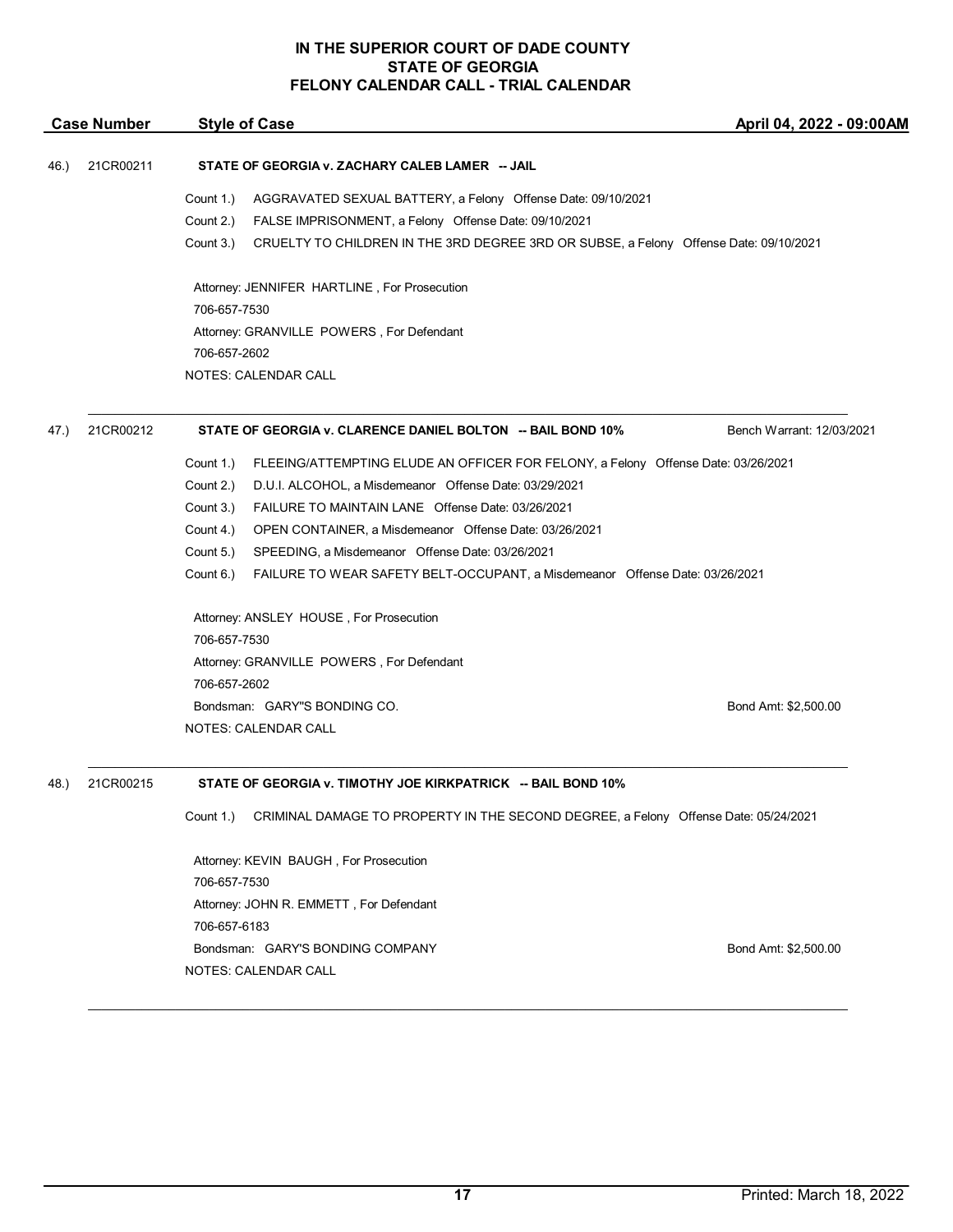| <b>Case Number</b> |           | <b>Style of Case</b>                                                                               | April 04, 2022 - 09:00AM  |  |
|--------------------|-----------|----------------------------------------------------------------------------------------------------|---------------------------|--|
| 49.)               | 21CR00216 | STATE OF GEORGIA v. SAMANTHA CHRISTEN PAYNE -- BAIL BOND 10%                                       |                           |  |
|                    |           | Count 1.)<br>POSSESSION OF METHAMPHETAMINE, a Felony Offense Date: 11/06/2020                      |                           |  |
|                    |           | Count 2.)<br>POSSESSION OF DRUG RELATED OBJECTS, a Misdemeanor Offense Date: 11/06/2020            |                           |  |
|                    |           | Attorney: KEVIN BAUGH, For Prosecution<br>706-657-7530                                             |                           |  |
|                    |           | Attorney: CHRISTOPHER B RAWLS, For Defendant                                                       |                           |  |
|                    |           | 706-861-6003                                                                                       |                           |  |
|                    |           | Bondsman: CRAWFORD BONDING COMPANY                                                                 | Bond Amt: \$2,500.00      |  |
|                    |           | NOTES: CALENDAR CALL - JOINT TRIAL WITH DREW ALEXANDER RICHARDS                                    |                           |  |
| 50.)               | 21CR00217 | STATE OF GEORGIA v. DREW ALEXANDER RICHARDS                                                        | Bench Warrant: 12/03/2021 |  |
|                    |           | Count 1.)<br>POSSESSION OF METHAMPHETAMINE, a Felony Offense Date: 11/06/2020                      |                           |  |
|                    |           | Count 2.)<br>POSSESSION OF DRUG RELATED OBJECTS, a Misdemeanor Offense Date: 11/06/2020            |                           |  |
|                    |           | Attorney: KEVIN BAUGH, For Prosecution                                                             |                           |  |
|                    |           | 706-657-7530                                                                                       |                           |  |
|                    |           | <b>NOTES: CALENDAR CALL</b>                                                                        |                           |  |
| 51.)               | 21CR00221 | STATE OF GEORGIA v. AMANDA LENAE PARDUE                                                            |                           |  |
|                    |           | Count 1.)<br>REGISTERED SEX OFFENDER RESTRICTED EMPLOYMENT/VOLU, a Felony Offense Date: 10/22/2021 |                           |  |
|                    |           | Attorney: JENNIFER HARTLINE, For Prosecution                                                       |                           |  |
|                    |           | 706-657-7530                                                                                       |                           |  |
|                    |           | Attorney: DAVID JAMES DUNN JR., For Defendant                                                      |                           |  |
|                    |           | 706-857-3421<br>Attorney: BRANDON A BULLARD, For Defendant                                         |                           |  |
|                    |           | 404-954-0598                                                                                       |                           |  |
|                    |           | <b>NOTES: CALENDAR CALL</b>                                                                        |                           |  |
| 52.)               | 21CR00222 | STATE OF GEORGIA v. TOMMY E MORGAN JR -- BAIL BOND 10%                                             | Bench Warrant: 12/17/2021 |  |
|                    |           | RECEIPT, POSSESSION OR TRANSFER OF FIREARM BY CON, a Felony Offense Date: 10/19/2021<br>Count 1.)  |                           |  |
|                    |           |                                                                                                    |                           |  |
|                    |           | Attorney: KEVIN BAUGH, For Prosecution                                                             |                           |  |
|                    |           | 706-657-7530                                                                                       |                           |  |
|                    |           | Bondsman: GARY'S BONDING COMPANY                                                                   | Bond Amt: \$2,000.00      |  |
|                    |           | NOTES: CALENDAR CALL                                                                               |                           |  |
|                    |           |                                                                                                    |                           |  |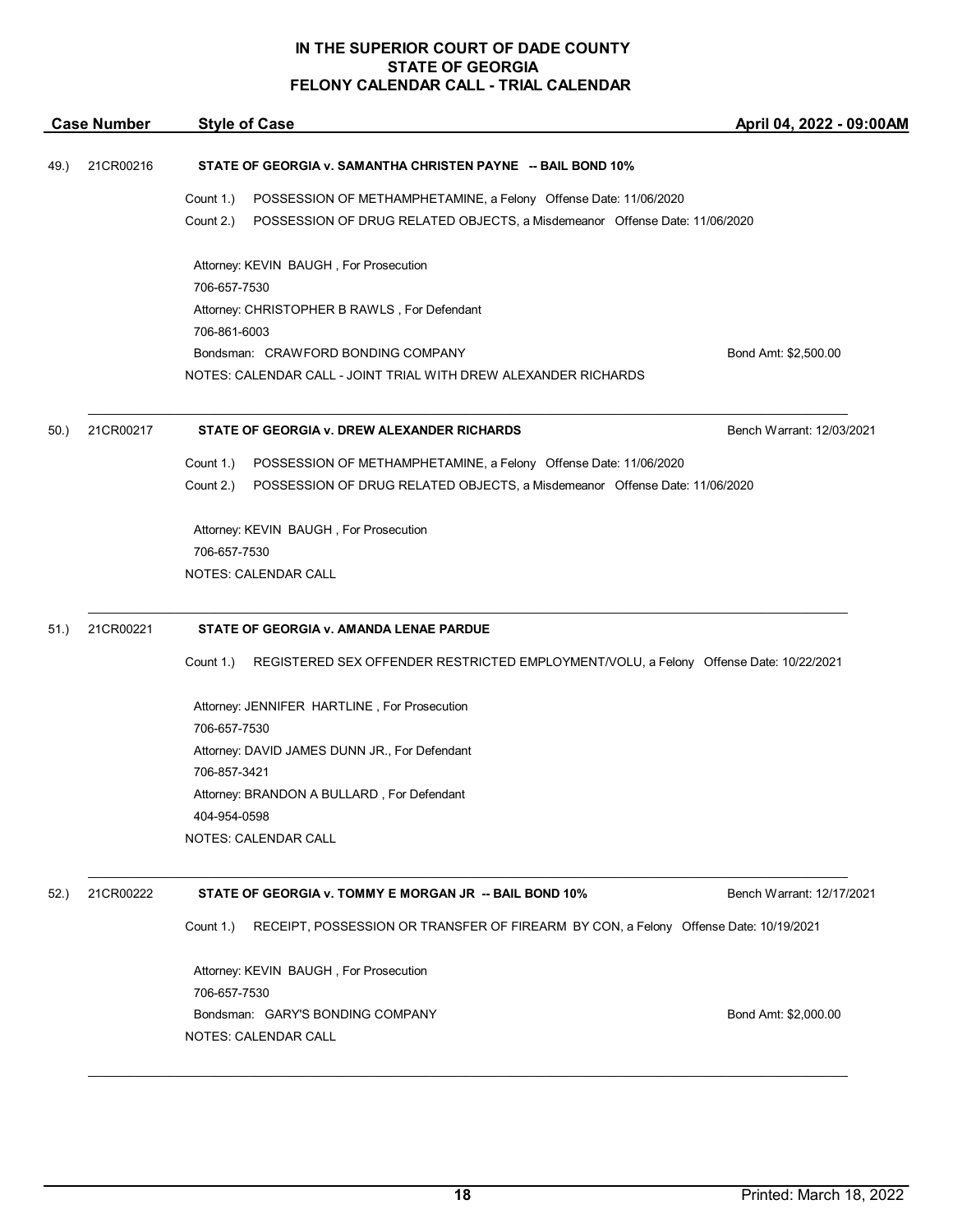| 53.) |           |                                                                                                   |                           |
|------|-----------|---------------------------------------------------------------------------------------------------|---------------------------|
|      | 21CR00225 | <b>STATE OF GEORGIA v. KEVIN OWEN BURRESS</b>                                                     | Bench Warrant: 12/17/2021 |
|      |           | Count 1.)<br>OBSTRUCTION OF OFFICERS-FELONY, a Felony Offense Date: 06/10/2021                    |                           |
|      |           | Count 2.)<br>OBSTRUCTION OF OFFICERS-FELONY, a Felony Offense Date: 06/10/2021                    |                           |
|      |           | Attorney: JENNIFER HARTLINE, For Prosecution                                                      |                           |
|      |           | 706-657-7530                                                                                      |                           |
|      |           | Attorney: GRANVILLE POWERS, For Defendant                                                         |                           |
|      |           | 706-657-2602                                                                                      |                           |
|      |           | NOTES: CALENDAR CALL                                                                              |                           |
| 54.) | 21CR00227 | STATE OF GEORGIA v. WESLEY CARL DERRYBERRY -- JAIL                                                |                           |
|      |           | Count 1.)<br>RECEIPT, POSSESSION OR TRANSFER OF FIREARM BY CON, a Felony Offense Date: 08/25/2021 |                           |
|      |           | Count 2.)<br>RECEIPT, POSSESSION OR TRANSFER OF FIREARM BY CON, a Felony Offense Date: 08/25/2021 |                           |
|      |           | RECEIPT, POSSESSION OR TRANSFER OF FIREARM BY CON, a Felony Offense Date: 08/25/2021<br>Count 3.) |                           |
|      |           | Count 4.)<br>RECEIPT, POSSESSION OR TRANSFER OF FIREARM BY CON, a Felony Offense Date: 08/25/2021 |                           |
|      |           | Attorney: ANSLEY HOUSE, For Prosecution                                                           |                           |
|      |           | 706-657-7530                                                                                      |                           |
|      |           | Attorney: BRANDON RAULSTON, For Defendant                                                         |                           |
|      |           | 423-634-2222                                                                                      |                           |
|      |           | <b>NOTES: CALENDAR CALL</b>                                                                       |                           |

# 55.) 21CR00228 **STATE OF GEORGIA v. JAMES WILLIAM KILGORE -- JAIL**

Count 1.) POSSESSION OF METHAMPHETAMINE, a Felony Offense Date: 01/14/2021 Count 2.) POSSESSION OF DRUG RELATED OBJECTS, a Misdemeanor Offense Date: 01/14/2021

 $\mathcal{L}_\mathcal{L} = \mathcal{L}_\mathcal{L} = \mathcal{L}_\mathcal{L} = \mathcal{L}_\mathcal{L} = \mathcal{L}_\mathcal{L} = \mathcal{L}_\mathcal{L} = \mathcal{L}_\mathcal{L} = \mathcal{L}_\mathcal{L} = \mathcal{L}_\mathcal{L} = \mathcal{L}_\mathcal{L} = \mathcal{L}_\mathcal{L} = \mathcal{L}_\mathcal{L} = \mathcal{L}_\mathcal{L} = \mathcal{L}_\mathcal{L} = \mathcal{L}_\mathcal{L} = \mathcal{L}_\mathcal{L} = \mathcal{L}_\mathcal{L}$ 

Attorney: ANSLEY HOUSE , For Prosecution 706-657-7530 Attorney: CHRISTOPHER B RAWLS , For Defendant 706-861-6003 NOTES: JOINT TRIAL WITH HALEY KILGORE (21CR00229)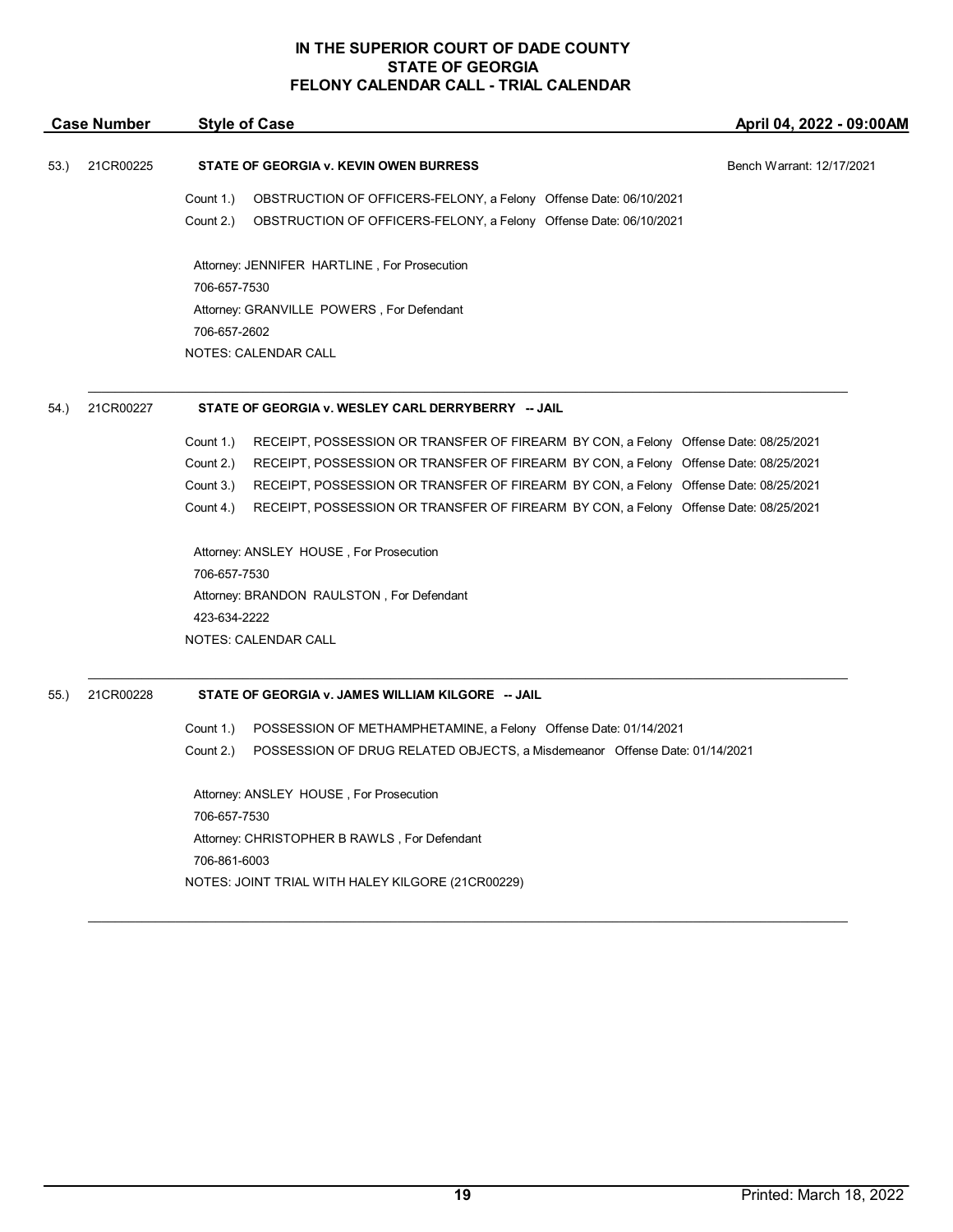|      | <b>Case Number</b> | <b>Style of Case</b>                                                                               | April 04, 2022 - 09:00AM                                                              |  |  |  |
|------|--------------------|----------------------------------------------------------------------------------------------------|---------------------------------------------------------------------------------------|--|--|--|
| 56.) | 21CR00230          | STATE OF GEORGIA v. JENNIFER ROSE BOLTON -- BAIL BOND 10%                                          | Bench Warrant: 12/17/2021                                                             |  |  |  |
|      |                    | Count 1.)<br>TRAFFICKING METHAMPHETAMINE OR AMPHETAMINE, a Felony Offense Date: 11/12/2020         |                                                                                       |  |  |  |
|      |                    | Count 2.)<br>POSSESSION OF METHAMPHETAMINE WITH INTENT TO DISTR, a Felony Offense Date: 11/12/2020 |                                                                                       |  |  |  |
|      |                    | Count 3.)<br>POSSESSION OF METHAMPHETAMINE, a Felony Offense Date: 11/12/2020                      |                                                                                       |  |  |  |
|      |                    | Count 4.)<br>POSS OF FIREARM/KNIFE DURING CRIME/ATTEMPT CRIME, a Felony Offense Date: 11/12/2020   |                                                                                       |  |  |  |
|      |                    | Count 5.)<br>POSSESSION OF DRUG RELATED OBJECTS, a Misdemeanor Offense Date: 11/12/2020            |                                                                                       |  |  |  |
|      |                    | Count 6.)<br>FAILURE TO USE CORRECT SIGNAL, a Misdemeanor Offense Date: 11/12/2020                 |                                                                                       |  |  |  |
|      |                    | Count 7.)<br>NO PROOF OF INSURANCE, a Misdemeanor Offense Date: 11/12/2020                         |                                                                                       |  |  |  |
|      |                    | Attorney: JENNIFER HARTLINE, For Prosecution<br>706-657-7530                                       |                                                                                       |  |  |  |
|      |                    | Attorney: WILLIAM LANPHIER, For Defendant                                                          |                                                                                       |  |  |  |
|      |                    | 706-657-2602                                                                                       |                                                                                       |  |  |  |
|      |                    | Bondsman: GARY'S BONDING COMPANY                                                                   | Bond Amt: \$10,000.00                                                                 |  |  |  |
|      |                    | NOTES: JOINT TRIAL WITH MATTHEW BRAGG (21CR00231) AND RAYMOND MCCOLLUM (21CR00232)                 |                                                                                       |  |  |  |
|      |                    |                                                                                                    |                                                                                       |  |  |  |
| 57.) | 21CR00231          | STATE OF GEORGIA v. MATTHEW BRAGG -- BAIL BOND 10%                                                 | Bench Warrant: 12/17/2021                                                             |  |  |  |
|      |                    | Count 1.)                                                                                          | TRAFFICKING METHAMPHETAMINE OR AMPHETAMINE, a Felony Offense Date: 11/12/2020         |  |  |  |
|      |                    | Count 2.)                                                                                          | POSSESSION OF METHAMPHETAMINE WITH INTENT TO DISTR, a Felony Offense Date: 11/12/2020 |  |  |  |
|      |                    | Count 3.)<br>POSSESSION OF METHAMPHETAMINE, a Felony Offense Date: 11/12/2020                      |                                                                                       |  |  |  |
|      |                    | Count 4.)                                                                                          | POSS OF FIREARM/KNIFE DURING CRIME/ATTEMPT CRIME, a Felony Offense Date: 11/12/2020   |  |  |  |
|      |                    | Count 5.)                                                                                          | POSSESSION OF DRUG RELATED OBJECTS, a Misdemeanor Offense Date: 11/12/2020            |  |  |  |
|      |                    | Count 6.)<br>RECEIPT, POSSESSION OR TRANSFER OF FIREARM BY CON, a Felony Offense Date: 11/12/2020  |                                                                                       |  |  |  |
|      |                    | Attorney: JENNIFER HARTLINE, For Prosecution                                                       |                                                                                       |  |  |  |
|      |                    | 706-657-7530                                                                                       |                                                                                       |  |  |  |
|      |                    | Bondsman: GARY'S BONDING COMPANY                                                                   | Bond Amt: \$10,000.00                                                                 |  |  |  |
|      |                    | <b>NOTES: CALENDAR CALL</b>                                                                        |                                                                                       |  |  |  |
| 58.) | 21CR00232          | STATE OF GEORGIA v. RAYMOND EUGENE MCCOLLUM -- BAIL BOND 10%                                       | Bench Warrant: 12/17/2021                                                             |  |  |  |
|      |                    | Count 1.)<br>TRAFFICKING METHAMPHETAMINE OR AMPHETAMINE, a Felony Offense Date: 11/12/2020         |                                                                                       |  |  |  |
|      |                    | Count 2.)<br>POSSESSION OF METHAMPHETAMINE WITH INTENT TO DISTR, a Felony Offense Date: 11/12/2020 |                                                                                       |  |  |  |
|      |                    | Count 3.)<br>POSSESSION OF METHAMPHETAMINE, a Felony Offense Date: 11/12/2020                      |                                                                                       |  |  |  |
|      |                    | Count 4.)<br>POSS OF FIREARM/KNIFE DURING CRIME/ATTEMPT CRIME, a Felony Offense Date: 11/12/2020   |                                                                                       |  |  |  |
|      |                    | Count 5.)<br>POSSESSION OF DRUG RELATED OBJECTS, a Misdemeanor Offense Date: 11/12/2020            |                                                                                       |  |  |  |
|      |                    | Attorney: JENNIFER HARTLINE, For Prosecution                                                       |                                                                                       |  |  |  |
|      |                    | 706-657-7530                                                                                       |                                                                                       |  |  |  |
|      |                    | Bondsman: GARY'S BONDING COMPANY                                                                   | Bond Amt: \$10,000.00                                                                 |  |  |  |
|      |                    | NOTES: CALENDAR CALL                                                                               |                                                                                       |  |  |  |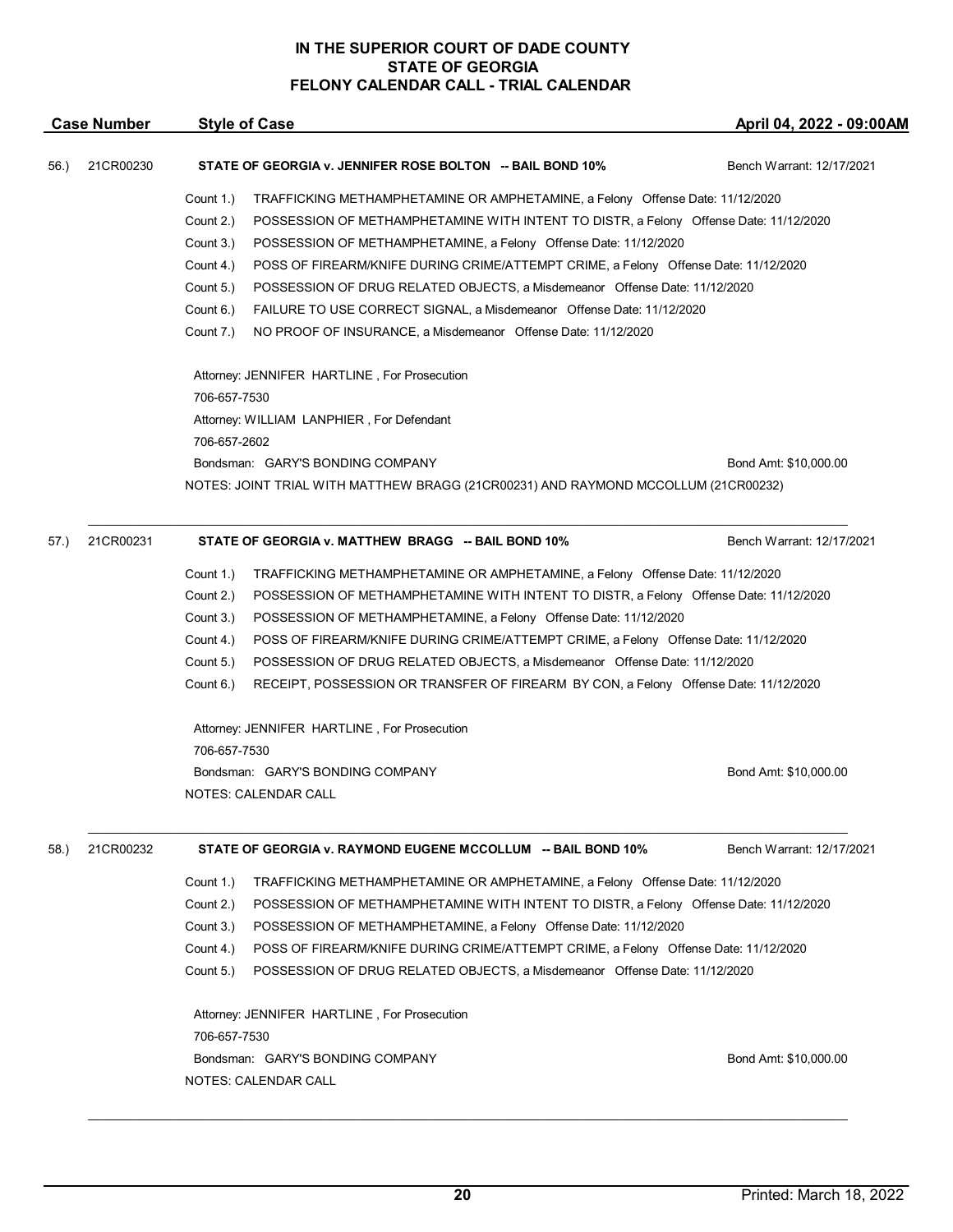|      | <b>Case Number</b> | <b>Style of Case</b>                                                                                                                                                                                                                                                                                                                                                                                                                                                                                                                                                       | April 04, 2022 - 09:00AM |
|------|--------------------|----------------------------------------------------------------------------------------------------------------------------------------------------------------------------------------------------------------------------------------------------------------------------------------------------------------------------------------------------------------------------------------------------------------------------------------------------------------------------------------------------------------------------------------------------------------------------|--------------------------|
| 59.) | 21CR00233          | STATE OF GEORGIA v. JOSHUA ALEXANDER CROSS -- BAIL BOND 10%                                                                                                                                                                                                                                                                                                                                                                                                                                                                                                                |                          |
|      |                    | Count 1.)<br>POSS/MFG/DIST/SALE/ETC OF MARIJUANA, a Felony Offense Date: 12/17/2020<br>Count 2.)<br>POSS/MFG/DIST/SALE/ETC OF MARIJUANA, a Felony Offense Date: 12/17/2020<br>Count 3.)<br>POSS/MFG/DIST/SALE/ETC OF MARIJUANA, a Felony Offense Date: 12/17/2020<br>Count 4.)<br>POSS OF FIREARM/KNIFE DURING CRIME/ATTEMPT CRIME, a Felony Offense Date: 12/17/2020<br>Count 5.)<br>POSSESSION OF DRUG RELATED OBJECTS, a Misdemeanor Offense Date: 12/17/2020<br>Attorney: JENNIFER HARTLINE, For Prosecution<br>706-657-7530<br>Attorney: JAD B JOHNSON, For Defendant |                          |
|      |                    | 706-657-2602<br>Bondsman: CRAWFORD BONDING COMPANY<br>NOTES: JOINT TRIAL WITH SAMANTHA MAYWEATHER (21CR00234)                                                                                                                                                                                                                                                                                                                                                                                                                                                              | Bond Amt: \$7,500.00     |
| 60.) | 21CR00234          | STATE OF GEORGIA v. SAMANTHA CARLISLE MAYWEATHER -- BAIL BOND 10%                                                                                                                                                                                                                                                                                                                                                                                                                                                                                                          |                          |
|      |                    | Count 1.)<br>POSS/MFG/DIST/SALE/ETC OF MARIJUANA, a Felony Offense Date: 12/17/2020<br>Count 2.)<br>POSS/MFG/DIST/SALE/ETC OF MARIJUANA, a Felony Offense Date: 12/17/2020<br>Count 3.)<br>POSS/MFG/DIST/SALE/ETC OF MARIJUANA, a Felony Offense Date: 12/17/2020<br>Count 4.)<br>POSS OF FIREARM/KNIFE DURING CRIME/ATTEMPT CRIME, a Felony Offense Date: 12/17/2020<br>Count 5.)<br>POSSESSION OF DRUG RELATED OBJECTS, a Misdemeanor Offense Date: 12/17/2020                                                                                                           |                          |
|      |                    | Attorney: JENNIFER HARTLINE, For Prosecution<br>706-657-7530<br>Attorney: STEVEN A MILLER, For Defendant                                                                                                                                                                                                                                                                                                                                                                                                                                                                   |                          |
|      |                    | 706-822-0026<br>Bondsman: CRAWFORD BONDING COMPANY<br>NOTES: CALENDAR CALL                                                                                                                                                                                                                                                                                                                                                                                                                                                                                                 | Bond Amt: \$0.00         |
| 61.) | 21CR00236          | STATE OF GEORGIA v. MICHAEL PAUL CHANG -- BAIL BOND 10%                                                                                                                                                                                                                                                                                                                                                                                                                                                                                                                    |                          |
|      |                    | Count 1.)<br>AGGRAVATED ASSAULT, a Felony Offense Date: 05/22/2021<br>Count 2.)<br>SIMPLE BATTERY - FAMILY VIOLENCE, a Misdemeanor Offense Date: 05/22/2021<br>Count 3.)<br>SIMPLE BATTERY - FAMILY VIOLENCE, a Misdemeanor Offense Date: 05/22/2021<br>Attorney: KEVIN BAUGH, For Prosecution<br>706-657-7530<br>Attorney: CHRISTOPHER B RAWLS, For Defendant<br>706-861-6003<br>Bondsman: GARY'S BONDING COMPANY                                                                                                                                                         | Bond Amt: \$2,500.00     |
|      |                    | NOTES: CALENDAR CALL                                                                                                                                                                                                                                                                                                                                                                                                                                                                                                                                                       |                          |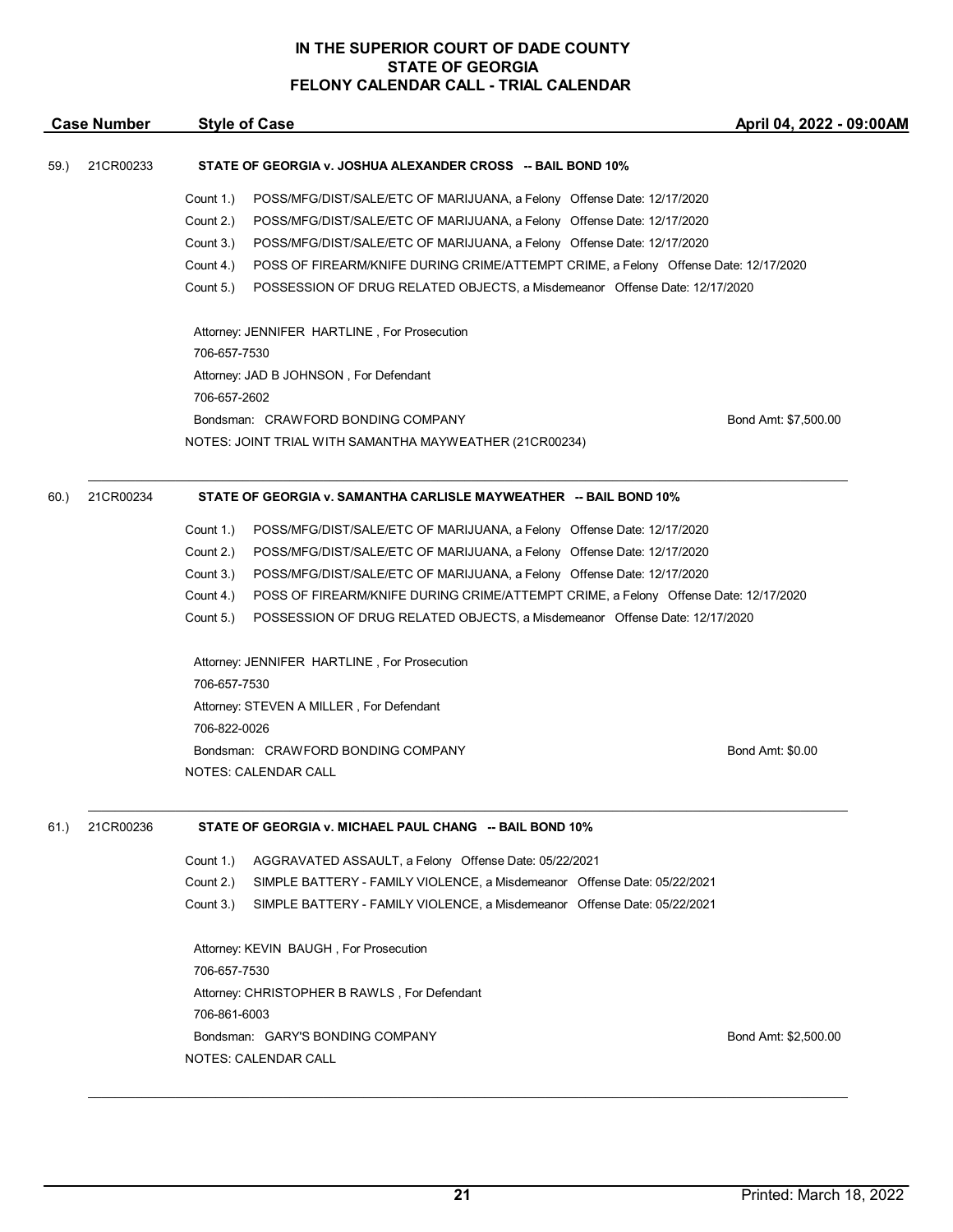| <b>Case Number</b> |           | <b>Style of Case</b>                                                                                    | April 04, 2022 - 09:00AM |
|--------------------|-----------|---------------------------------------------------------------------------------------------------------|--------------------------|
| 62.)               | 21CR00237 | STATE OF GEORGIA v. JOHN WAYNE ASHFORD -- BAIL BOND 10%                                                 |                          |
|                    |           | Count 1.)<br>POSSESSION OF A SCHEDULE II CONTROLLED SUBSTANCE, a Felony Offense Date: 07/13/2021        |                          |
|                    |           | Attorney: ANSLEY HOUSE, For Prosecution                                                                 |                          |
|                    |           | 706-657-7530                                                                                            |                          |
|                    |           | Attorney: GRANVILLE POWERS, For Defendant                                                               |                          |
|                    |           | 706-657-2602                                                                                            |                          |
|                    |           | Bondsman: GARY'S BONDING COMPANY                                                                        | Bond Amt: \$2,500.00     |
|                    |           | <b>NOTES: CALENDAR CALL</b>                                                                             |                          |
| 63.)               | 21CR00245 | STATE OF GEORGIA v. CHRISTOPHER LEE RICHARDSON -- JAIL                                                  |                          |
|                    |           | Count 1.)<br>POSSESSION OF A SCHEDULE III, IV OR V CONTROLLED S, a Felony Offense Date: 08/10/2021      |                          |
|                    |           | Count 2.)<br>POSSESSION OF A SCHEDULE IV CONTROLLED SUBSTANCE, a Felony Offense Date: 08/10/2021        |                          |
|                    |           | Attorney: ANSLEY HOUSE, For Prosecution                                                                 |                          |
|                    |           | 706-657-7530                                                                                            |                          |
|                    |           | Attorney: GRANVILLE POWERS, For Defendant                                                               |                          |
|                    |           | 706-657-2602                                                                                            |                          |
|                    |           | <b>NOTES: CALENDAR CALL</b>                                                                             |                          |
| 64.                | 21CR00246 | STATE OF GEORGIA v. DEMONTA LEBRON BENTLEY -- BAIL BOND 10%                                             |                          |
|                    |           | THEFT BY RECEIVING STOLEN PROPERTY- FELONY, a Felony Offense Date: 10/09/2021<br>Count 1.)              |                          |
|                    |           | Count 2.)<br>POSSESSION OF PISTOL OR REVOLVER BY PERSON UNDER 1, a Misdemeanor Offense Date: 10/09/2021 |                          |
|                    |           | Attorney: KEVIN BAUGH, For Prosecution                                                                  |                          |
|                    |           | 706-657-7530                                                                                            |                          |
|                    |           | Attorney: JAD B JOHNSON, For Defendant                                                                  |                          |
|                    |           | 706-657-2602                                                                                            |                          |
|                    |           | Bondsman: CRAWFORD BONDING COMPANY                                                                      | Bond Amt: \$2,500.00     |
|                    |           | NOTES: CALENDAR CALL                                                                                    |                          |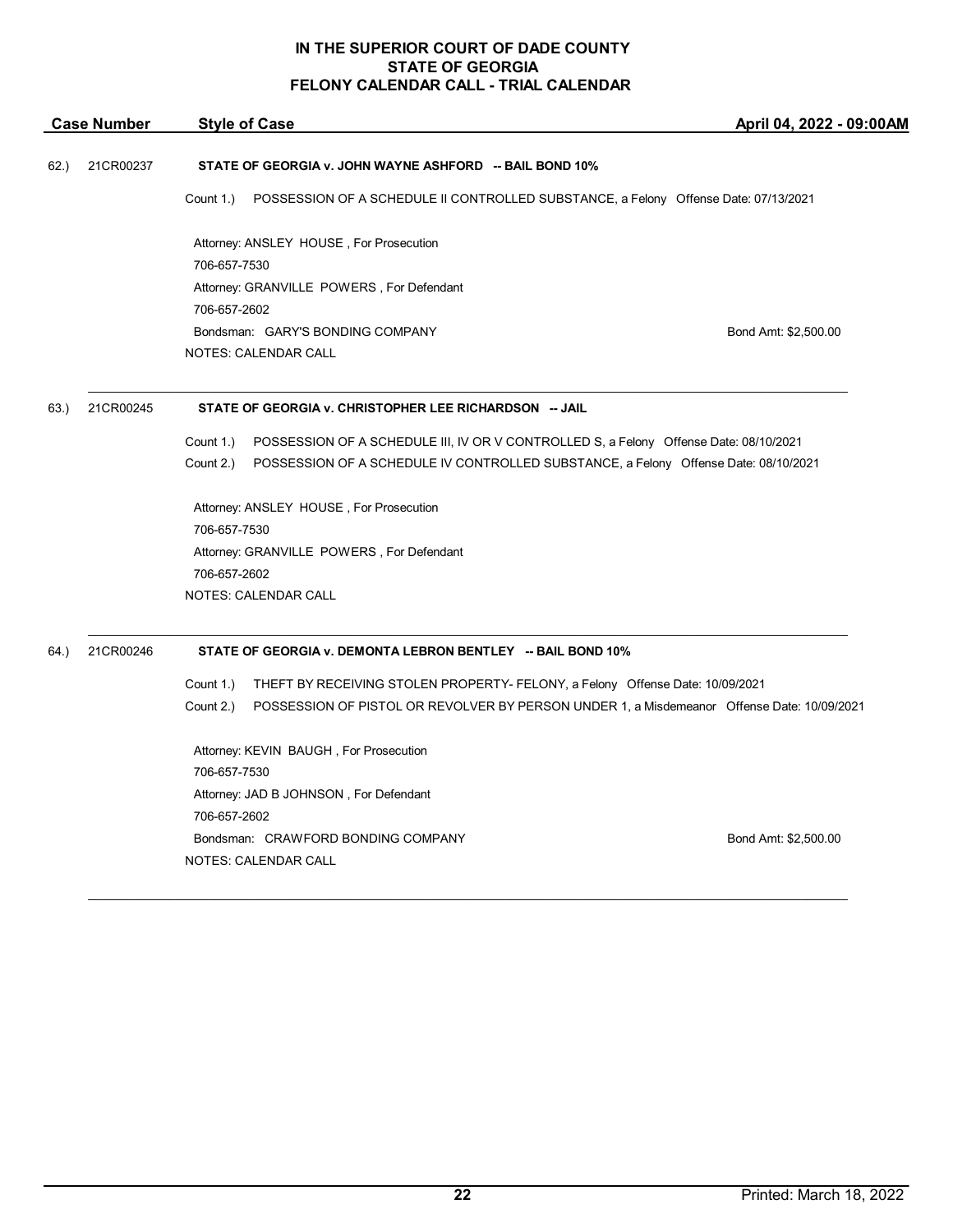| <b>Case Number</b> |           | <b>Style of Case</b>                                   |                                                                                       | April 04, 2022 - 09:00AM |  |  |
|--------------------|-----------|--------------------------------------------------------|---------------------------------------------------------------------------------------|--------------------------|--|--|
| 65.)               | 21CR00248 | STATE OF GEORGIA v. KENNY ALLEN GRAY -- BAIL BOND 10%  |                                                                                       |                          |  |  |
|                    |           | Count 1.)                                              | POSSESSION OF AMPHETAMINE, a Felony Offense Date: 05/20/2021                          |                          |  |  |
|                    |           | Count 2.)                                              | POSSESSION OF A SCHEDULE II CONTROLLED SUBSTANCE, a Felony Offense Date: 05/20/2021   |                          |  |  |
|                    |           | Count 3.)                                              | D.U.I. DRUGS, a Misdemeanor Offense Date: 05/20/2021                                  |                          |  |  |
|                    |           | Count 4.)                                              | D.U.I. DRUGS, a Misdemeanor Offense Date: 05/20/2021                                  |                          |  |  |
|                    |           | Count 5.)                                              | D.U.I. DRUGS, a Misdemeanor Offense Date: 05/20/2021                                  |                          |  |  |
|                    |           | Count 6.)                                              | OBSTRUCTION OF OFFICERS-MISD, a Misdemeanor Offense Date: 05/20/2021                  |                          |  |  |
|                    |           | Count 7.)                                              | DRUGS TO BE KEPT IN ORIGINAL CONTAINER, a Misdemeanor Offense Date: 05/20/2021        |                          |  |  |
|                    |           | Count 8.)                                              | DRUGS TO BE KEPT IN ORIGINAL CONTAINER, a Misdemeanor Offense Date: 05/20/2021        |                          |  |  |
|                    |           |                                                        | Attorney: KEVIN BAUGH, For Prosecution                                                |                          |  |  |
|                    |           | 706-657-7530                                           |                                                                                       |                          |  |  |
|                    |           |                                                        | Attorney: ROBERT M. PATTEN, For Defendant                                             |                          |  |  |
|                    |           | 706-857-6596                                           |                                                                                       |                          |  |  |
|                    |           |                                                        | Bondsman: GARY'S BONDING COMPANY                                                      | Bond Amt: \$2,500.00     |  |  |
|                    |           |                                                        | NOTES: CALENDAR CALL                                                                  |                          |  |  |
| 66.)               | 21CR00250 | STATE OF GEORGIA v. GARY EDWARD EVANS -- BAIL BOND 10% |                                                                                       |                          |  |  |
|                    |           | Count 1.)                                              | TRAFFICKING METHAMPHETAMINE OR AMPHETAMINE, a Felony Offense Date: 03/01/2020         |                          |  |  |
|                    |           | Count 2.)                                              | POSSESSION OF METHAMPHETAMINE WITH INTENT TO DISTR, a Felony Offense Date: 03/01/2020 |                          |  |  |
|                    |           | Count 3.)                                              | POSSESSION OF DRUG RELATED OBJECTS, a Misdemeanor Offense Date: 03/01/2020            |                          |  |  |
|                    |           | Count 4.)                                              | POSSESSION OF DRUG RELATED OBJECTS, a Misdemeanor Offense Date: 03/01/2020            |                          |  |  |
|                    |           |                                                        | Attorney: JENNIFER HARTLINE, For Prosecution                                          |                          |  |  |
|                    |           | 706-657-7530                                           |                                                                                       |                          |  |  |
|                    |           |                                                        | Bondsman: GARY'S BONDING COMPANY                                                      | Bond Amt: \$5,000.00     |  |  |
|                    |           |                                                        | NOTES: CALENDAR CALL                                                                  |                          |  |  |
| 67.)               | 21CR00251 |                                                        | STATE OF GEORGIA v. DENNIS COONROD -- BAIL BOND 10%                                   |                          |  |  |
|                    |           | Count 1.)                                              | TRAFFICKING METHAMPHETAMINE OR AMPHETAMINE, a Felony Offense Date: 03/01/2020         |                          |  |  |
|                    |           | Count 2.)                                              | POSSESSION OF METHAMPHETAMINE WITH INTENT TO DISTR, a Felony Offense Date: 03/01/2020 |                          |  |  |
|                    |           | Count 3.)                                              | POSSESSION OF DRUG RELATED OBJECTS, a Misdemeanor Offense Date: 03/01/2020            |                          |  |  |
|                    |           | Count 4.)                                              | FAILURE TO MAINTAIN LANE, a Misdemeanor Offense Date: 03/01/2020                      |                          |  |  |
|                    |           |                                                        | Attorney: JENNIFER HARTLINE, For Prosecution                                          |                          |  |  |
|                    |           | 706-657-7530                                           |                                                                                       |                          |  |  |
|                    |           |                                                        | Bondsman: GARY'S BONDING COMPANY<br>NOTES: CALENDAR CALL                              | Bond Amt: \$5,000.00     |  |  |
|                    |           |                                                        |                                                                                       |                          |  |  |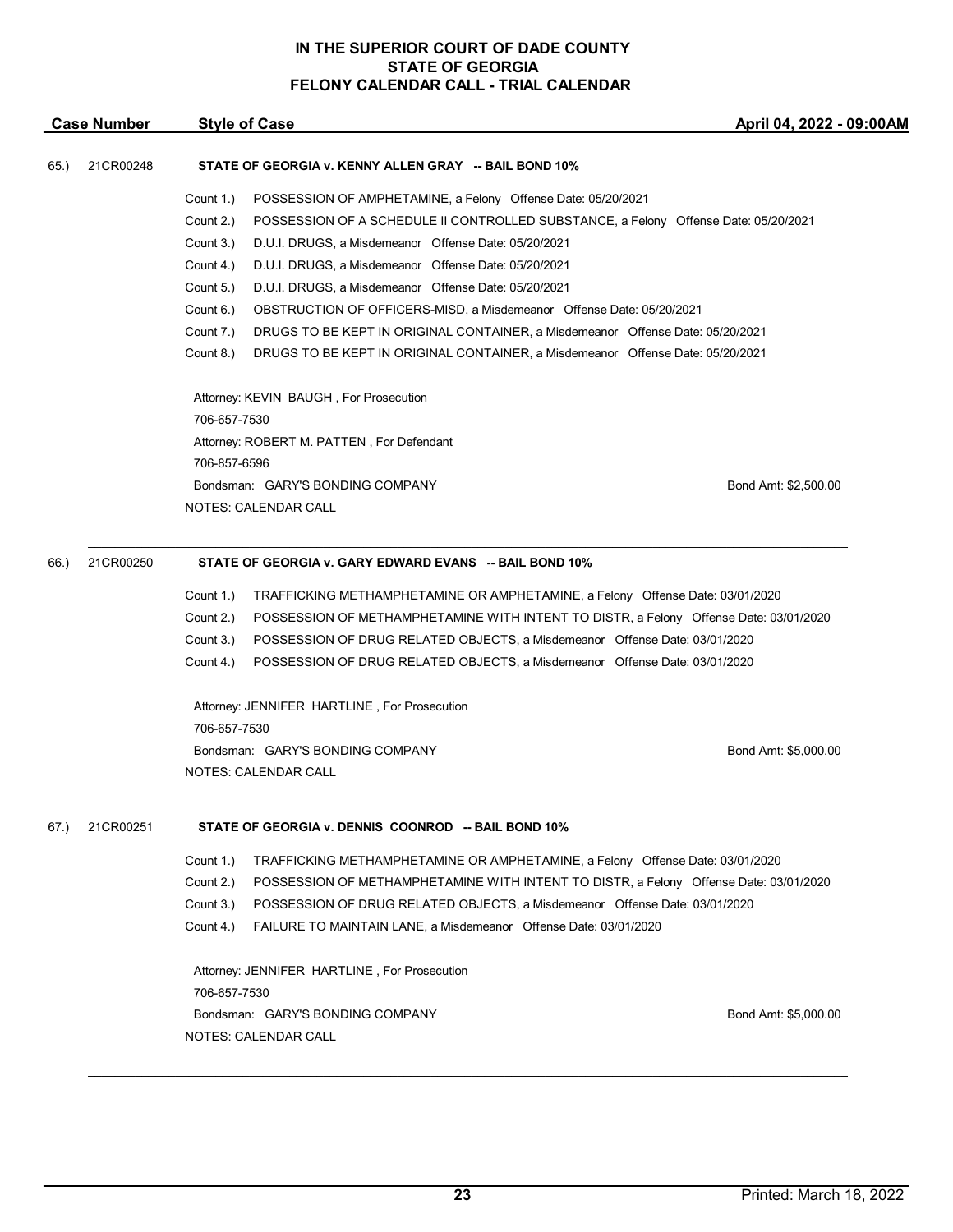| <b>Case Number</b> |           | <b>Style of Case</b>                                                                             | April 04, 2022 - 09:00AM |
|--------------------|-----------|--------------------------------------------------------------------------------------------------|--------------------------|
| 68.)               | 21CR00252 | STATE OF GEORGIA v. TAVIEN ALEXANDER BUTTS -- BAIL BOND 10%                                      |                          |
|                    |           | Count 1.)<br>POSS/MFG/DIST/SALE/ETC OF MARIJUANA, a Felony Offense Date: 02/06/2020              |                          |
|                    |           | Count 2.)<br>POSS/MFG/DIST/SALE/ETC OF MARIJUANA, a Felony Offense Date: 02/06/2020              |                          |
|                    |           | Count 3.)<br>POSS OF FIREARM/KNIFE DURING CRIME/ATTEMPT CRIME, a Felony Offense Date: 02/06/2020 |                          |
|                    |           | Count 4.)<br>THEFT BY RECEIVING STOLEN PROPERTY- FELONY, a Felony Offense Date: 02/06/2020       |                          |
|                    |           | Count 5.)<br>THEFT BY RECEIVING STOLEN PROPERTY- FELONY, a Felony Offense Date: 02/06/2020       |                          |
|                    |           | Count 6.)<br>POSSESSION OF DRUG RELATED OBJECTS, a Misdemeanor Offense Date: 02/06/2020          |                          |
|                    |           | Count 7.)<br>FAILURE TO MAINTAIN LANE, a Misdemeanor Offense Date: 02/06/2020                    |                          |
|                    |           | Attorney: KEVIN BAUGH, For Prosecution                                                           |                          |
|                    |           | 706-657-7530                                                                                     |                          |
|                    |           | Attorney: JONATHAN R MELNICK, For Defendant                                                      |                          |
|                    |           | 404-249-8383                                                                                     |                          |
|                    |           | Bondsman: GARY'S BONDING COMPANY                                                                 | Bond Amt: \$15,000.00    |
|                    |           | <b>NOTES: CALENDAR CALL</b>                                                                      |                          |
| 69.)               | 22CR00003 | STATE OF GEORGIA v. TYLER LEVI EAKIN -- BAIL BOND 10%                                            |                          |
|                    |           | Count 1.)<br>THEFT BY TAKING - FELONY, a Felony Offense Date: 08/16/2021                         |                          |
|                    |           | Count 2.)<br>SIMPLE BATTERY - FAMILY VIOLENCE, a Misdemeanor Offense Date: 08/16/2021            |                          |
|                    |           | Count 3.)<br>CRIMINAL TRESPASS, a Misdemeanor Offense Date: 08/16/2021                           |                          |
|                    |           | Attorney: ANSLEY HOUSE, For Prosecution                                                          |                          |
|                    |           | 706-657-7530                                                                                     |                          |
|                    |           | Attorney: JAD B JOHNSON, For Defendant                                                           |                          |
|                    |           | 706-657-2602                                                                                     |                          |
|                    |           | Bondsman: GARY'S BONDING COMPANY                                                                 | Bond Amt: \$2,500.00     |
|                    |           | NOTES: CALENDAR CALL                                                                             |                          |
| 70.)               | 22CR00004 | STATE OF GEORGIA v. DAVID ALLEN CONWAY -- BAIL BOND 10%                                          |                          |
|                    |           | Count 1.)<br>THEFT BY RECEIVING STOLEN PROPERTY- FELONY, a Felony Offense Date: 06/30/2021       |                          |
|                    |           | Count 2.)<br>DRIVING WHILE LICENSE SUSPENDED OR REVOKED, a Misdemeanor Offense Date: 06/30/2021  |                          |
|                    |           | Attorney: ANSLEY HOUSE, For Prosecution                                                          |                          |
|                    |           | 706-657-7530                                                                                     |                          |
|                    |           | Attorney: GRANVILLE POWERS, For Defendant                                                        |                          |
|                    |           | 706-657-2602                                                                                     |                          |
|                    |           | Bondsman: DORIS CONWAY                                                                           | Bond Amt: \$2,500.00     |
|                    |           | NOTES: CALENDAR CALL                                                                             |                          |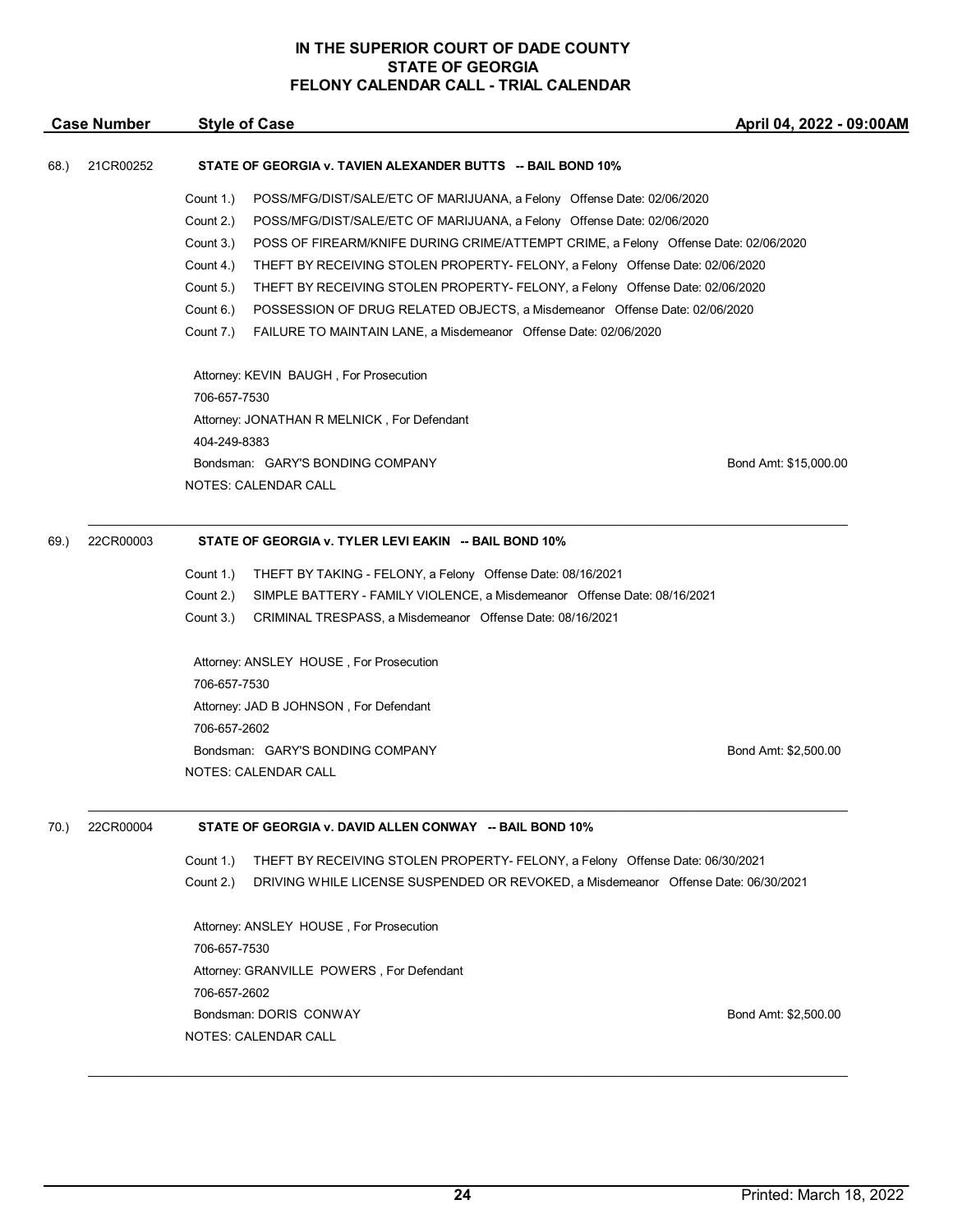|      | <b>Case Number</b> | <b>Style of Case</b><br>April 04, 2022 - 09:00AM                                                                                                                                                                                                                                       |  |
|------|--------------------|----------------------------------------------------------------------------------------------------------------------------------------------------------------------------------------------------------------------------------------------------------------------------------------|--|
| 71.) | 22CR00006          | STATE OF GEORGIA v. AMANDA D WILSON -- BAIL BOND 10%                                                                                                                                                                                                                                   |  |
|      |                    | Count 1.)<br>POSSESSION OF SAWED-OFF SHOTGUN, MACHINE GUN, ETC, a Felony Offense Date: 12/28/2020<br>Count 2.)<br>POSSESSION OF METHAMPHETAMINE, a Felony Offense Date: 12/28/2020<br>Count 3.)<br>POSS OF FIREARM/KNIFE DURING CRIME/ATTEMPT CRIME, a Felony Offense Date: 12/28/2021 |  |
|      |                    | Attorney: KEVIN BAUGH, For Prosecution<br>706-657-7530                                                                                                                                                                                                                                 |  |
|      |                    | Attorney: DANIEL D MORGAN, For Defendant                                                                                                                                                                                                                                               |  |
|      |                    | 706-346-1813<br>Bondsman: GARY'S BONDING COMPANY<br>Bond Amt: \$2,500.00<br>NOTES: CALENDAR CALL                                                                                                                                                                                       |  |
| 72.) | 22CR00009          | STATE OF GEORGIA v. AUSTIN ALEXANDER HICKS -- BAIL BOND 10%                                                                                                                                                                                                                            |  |
|      |                    | Count 1.)<br>FLEEING/ATTEMPTING ELUDE AN OFFICER FOR FELONY, a Felony Offense Date: 11/10/2021<br>Count 2.)<br>FLEEING/ATTEMPTING ELUDE AN OFFICER FOR FELONY, a Felony Offense Date: 11/10/2021                                                                                       |  |
|      |                    | Count 3.)<br>DRIVING WITHOUT A VALID LICENSE, a Misdemeanor Offense Date: 11/10/2021                                                                                                                                                                                                   |  |
|      |                    | Count 4.)<br>RECKLESS DRIVING, a Misdemeanor Offense Date: 11/10/2021<br>Count 5.)<br>FAILURE TO STOP FOR STOP SIGN, a Misdemeanor Offense Date: 11/10/2021                                                                                                                            |  |
|      |                    | Count 6.)<br>ALTERATION OF TAG, a Misdemeanor Offense Date: 11/10/2021                                                                                                                                                                                                                 |  |
|      |                    | Count 7.)<br>CHAPTER NOT APPLICABLE TO MOTORCYCLES;, a Misdemeanor Offense Date: 11/10/2021                                                                                                                                                                                            |  |
|      |                    | Attorney: KEVIN BAUGH, For Prosecution<br>706-657-7530                                                                                                                                                                                                                                 |  |
|      |                    | Attorney: JAD B JOHNSON, For Defendant                                                                                                                                                                                                                                                 |  |
|      |                    | 706-657-2602                                                                                                                                                                                                                                                                           |  |
|      |                    | Bondsman: CRAWFORD BONDING COMPANY<br>Bond Amt: \$5,000.00                                                                                                                                                                                                                             |  |
|      |                    | NOTES: CALENDAR CALL                                                                                                                                                                                                                                                                   |  |
| 73.) | 22CR00010          | STATE OF GEORGIA v. CHASE DIMONE HARVEY -- BAIL BOND 10%                                                                                                                                                                                                                               |  |
|      |                    | Count 1.)<br>POSSESSION OF AMPHETAMINE, a Felony Offense Date: 01/03/2021                                                                                                                                                                                                              |  |
|      |                    | Count 2.)<br>POSS OF FIREARM/KNIFE DURING CRIME/ATTEMPT CRIME, a Felony Offense Date: 01/03/2021                                                                                                                                                                                       |  |
|      |                    | Attorney: JENNIFER HARTLINE, For Prosecution<br>706-657-7530                                                                                                                                                                                                                           |  |
|      |                    | Attorney: DANIEL D MORGAN, For Defendant                                                                                                                                                                                                                                               |  |
|      |                    | 706-346-1813                                                                                                                                                                                                                                                                           |  |
|      |                    | Bondsman: CRAWFORD BONDING COMPANY<br>Bond Amt: \$10,000.00                                                                                                                                                                                                                            |  |
|      |                    | NOTES: CALENDAR CALL                                                                                                                                                                                                                                                                   |  |
|      |                    |                                                                                                                                                                                                                                                                                        |  |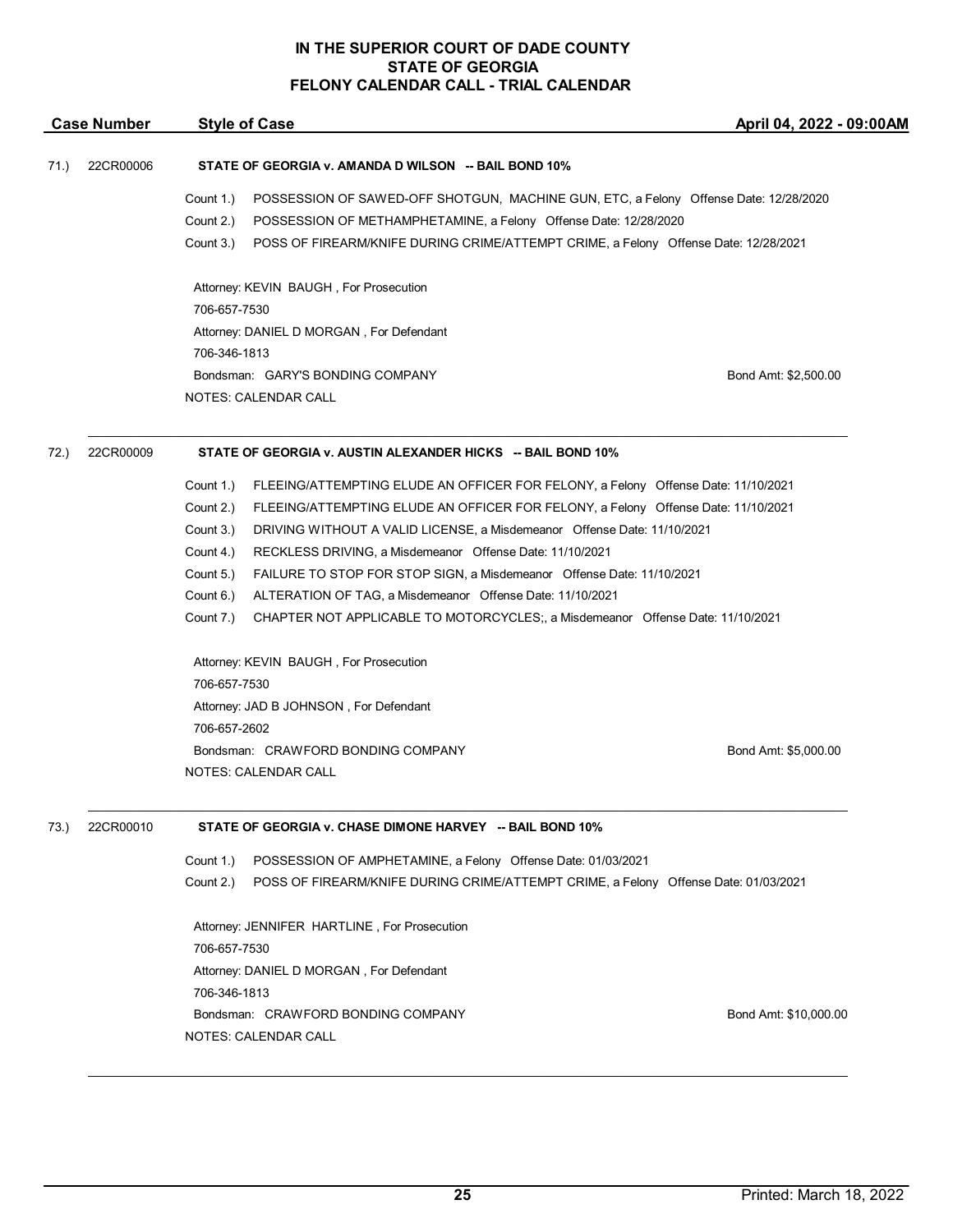|      | <b>Case Number</b> | <b>Style of Case</b>                                                                                                                                                                                                                                                                                                                                           | April 04, 2022 - 09:00AM  |
|------|--------------------|----------------------------------------------------------------------------------------------------------------------------------------------------------------------------------------------------------------------------------------------------------------------------------------------------------------------------------------------------------------|---------------------------|
| 74.) | 22CR00011          | STATE OF GEORGIA v. BRANDON ANTHONY NEWSON -- BAIL BOND 10%                                                                                                                                                                                                                                                                                                    |                           |
|      |                    | Count 1.)<br>POSSESSION OF AMPHETAMINE, a Felony Offense Date: 01/03/2021<br>Count 2.)<br>POSS OF FIREARM/KNIFE DURING CRIME/ATTEMPT CRIME, a Felony Offense Date: 01/03/2021<br>Count 3.)<br>VISIBILITY VIOLATIONS, a Misdemeanor Offense Date: 01/03/2021<br>Count 4.)<br>DRIVING WHILE LICENSE SUSPENDED OR REVOKED, a Misdemeanor Offense Date: 01/03/2021 |                           |
|      |                    | Attorney: JENNIFER HARTLINE, For Prosecution<br>706-657-7530                                                                                                                                                                                                                                                                                                   |                           |
|      |                    | Attorney: JAD B JOHNSON, For Defendant<br>706-657-2602                                                                                                                                                                                                                                                                                                         |                           |
|      |                    | Bondsman: CRAWFORD BONDING COMPANY<br>NOTES: CALENDAR CALL                                                                                                                                                                                                                                                                                                     | Bond Amt: \$10,000.00     |
| 75.) | 22CR00013          | STATE OF GEORGIA v. DERRICK DEWAYNE RAINES -- JAIL                                                                                                                                                                                                                                                                                                             | Bench Warrant: 02/24/2022 |
|      |                    | Count 1.)<br>POSSESSION OF METHAMPHETAMINE, a Felony Offense Date: 08/12/2021<br>TAMPERING WITH EVIDENCE, a Misdemeanor Offense Date: 08/12/2021<br>Count 2.)<br>Count 3.)<br>OBSTRUCTION OF OFFICERS-MISD, a Misdemeanor Offense Date: 08/12/2021                                                                                                             |                           |
|      |                    | Attorney: JENNIFER HARTLINE, For Prosecution<br>706-657-7530                                                                                                                                                                                                                                                                                                   |                           |
|      |                    | Attorney: MELISSA M KIRBY, For Defendant<br>706-764-6313                                                                                                                                                                                                                                                                                                       |                           |
|      |                    | NOTES: CALENDAR CALL                                                                                                                                                                                                                                                                                                                                           |                           |
| 76.) | 22CR00015          | STATE OF GEORGIA v. JUSTIN COREY BARTON -- JAIL                                                                                                                                                                                                                                                                                                                |                           |
|      |                    | AGGRAVATED SEXUAL BATTERY, a Felony Offense Date: 12/06/2020<br>Count 1.)                                                                                                                                                                                                                                                                                      |                           |
|      |                    | AGGRAVATED CHILD MOLESTATION, a Felony Offense Date: 12/06/2020<br>Count 2.)                                                                                                                                                                                                                                                                                   |                           |
|      |                    | Count 3.)<br>CHILD MOLESTION, a Felony Offense Date: 12/06/2020                                                                                                                                                                                                                                                                                                |                           |
|      |                    | Count 4.)<br>CHILD MOLESTION, a Felony Offense Date: 12/06/2020<br>Count 5.)<br>CHILD MOLESTION, a Felony Offense Date: 12/06/2020                                                                                                                                                                                                                             |                           |
|      |                    | Count 6.)<br>CHILD MOLESTION, a Felony Offense Date: 12/06/2020                                                                                                                                                                                                                                                                                                |                           |
|      |                    | Attorney: KEVIN BAUGH, For Prosecution<br>706-657-7530<br>Attorney: J. WALTER MOFFITT, For Defendant<br>706-861-0203<br>NOTES: CALENDAR CALL                                                                                                                                                                                                                   |                           |
|      |                    |                                                                                                                                                                                                                                                                                                                                                                |                           |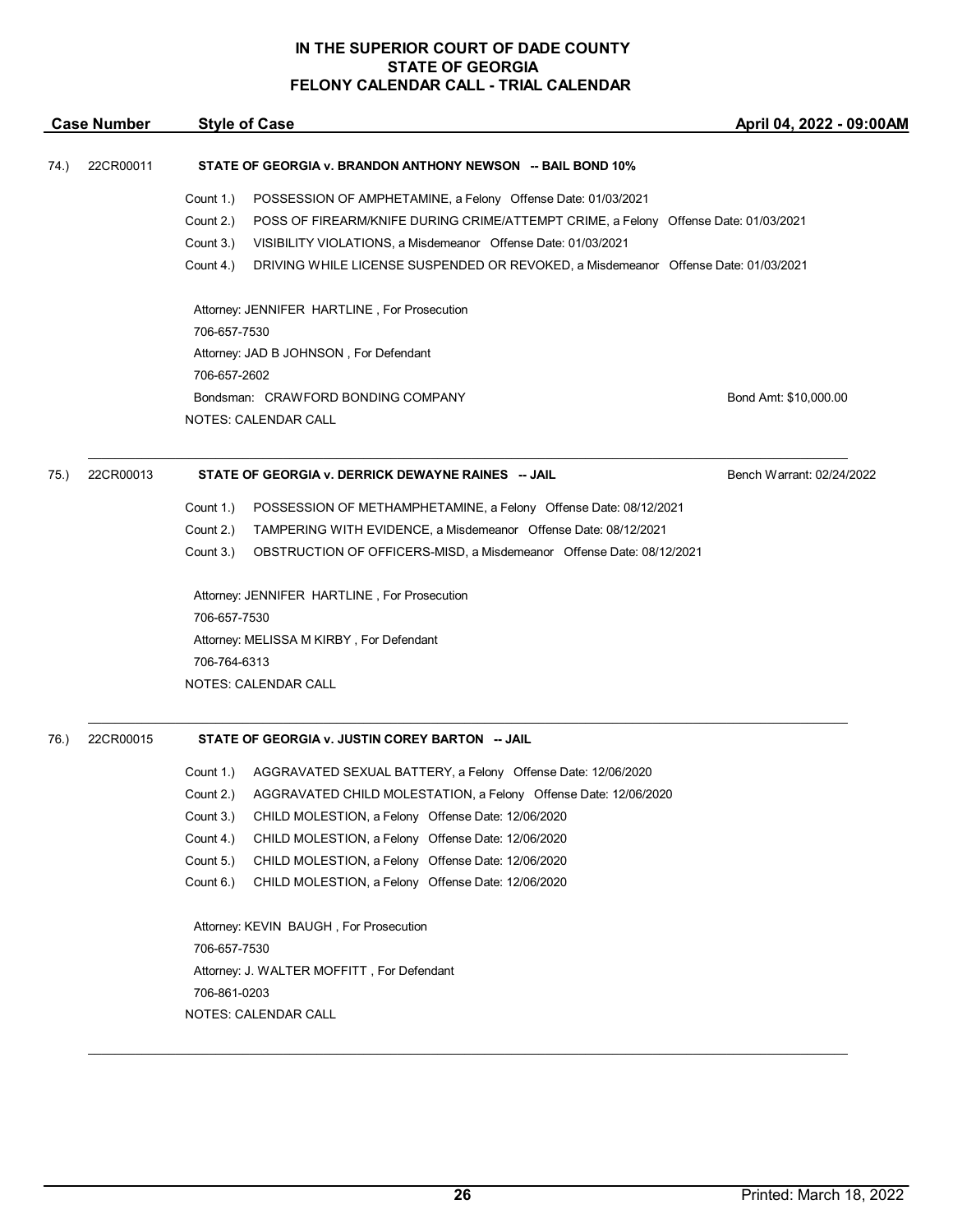|      | <b>Case Number</b> | <b>Style of Case</b>                                                                             | April 04, 2022 - 09:00AM |
|------|--------------------|--------------------------------------------------------------------------------------------------|--------------------------|
| 77.) | 22CR00016          | STATE OF GEORGIA v. BRENT MONROE HILL -- BAIL BOND 10%                                           |                          |
|      |                    | Count 1.)<br>POSSESSION OF A SCHEDULE II CONTROLLED SUBSTANCE, a Felony Offense Date: 07/02/2020 |                          |
|      |                    | POSSESSION OF DRUG RELATED OBJECTS, a Misdemeanor Offense Date: 07/02/2020<br>Count 2.)          |                          |
|      |                    | Count 3.)<br>DRIVING WHILE LICENSE SUSPENDED OR REVOKED, a Misdemeanor Offense Date: 07/02/2020  |                          |
|      |                    | D.U.I. ALCOHOL, a Misdemeanor Offense Date: 07/02/2020<br>Count 4.)                              |                          |
|      |                    | Count 5.)<br>SPEEDING, a Misdemeanor Offense Date: 07/02/2020                                    |                          |
|      |                    | Count 6.)<br>OPEN CONTAINER VIOLATION, a Misdemeanor Offense Date: 07/02/2020                    |                          |
|      |                    | Attorney: JENNIFER HARTLINE, For Prosecution                                                     |                          |
|      |                    | 706-657-7530                                                                                     |                          |
|      |                    | Attorney: J. WALTER MOFFITT, For Defendant                                                       |                          |
|      |                    | 706-861-0203                                                                                     |                          |
|      |                    | Bondsman: GARY'S BONDING COMPANY                                                                 | Bond Amt: \$5,000.00     |
|      |                    | NOTES: CALENDAR CALL                                                                             |                          |
| 78.) | 22CR00017          | STATE OF GEORGIA v. JOSHUA WARREN BURKE -- BAIL BOND 10%                                         |                          |
|      |                    | Count 1.)<br>POSSESSION OF A SCHEDULE IV CONTROLLED SUBSTANCE, a Felony Offense Date: 10/09/2019 |                          |
|      |                    | Count 2.)<br>TAMPERING WITH EVIDENCE, a Misdemeanor Offense Date: 10/09/2019                     |                          |
|      |                    | Attorney: ANSLEY HOUSE, For Prosecution                                                          |                          |
|      |                    | 706-657-7530                                                                                     |                          |
|      |                    | Attorney: GRANVILLE POWERS, For Defendant                                                        |                          |
|      |                    | 706-657-2602                                                                                     |                          |
|      |                    | Bondsman: GARY'S BONDING COMPANY                                                                 | Bond Amt: \$2,500.00     |
|      |                    | NOTES: CALENDAR CALL                                                                             |                          |
| 79.) | 22CR00018          | STATE OF GEORGIA v. JAMIR QAUTEZ MASTIN -- BAIL BOND 10%                                         |                          |
|      |                    | POSS/MFG/DIST/SALE/ETC OF MARIJUANA, a Felony Offense Date: 02/24/2020<br>Count 1.)              |                          |
|      |                    | Count 2.)<br>POSS OF FIREARM/KNIFE DURING CRIME/ATTEMPT CRIME, a Felony Offense Date: 02/24/2020 |                          |
|      |                    | Attorney: ANSLEY HOUSE, For Prosecution                                                          |                          |
|      |                    | 706-657-7530                                                                                     |                          |
|      |                    | Attorney: LAWRENCE ALAN STAGG, For Defendant                                                     |                          |
|      |                    | 706-937-8244                                                                                     |                          |
|      |                    | Bondsman: GARY'S BONDING COMPANY                                                                 | Bond Amt: \$2,500.00     |
|      |                    | NOTES: CALENDAR CALL                                                                             |                          |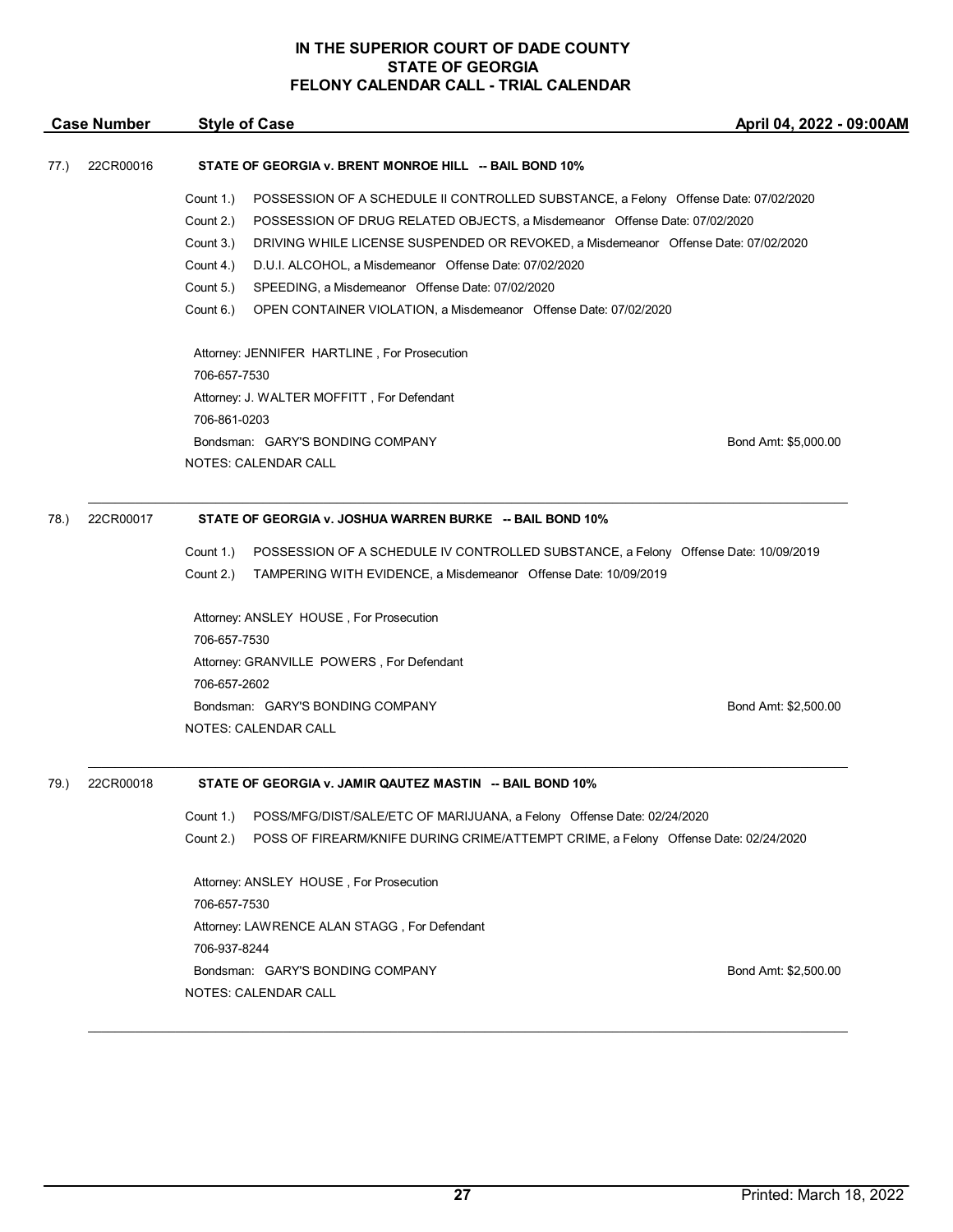|      | <b>Case Number</b> | <b>Style of Case</b>                                                                                    | April 04, 2022 - 09:00AM  |
|------|--------------------|---------------------------------------------------------------------------------------------------------|---------------------------|
| 80.  | 22CR00019          | STATE OF GEORGIA v. SHEENA ELAINE HAGGARD -- BAIL BOND 10%                                              | Bench Warrant: 02/24/2022 |
|      |                    | Count 1.)<br>POSSESSION OF METHAMPHETAMINE, a Felony Offense Date: 02/08/2021                           |                           |
|      |                    | Count 2.)<br>POSSESSION OF A SCHEDULE III CONTROLLED SUBSTANCE, a Felony Offense Date: 02/08/2021       |                           |
|      |                    | Count 3.)<br>OBSTRUCTION OF OFFICERS-MISD, a Misdemeanor Offense Date: 02/08/2021                       |                           |
|      |                    | Count 4.)<br>POSSESSION OF DRUG RELATED OBJECTS, a Misdemeanor Offense Date: 02/08/2021                 |                           |
|      |                    | Count 5.)<br>GEORGIA RESIDENT HAS 21 DAYS TO OBTAIN TAG, NEW VE, a Misdemeanor Offense Date: 02/08/2021 |                           |
|      |                    | Attorney: JENNIFER HARTLINE, For Prosecution                                                            |                           |
|      |                    | 706-657-7530                                                                                            |                           |
|      |                    | Attorney: GRANVILLE POWERS, For Defendant                                                               |                           |
|      |                    | 706-657-2602                                                                                            |                           |
|      |                    | Bondsman: CRAWFORD BONDING COMPANY<br>NOTES: CALENDAR CALL                                              | Bond Amt: \$2,500.00      |
|      |                    |                                                                                                         |                           |
| 81.) | 22CR00020          | STATE OF GEORGIA v. CANDICE MICHELLE FREEMAN -- JAIL                                                    |                           |
|      |                    | POSSESSION OF A SCHEDULE II CONTROLLED SUBSTANCE, a Felony Offense Date: 03/05/2021<br>Count 1.)        |                           |
|      |                    | Attorney: JENNIFER HARTLINE, For Prosecution                                                            |                           |
|      |                    | 706-657-7530                                                                                            |                           |
|      |                    | Attorney: JAD B JOHNSON, For Defendant                                                                  |                           |
|      |                    | 706-657-2602                                                                                            |                           |
|      |                    | NOTES: CALENDAR CALL                                                                                    |                           |
| 82.  | 22CR00021          | STATE OF GEORGIA v. DYLAN WILSON LATHAM -- BAIL BOND 10%                                                |                           |
|      |                    | Count 1.)<br>POSSESSION OF A SCHEDULE II CONTROLLED SUBSTANCE, a Felony Offense Date: 02/03/2021        |                           |
|      |                    | POSSESSION OF A SCHEDULE IV CONTROLLED SUBSTANCE, a Felony Offense Date: 02/03/2021<br>Count 2.)        |                           |
|      |                    | Attorney: ANSLEY HOUSE, For Prosecution                                                                 |                           |
|      |                    | 706-657-7530                                                                                            |                           |
|      |                    | Attorney: GRANVILLE POWERS, For Defendant                                                               |                           |
|      |                    | 706-657-2602                                                                                            |                           |
|      |                    | Bondsman: GARY'S BONDING COMPANY                                                                        | Bond Amt: \$5,000.00      |
|      |                    | NOTES: CALENDAR CALL                                                                                    |                           |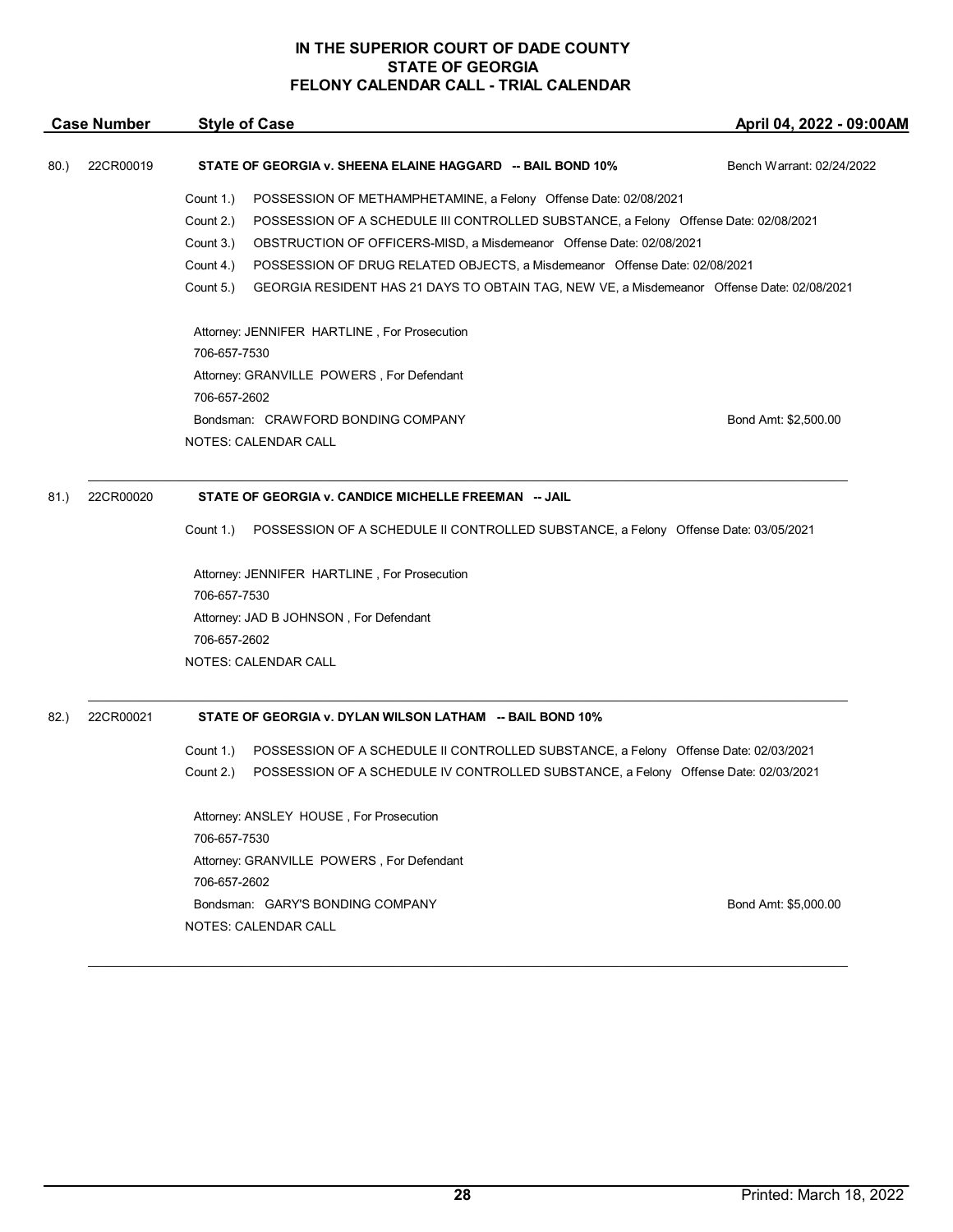|      | <b>Case Number</b> | <b>Style of Case</b>                                                          | April 04, 2022 - 09:00AM  |
|------|--------------------|-------------------------------------------------------------------------------|---------------------------|
| 83.) | 22CR00022          | STATE OF GEORGIA v. SHANE DONAPHAN MASSENGALE -- BAIL BOND 10%                | Bench Warrant: 02/24/2022 |
|      |                    | Count 1.)<br>POSSESSION OF METHAMPHETAMINE, a Felony Offense Date: 08/25/2021 |                           |
|      |                    | Attorney: JENNIFER HARTLINE, For Prosecution<br>706-657-7530                  |                           |
|      |                    | Attorney: GRANVILLE POWERS, For Defendant                                     |                           |
|      |                    | 706-657-2602                                                                  |                           |
|      |                    | Bondsman: GARY'S BONDING COMPANY                                              | Bond Amt: \$5,000.00      |
|      |                    | NOTES: CALENDAR CALL                                                          |                           |
| 84.) | 22CR00023          | STATE OF GEORGIA v. RANDY WAYNE HARRIS -- BAIL BOND 10%                       |                           |
|      |                    | Count 1.)<br>POSSESSION OF METHAMPHETAMINE, a Felony Offense Date: 09/30/2021 |                           |
|      |                    | Attorney: ANSLEY HOUSE, For Prosecution                                       |                           |
|      |                    | 706-657-7530                                                                  |                           |
|      |                    | Attorney: JAD B JOHNSON, For Defendant                                        |                           |
|      |                    | 706-657-2602                                                                  |                           |
|      |                    | Bondsman: GARY'S BONDING COMPANY                                              | Bond Amt: \$2,500.00      |
|      |                    | NOTES: CALENDAR CALL                                                          |                           |
| 85.) | 22CR00024          | STATE OF GEORGIA v. WILLIAM CODY CLIFT -- JAIL                                |                           |
|      |                    | Count 1.)<br>TERRORISTIC THREATS AND ACTS, a Felony Offense Date: 10/15/2021  |                           |
|      |                    | Count 2.)<br>TERRORISTIC THREATS AND ACTS, a Felony Offense Date: 10/15/2021  |                           |
|      |                    | Count 3.)<br>CRIMINAL TRESPASS, a Misdemeanor Offense Date: 10/15/2021        |                           |
|      |                    | Attorney: KEVIN BAUGH, For Prosecution                                        |                           |
|      |                    | 706-657-7530                                                                  |                           |
|      |                    | NOTES: CALENDAR CALL                                                          |                           |
| 86.  | 22CR00025          | STATE OF GEORGIA v. DAVID HAROLD KEEL JR -- BAIL BOND 10%                     |                           |
|      |                    | Count 1.)<br>CHILD MOLESTION, a Felony Offense Date: 03/08/2020               |                           |
|      |                    | Count 2.)<br>CHILD MOLESTION, a Felony Offense Date: 03/08/2020               |                           |
|      |                    | Attorney: JENNIFER HARTLINE, For Prosecution<br>706-657-7530                  |                           |
|      |                    | Bondsman: CRAWFORD BONDING COMPANY                                            | Bond Amt: \$25,000.00     |
|      |                    | NOTES: CALENDAR CALL                                                          |                           |
|      |                    |                                                                               |                           |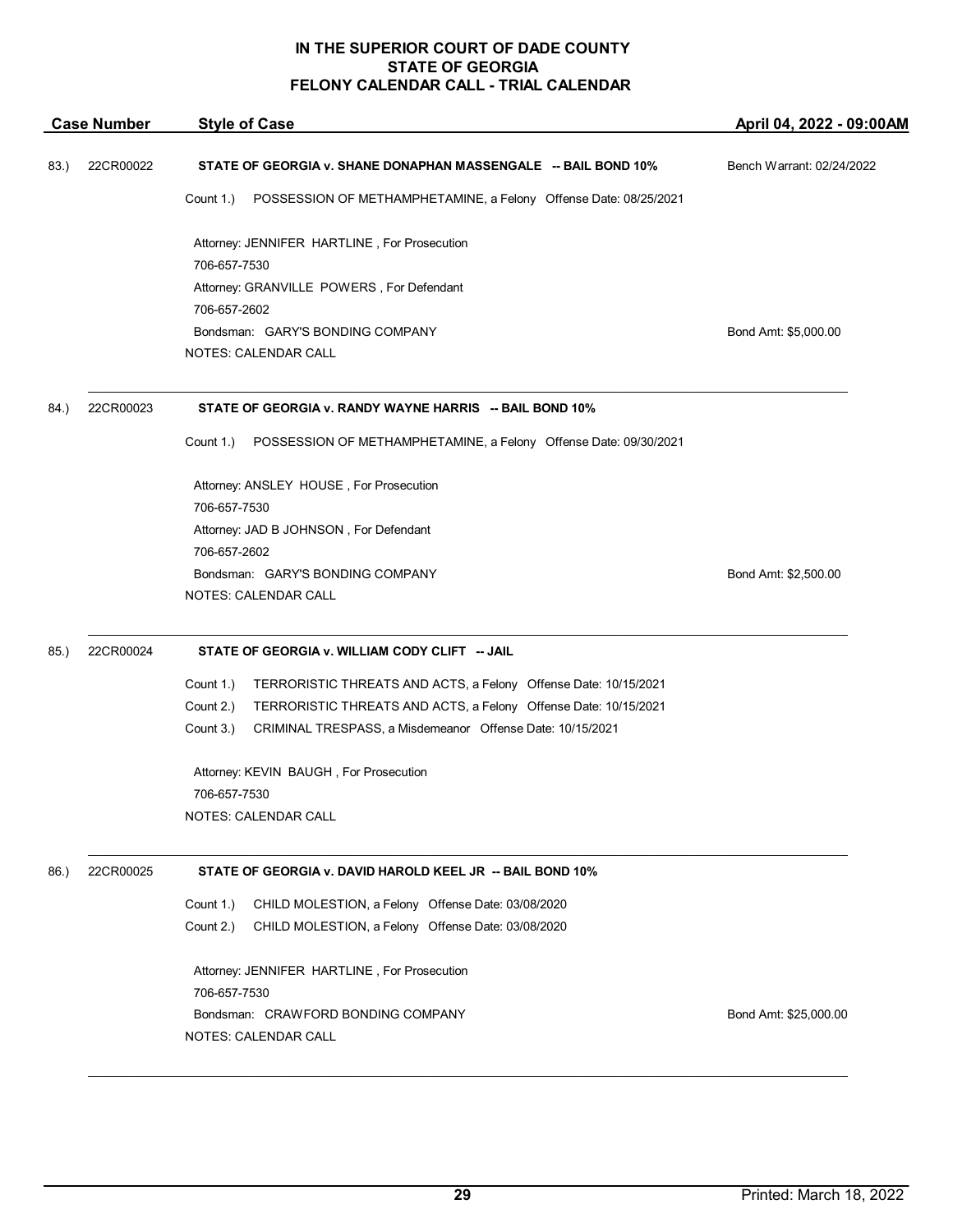| 706-657-7530<br>706-346-1813 | Attorney: KEVIN BAUGH, For Prosecution<br>Attorney: DANIEL D MORGAN, For Defendant<br>Bondsman: GARY'S BONDING COMPANY<br>Bondsman: JOANN ELROD<br><b>NOTES: CALENDAR CALL</b> | Bond Amt: \$5,000.00<br>Bond Amt: \$2,500.00                                                                         |
|------------------------------|--------------------------------------------------------------------------------------------------------------------------------------------------------------------------------|----------------------------------------------------------------------------------------------------------------------|
|                              |                                                                                                                                                                                |                                                                                                                      |
|                              |                                                                                                                                                                                |                                                                                                                      |
|                              |                                                                                                                                                                                |                                                                                                                      |
|                              |                                                                                                                                                                                |                                                                                                                      |
|                              |                                                                                                                                                                                |                                                                                                                      |
|                              |                                                                                                                                                                                |                                                                                                                      |
|                              |                                                                                                                                                                                |                                                                                                                      |
| Count 4.)                    | INTERFERENCE WITH CUSTODY -1ST OR 2ND CONVICTION-, a Misdemeanor Offense Date: 09/01/2021                                                                                      |                                                                                                                      |
| Count 3.)                    |                                                                                                                                                                                |                                                                                                                      |
| Count 2.)                    | CHILD MOLESTION, a Felony Offense Date: 06/01/2021                                                                                                                             |                                                                                                                      |
|                              |                                                                                                                                                                                |                                                                                                                      |
|                              |                                                                                                                                                                                | STATUTORY RAPE, a Felony Offense Date: 06/01/2021<br>Count 1.)<br>CHILD MOLESTION, a Felony Offense Date: 06/01/2021 |

- Count 1.) POSSESSION OF METHAMPHETAMINE WITH INTENT TO DISTR, a Felony Offense Date: 09/17/2020
- Count 2.) POSSESSION OF METHAMPHETAMINE, a Felony Offense Date: 09/17/2020
- Count 3.) POSSESSION OF A SCHEDULE II CONTROLLED SUBSTANCE, a Felony Offense Date: 09/17/2020
- Count 4.) MARIJUANA-LESS THAN 1 OZ, a Misdemeanor Offense Date: 09/17/2020
- Count 5.) POSSESSION OF DRUG RELATED OBJECTS, a Misdemeanor Offense Date: 09/17/2020
- Count 6.) POSSESSION OF DRUG RELATED OBJECTS, a Misdemeanor Offense Date: 09/17/2020
- Count 7.) DRUGS TO BE KEPT IN ORIGINAL CONTAINER, a Misdemeanor Offense Date: 09/17/2020
- Count 8.) FAILURE TO OBEY MOTOR CARRIER RULES, a Misdemeanor Offense Date: 09/12/2020
- Count 9.) FAILURE TO OBEY MOTOR CARRIER RULES, a Misdemeanor Offense Date: 09/17/2020

\_\_\_\_\_\_\_\_\_\_\_\_\_\_\_\_\_\_\_\_\_\_\_\_\_\_\_\_\_\_\_\_\_\_\_\_\_\_\_\_\_\_\_\_\_\_\_\_\_\_\_\_\_\_\_\_\_\_\_\_\_\_\_\_\_\_\_\_\_\_\_\_\_\_\_\_\_\_\_\_\_\_\_\_\_\_\_\_\_\_\_\_\_\_\_\_\_\_\_\_\_\_\_\_\_\_\_\_\_\_\_\_\_

Attorney: KEVIN BAUGH , For Prosecution 706-657-7530 Attorney: JAD B JOHNSON , For Defendant 706-657-2602 Bondsman: CRAWFORD BONDING COMPANY GENERAL BOND Bond Amt: \$15,000.00 NOTES: CALENDAR CALL

87.) 22CR00026 **STATE OF GEORGIA v. RAYMOND NICKOLAS ELROD -- BAIL BOND 10%**

**Case Number Style of Case**

# 89.) 22CR00028 **STATE OF GEORGIA v. JOSHUA D ABBOTT -- LAND OR REAL ESTATE BOND**

Count 1.) AGGRAVATED ASSAULT, a Felony Offense Date: 01/06/2022

Attorney: ANSLEY HOUSE , For Prosecution 706-657-7530 Attorney: JAD B JOHNSON , For Defendant 706-657-2602 Bondsman: LARRY CLIFFORD ABBOTT **Bond Amt: \$2,500.00** NOTES: CALENDAR CALL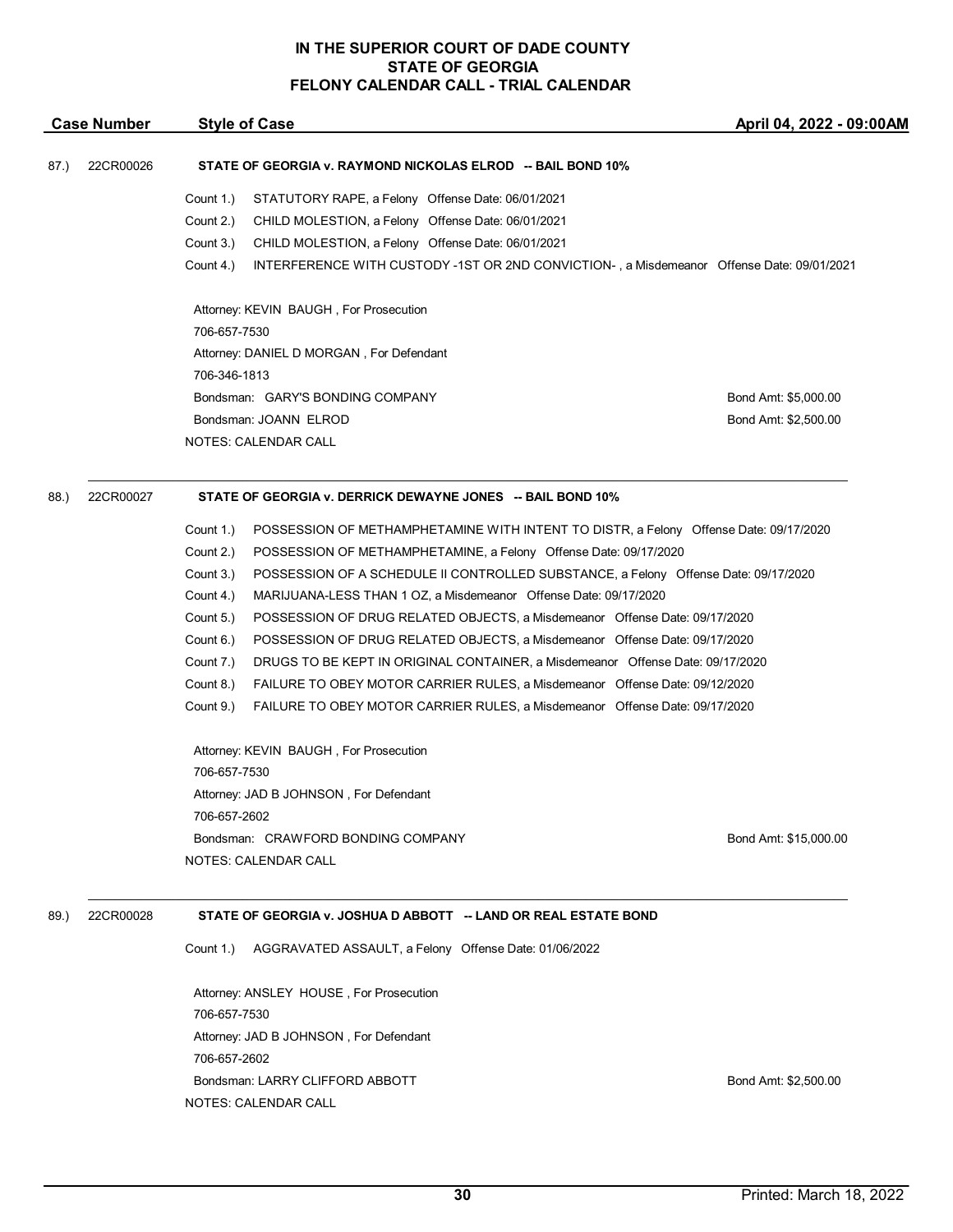|      | <b>Case Number</b> | <b>Style of Case</b>                                                                             | April 04, 2022 - 09:00AM |
|------|--------------------|--------------------------------------------------------------------------------------------------|--------------------------|
|      |                    |                                                                                                  |                          |
| 90.) | 22CR00030          | STATE OF GEORGIA v. CALVIN LEROY WELDEN -- JAIL                                                  |                          |
|      |                    | Count 1.)<br>FLEEING/ATTEMPTING ELUDE AN OFFICER FOR FELONY, a Felony Offense Date: 01/20/2022   |                          |
|      |                    | FAILURE TO MAINTAIN LANE, a Misdemeanor Offense Date: 01/20/2022<br>Count 2.)                    |                          |
|      |                    | Count 3.)<br>FAILURE TO WEAR SAFETY BELT-OCCUPANT, a Misdemeanor Offense Date: 01/20/2022        |                          |
|      |                    | Attorney: JENNIFER HARTLINE, For Prosecution                                                     |                          |
|      |                    | 706-657-7530                                                                                     |                          |
|      |                    | Attorney: GRANVILLE POWERS, For Defendant                                                        |                          |
|      |                    | 706-657-2602                                                                                     |                          |
|      |                    | NOTES: CALENDAR CALL                                                                             |                          |
| 91.) | 22CR00033          | STATE OF GEORGIA v. JEFFREY CASTEEL LACY -- JAIL                                                 |                          |
|      |                    | Count 1.)<br>AGGRAVATED ASSAULT, a Felony Offense Date: 12/30/2021                               |                          |
|      |                    | Count 2.)<br>AGGRAVATED ASSAULT, a Felony Offense Date: 12/30/2021                               |                          |
|      |                    | Count 3.)<br>AGGRAVATED ASSAULT, a Felony Offense Date: 12/30/2021                               |                          |
|      |                    | Count 4.)<br>POSS OF FIREARM/KNIFE DURING CRIME/ATTEMPT CRIME, a Felony Offense Date: 12/30/2021 |                          |
|      |                    | Count 5.)<br>POSS OF FIREARM/KNIFE DURING CRIME/ATTEMPT CRIME, a Felony Offense Date: 12/30/2021 |                          |
|      |                    | Attorney: KEVIN BAUGH, For Prosecution                                                           |                          |
|      |                    | 706-657-7530                                                                                     |                          |
|      |                    | Attorney: JAD B JOHNSON, For Defendant                                                           |                          |
|      |                    | 706-657-2602                                                                                     |                          |
|      |                    | NOTES: CALENDAR CALL                                                                             |                          |
| 92.  | 22CR00034          | STATE OF GEORGIA v. JAMES GARY MILLER JR -- JAIL                                                 |                          |
|      |                    | AGGRAVATED ASSAULT, a Felony Offense Date: 09/25/2021<br>Count 1.)                               |                          |
|      |                    | Count 2.)<br>TERRORISTIC THREATS AND ACTS, a Felony Offense Date: 09/25/2021                     |                          |
|      |                    | Attorney: JENNIFER HARTLINE, For Prosecution                                                     |                          |
|      |                    | 706-657-7530                                                                                     |                          |
|      |                    | Attorney: DAVID S WEST, For Defendant                                                            |                          |
|      |                    | 770-422-2844                                                                                     |                          |
|      |                    | NOTES: CALENDAR CALL                                                                             |                          |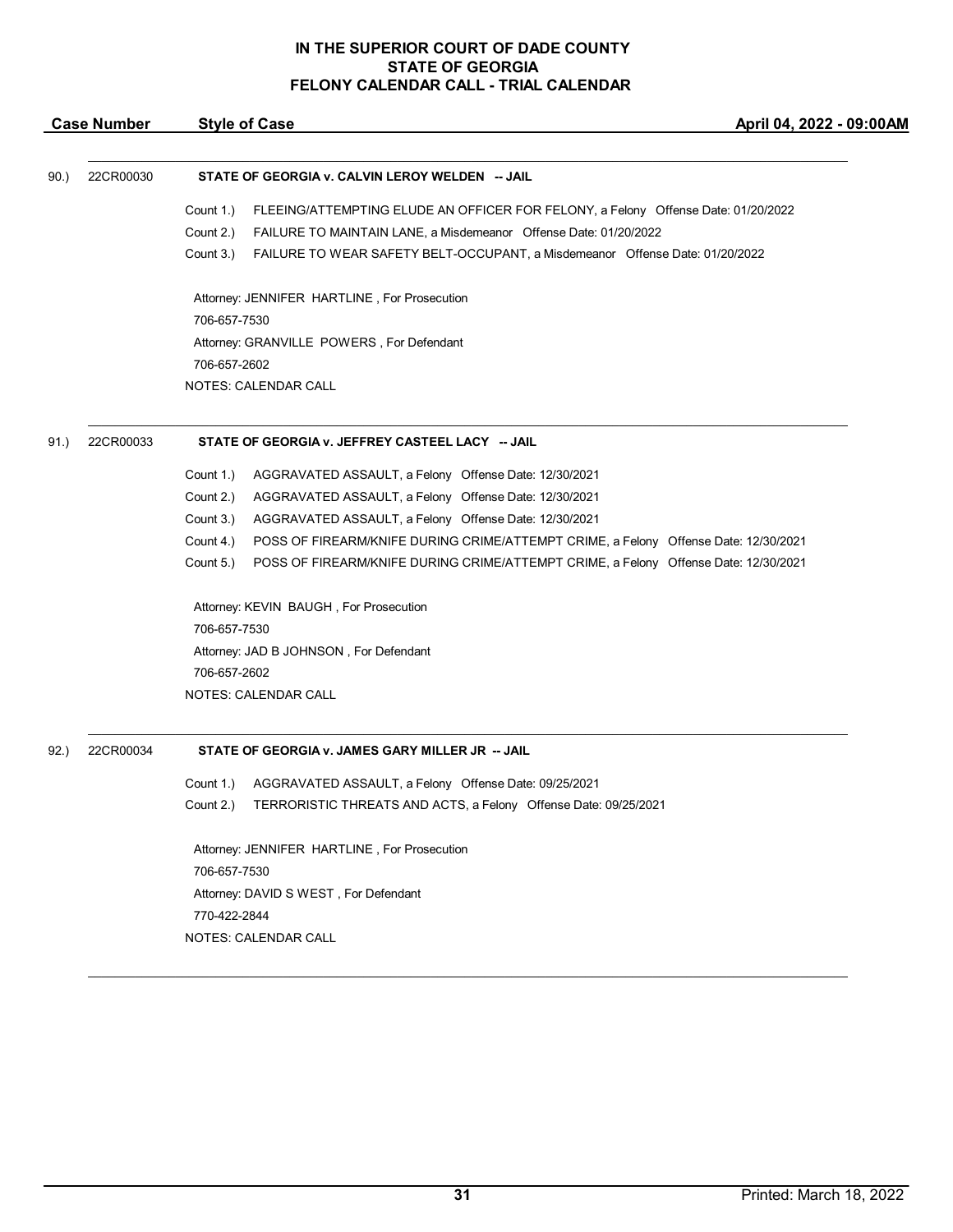|      | <b>Case Number</b> | <b>Style of Case</b>                                                                               | April 04, 2022 - 09:00AM |
|------|--------------------|----------------------------------------------------------------------------------------------------|--------------------------|
| 93.) | 22CR00035          | STATE OF GEORGIA v. JAMES GARY MILLER JR -- JAIL                                                   |                          |
|      |                    | Count 1.)<br>RIOT IN PENAL INSTITUTION, a Felony Offense Date: 01/21/2022                          |                          |
|      |                    | Count 2.)<br>AGGRAVATED ASSAULT, a Felony Offense Date: 01/21/2022                                 |                          |
|      |                    | Count 3.)<br>AGGRAVATED BATTERY, a Felony Offense Date: 01/21/2022                                 |                          |
|      |                    | Count 4.)<br>BATTERY-MISD, a Misdemeanor Offense Date: 01/21/2022                                  |                          |
|      |                    | Count 5.)<br>BATTERY-MISD, a Misdemeanor Offense Date: 01/21/2022                                  |                          |
|      |                    | Count 6.)<br>BATTERY-MISD, a Misdemeanor Offense Date: 01/21/2022                                  |                          |
|      |                    | Count 7.)<br>BATTERY-MISD, a Misdemeanor Offense Date: 01/21/2022                                  |                          |
|      |                    | Attorney: JENNIFER HARTLINE, For Prosecution                                                       |                          |
|      |                    | 706-657-7530                                                                                       |                          |
|      |                    | NOTES: CALENDAR CALL                                                                               |                          |
| 94.) | 22CR00037          | STATE OF GEORGIA v. CODEY MATTHEW DOVER -- BAIL BOND 10%                                           |                          |
|      |                    | Count 1.)<br>THEFT BY RECEIVING STOLEN PROPERTY- FELONY, a Felony Offense Date: 02/27/2021         |                          |
|      |                    | Count 2.)<br>POSSESSION OF A SCHEDULE II CONTROLLED SUBSTANCE, a Felony Offense Date: 02/27/2021   |                          |
|      |                    | Count 3.)<br>POSSESSION OF DRUG RELATED OBJECTS, a Misdemeanor Offense Date: 02/27/2021            |                          |
|      |                    | Count 4.)<br>TAMPERING WITH EVIDENCE, a Misdemeanor Offense Date: 02/27/2021                       |                          |
|      |                    | Attorney: JENNIFER HARTLINE, For Prosecution                                                       |                          |
|      |                    | 706-657-7530                                                                                       |                          |
|      |                    | Attorney: CHRISTOPHER B RAWLS, For Defendant                                                       |                          |
|      |                    | 706-861-6003                                                                                       |                          |
|      |                    | Bondsman: GARY'S BONDING COMPANY                                                                   | Bond Amt: \$0.00         |
|      |                    | NOTES: CALENDAR CALL                                                                               |                          |
| 95.) | 22CR00039          | STATE OF GEORGIA v. NATHAN THOMAS PARTLOW -- JAIL                                                  |                          |
|      |                    | Count 1.)<br>TRAFFICKING IN COCAINE, ILLEGAL DRUGS, MARIJUANA, , a Felony Offense Date: 09/02/2021 |                          |
|      |                    | Count 2.)<br>POSSESSION OF A SCHEDULE I OR II CONTROLLED SUBSTA, a Felony Offense Date: 09/02/2021 |                          |
|      |                    | Count 3.)<br>POSSESSION OF A SCHEDULE II CONTROLLED SUBSTANCE, a Felony Offense Date: 09/02/2021   |                          |
|      |                    | POSS OF FIREARM/KNIFE DURING CRIME/ATTEMPT CRIME, a Felony Offense Date: 09/02/2021<br>Count 4.)   |                          |
|      |                    | Count 5.)<br>POSS OF FIREARM/KNIFE DURING CRIME/ATTEMPT CRIME, a Felony Offense Date: 09/02/2021   |                          |
|      |                    | Count 6.)<br>POSSESSION OF DRUG RELATED OBJECTS, a Misdemeanor Offense Date: 09/02/2021            |                          |
|      |                    | Count 7.)<br>POSSESSION OF DRUG RELATED OBJECTS, a Misdemeanor Offense Date: 09/02/2021            |                          |
|      |                    | Count 8.)<br>OBSTRUCTION OF OFFICERS-MISD, a Misdemeanor Offense Date: 09/02/2021                  |                          |
|      |                    | Attorney: JENNIFER HARTLINE, For Prosecution                                                       |                          |
|      |                    | 706-657-7530                                                                                       |                          |
|      |                    | NOTES: CALENDAR CALL                                                                               |                          |

**32** Printed: March 18, 2022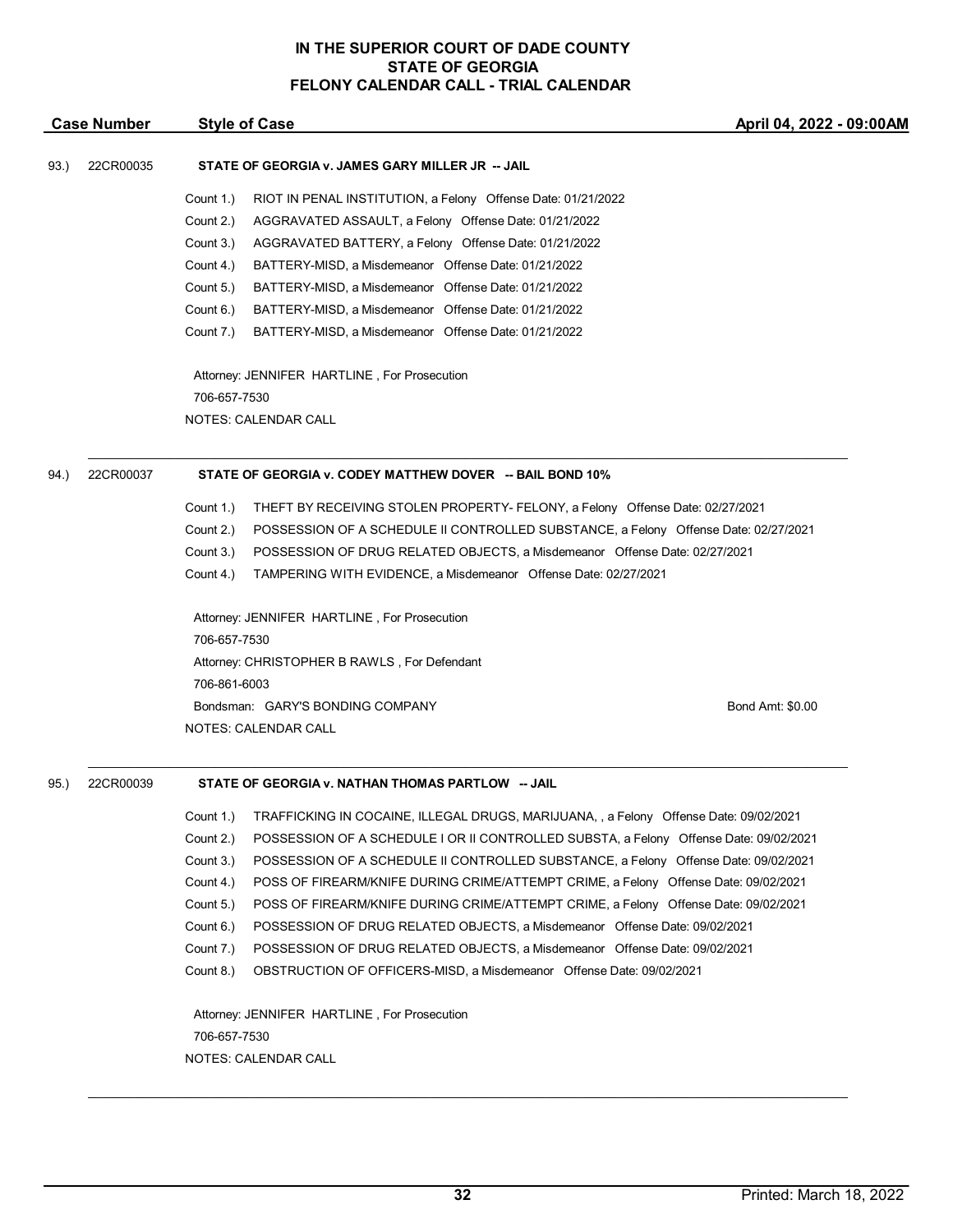|      | <b>Case Number</b> | <b>Style of Case</b>                                                                                                                                                                                                                                                                                                                                                                                                                                                                                                                                                              | April 04, 2022 - 09:00AM |
|------|--------------------|-----------------------------------------------------------------------------------------------------------------------------------------------------------------------------------------------------------------------------------------------------------------------------------------------------------------------------------------------------------------------------------------------------------------------------------------------------------------------------------------------------------------------------------------------------------------------------------|--------------------------|
| 96.) | 22CR00040          | STATE OF GEORGIA v. JAMES MICHAEL HOWARD -- BAIL BOND 10%                                                                                                                                                                                                                                                                                                                                                                                                                                                                                                                         |                          |
|      |                    | Count 1.)<br>AGGRAVATED ASSAULT, a Felony Offense Date: 08/26/2021<br>Count 2.)<br>DISORDERLY CONDUCT, a Misdemeanor Offense Date: 08/26/2021<br>Count 3.)<br>OBSTRUCTION OF OFFICERS-MISD, a Misdemeanor Offense Date: 08/26/2021<br>Count 4.)<br>GIVING FALSE NAME, ADDRESS, BIRTHDATE TO LAW ENF.O, a Misdemeanor Offense Date: 08/26/2021<br>CRIMINAL TRESPASS, a Misdemeanor Offense Date: 08/26/2021<br>Count 5.)                                                                                                                                                           |                          |
|      |                    | Attorney: JENNIFER HARTLINE, For Prosecution<br>706-657-7530<br>Attorney: JAD B JOHNSON, For Defendant<br>706-657-2602                                                                                                                                                                                                                                                                                                                                                                                                                                                            |                          |
|      |                    | Bondsman: GARY'S BONDING COMPANY<br><b>NOTES: CALENDAR CALL</b>                                                                                                                                                                                                                                                                                                                                                                                                                                                                                                                   | Bond Amt: \$7,500.00     |
| 97.) | 22CR00041          | STATE OF GEORGIA v. TRISTAN KYLE WHITED -- BAIL BOND 10%                                                                                                                                                                                                                                                                                                                                                                                                                                                                                                                          |                          |
|      |                    | Count 1.)<br>BURGLARY - SMASH AND GRAB, a Felony Offense Date: 07/01/2021                                                                                                                                                                                                                                                                                                                                                                                                                                                                                                         |                          |
|      |                    | Count 2.)<br>BURGLARY - 2ND DEGREE FELONY, a Felony Offense Date: 07/01/2021                                                                                                                                                                                                                                                                                                                                                                                                                                                                                                      |                          |
|      |                    | Attorney: JENNIFER HARTLINE, For Prosecution<br>706-657-7530<br>Attorney: JAD B JOHNSON, For Defendant<br>706-657-2602<br>Bondsman: GARY'S BONDING COMPANY<br>NOTES: CALENDAR CALL                                                                                                                                                                                                                                                                                                                                                                                                | Bond Amt: \$2,000.00     |
|      |                    |                                                                                                                                                                                                                                                                                                                                                                                                                                                                                                                                                                                   |                          |
| 98.) | 22CR00048          | STATE OF GEORGIA v. MACY NICOLE WHITAKER -- JAIL                                                                                                                                                                                                                                                                                                                                                                                                                                                                                                                                  |                          |
|      |                    | SALE OF METHAMPHETAMINE, a Felony Offense Date: 10/27/2021<br>Count 1.)<br>Count 2.)<br>POSSESSION OF METHAMPHETAMINE WITH INTENT TO DISTR, a Felony Offense Date: 10/27/2021<br>Count 3.)<br>POSSESSION OF METHAMPHETAMINE, a Felony Offense Date: 10/27/2021<br>Count 4.)<br>POSSESSION OF DRUG RELATED OBJECTS, a Misdemeanor Offense Date: 10/27/2021<br>Count 5.)<br>POSSESSION OF DRUG RELATED OBJECTS, a Misdemeanor Offense Date: 10/27/2021<br>Attorney: JENNIFER HARTLINE, For Prosecution<br>706-657-7530<br>Attorney: GRANVILLE POWERS, For Defendant<br>706-657-2602 |                          |
|      |                    | NOTES: CALENDAR CALL                                                                                                                                                                                                                                                                                                                                                                                                                                                                                                                                                              |                          |